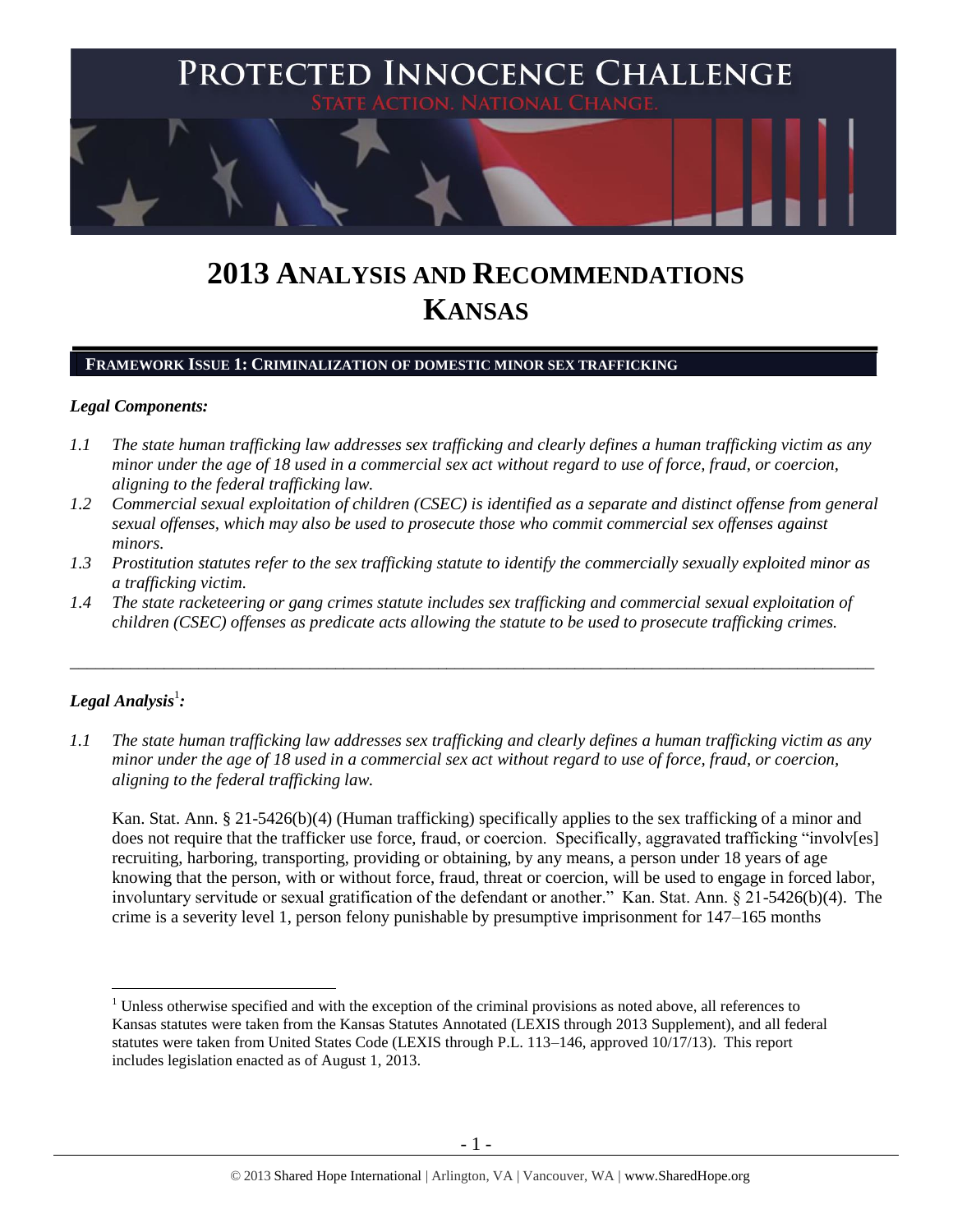(recommended 155 months) and a possible fine not to exceed  $$300,000<sup>2</sup>$  Kan. Stat. Ann. §§ 21-5426(c)(2), 21- $6804(a)$ ,  $21-6611(a)(2)$ . However, if the victim is under 14, and the offender is 18 or older, the crime becomes the off-grid person felony of aggravated human trafficking and the penalties are heightened to a mandatory<sup>3</sup> imprisonment of 25 years to life and a possible fine not to exceed \$500,000. Kan. Stat. Ann. §§ 21-5426(c)(3), 21-6627(a)(1)(A), 21-6611(a)(1).

*1.2 Commercial sexual exploitation of children (CSEC) is identified as a separate and distinct offense from general sexual offenses, which may also be used to prosecute those who commit commercial sex offenses against minors.*

CSEC is criminalized separately in the Kansas code through the following laws:

 $\overline{a}$ 

1. Pursuant to Kansas House Bill 2034 § 4<sup>4</sup> (Commercial sexual exploitation of a child), commercial sexual exploitation of a child is knowingly:

(1) Giving, receiving, offering or agreeing to give, or offering or agreeing to receive anything of value to perform any of the following acts:

<span id="page-1-1"></span><span id="page-1-0"></span>(A) Procuring, recruiting, inducing, soliciting, hiring or otherwise obtaining any person younger than 18 years of age to engage in sexual intercourse, sodomy or manual or other bodily contact stimulation of the genitals of any person with the intent to arouse or gratify the sexual desires of the offender or another; or

(B) Procuring, recruiting, inducing, soliciting, hiring or otherwise obtaining a patron where

<sup>3</sup> Here and elsewhere that mandatory minimum imprisonments are mentioned in this report certain exceptions to the mandatory sentencing applies. Pursuant to Kan. Stat. Ann. § 21-6627(a)(2),

The provision of subsection  $(a)(1)$  requiring a mandatory minimum term of imprisonment of not less than 25 years shall not apply if the court finds:

(A) The defendant is an aggravated habitual sex offender and sentenced pursuant to K.S.A. 2011 Supp. 21-6626, and amendments thereto; or

(B) the defendant, because of the defendant's criminal history classification, is subject to presumptive imprisonment pursuant to the sentencing guidelines grid for nondrug crimes and the sentencing range exceeds 300 months. In such case, the defendant is required to serve a mandatory minimum term equal to the sentence established pursuant to the sentencing range.

<sup>4</sup> Kan. H.B. 2034 included here and elsewhere in this report was enacted by the passage of H.B. 2034, 85th Leg., Reg. Sess. (Kan. 2013) (effective July 1, 2013).

<sup>&</sup>lt;sup>2</sup> Unless otherwise specified, the sentences of imprisonment for all felonies provided throughout this report are based on the assumption that the defendant has no prior felony convictions, and that none of the aggravating or mitigating factors listed in Kan. Stat. Ann. § 21-6804 (Sentencing grid for nondrug crimes) or in the sentencing provisions themselves are present. A defendant with prior felony convictions may be subject to a greater minimum sentence of imprisonment. Kan. Stat. Ann. §21-6804(a). When using the sentencing grid to determine appropriate imprisonment ranges, the vertical axis on the grid represents the severity level of the offense, and the horizontal axis on the grid represents the criminal history of the defendant. Kan. Stat. Ann.  $\S$  21-6804(c). Aggravating factors, such as using a firearm to commit a felony, result in presumptive imprisonment and an optional nonimprisonment sentence if the offense falls into a grid labeled "border box." Kan. Stat. Ann. § 21-6804(h). A border box penalty is governed by Kan. Stat. Ann. § 6804(q), which allows the court to "impose an optional nonprison sentence." Subsection (q) states that the "optional nonprison sentence" may be imposed instead of a presumptive sentence if the court makes certain findings, such as the fact that "an appropriate treatment program exists," the treatment program would admit the offender within a reasonable time, or that the nonprison sentence would "serve community safety interests by promoting offender reformation." *State v. Sidders*, 888 P.2d 409, 412 (Kan. Ct. App. 1995) further clarifies border boxes by stating, "A border box classification means the grid block is neither a presumed imprisonment box nor a presumed nonimprisonment box. The trial court may impose a nonimprisonment sentence if it finds that a reasonably available treatment program would be more appropriate than prison or nonimprisonment would serve community interests and promote offender reformation."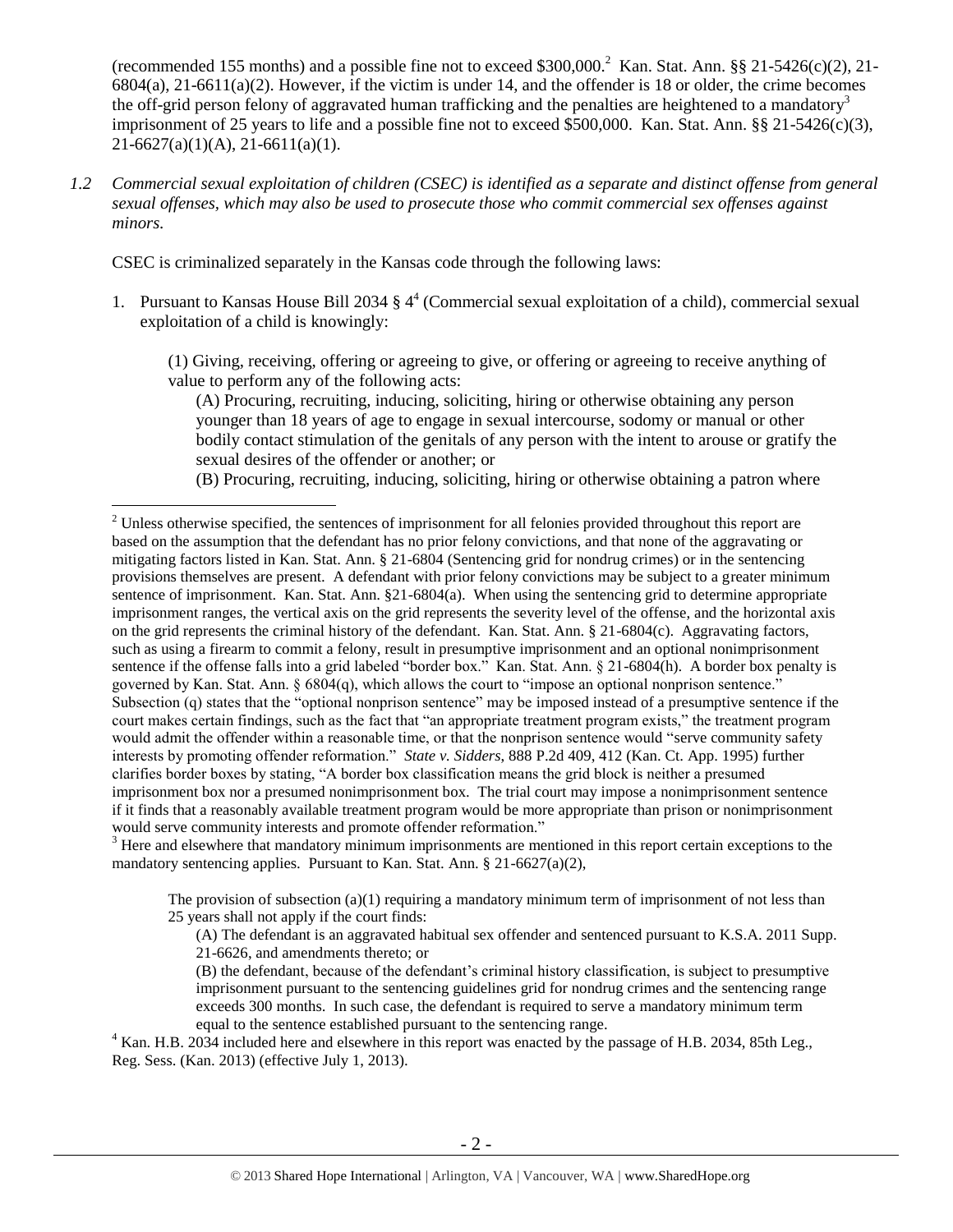there is an exchange of value, for any person younger than 18 years of age to engage in sexual intercourse, sodomy or manual or other bodily contact stimulation of the genitals of any person with the intent to arouse or gratify the sexual desires of the patron, the offender or another;

(2) establishing, owning, maintaining or managing any property, whether real or personal, where sexual relations are being sold or offered for sale by a person younger than 18 years of age, or participating in the establishment, ownership, maintenance or management thereof;

(3) permitting any property, whether real or personal, partially or wholly owned or controlled by the defendant to be used as a place where sexual relations are being sold or offered for sale by a person who is younger than 18 years of age; or

(4) procuring transportation for, paying for the transportation of or transporting any person younger than 18 years of age within this state with the intent of causing, assisting or promoting that person's engaging in selling sexual relations.

Kansas House Bill 2034 §4 (enacted) is punishable as a severity level 5 felony by presumptive imprisonment for 31–34 months (recommended 32 months) and a possible fine not to exceed \$300,000. Kansas House Bill 2034 §4(b)(1)(A), (b)(2), Kan. Stat. Ann. §§ 21-6804(a), 21-6611(a)(2). When the victim is under 14 and the offender is 18 or older, commercial sexual exploitation of a child is punishable as an off-grid person felony with mandatory imprisonment of 25 years to life and a possible fine not to exceed \$500,000.<sup>5</sup> Kan. Stat. Ann. §§ 21-6627(a)(1)(E) (Mandatory term of imprisonment of 25 or 40 years for certain sex offenders; exceptions),  $21-6611(a)(1)$  (Fines; crimes committed on or after July 1, 1993). 6

2. Pursuant to Kan. Stat. Ann. § 21-5510(a) (Sexual exploitation of a child),

(a) Sexual exploitation of a child is:

 $\overline{a}$ 

. . . .

<span id="page-2-0"></span>(1) Employing, using, persuading, inducing, enticing or coercing a child under 18 years of age to engage in sexually explicit conduct<sup>7</sup> with the intent to promote any performance; . . .

(3) being a parent, guardian or other person having custody or control of a child under l8 years of age and knowingly permitting such child to engage in, or assist another to engage in, sexually explicit conduct for any purpose described in subsection (a)(1) or (2); or

<sup>&</sup>lt;sup>5</sup> Kan. Stat. Ann. § 21-6611 provides for fines for crimes committed on or after July 1, 1993. Fines for crimes committed before July 1, 1993 are laid out in Kan. Stat. Ann. § 21-6710. Pursuant to Kan. Stat. Ann. § 21-6612,

<sup>(</sup>a) When the law authorizes any other disposition, a fine shall not be imposed as the sole and exclusive punishment unless having regard to the nature and circumstances of the crime and to the history and character of the defendant, the court finds that the fine alone suffices for the protection of the public. (b) The court shall not sentence a defendant to pay a fine in addition to a sentence of imprisonment, probation or assignment to a community correctional services program unless:

<sup>(1)</sup> The defendant has derived a pecuniary gain from the crime; or

<sup>(2)</sup> the court finds that a fine is adapted to deterrence of the crime involved or to the correction of the offender.

 $6$  The text of §21-6627 included here and elsewhere in this report includes amendments made by the passage of House Bill 2034 during the Reg. Sess. of the 85th Kansas Legislature. 2013 Kan. HB. 2034. (KS 2013) (effective July 1, 2013).

<sup>&</sup>lt;sup>7</sup> "Sexually explicit conduct" is defined as "actual or simulated: Exhibition in the nude; sexual intercourse or sodomy, including genital-genital, oral-genital, anal-genital or oral-anal contact, whether between persons of the same or opposite sex; masturbation; sado-masochistic abuse with the intent of sexual stimulation; or lewd exhibition of the genitals, female breasts or pubic area of any person." Kan. Stat. Ann. § 21-5510(d)(1).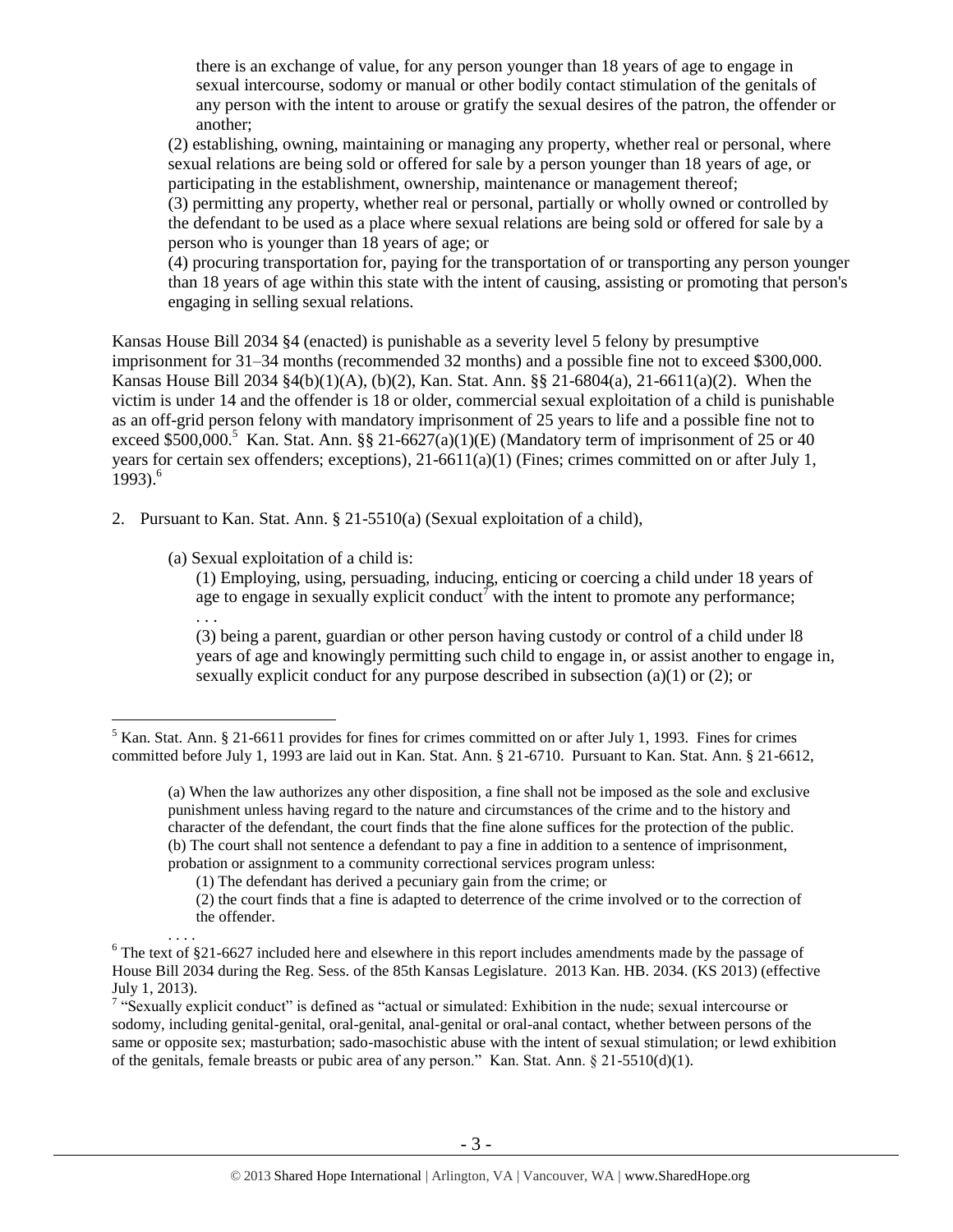(4) promoting any performance that includes sexually explicit conduct by a child under 18 years of age, or a person whom the offender believes to be a child under 18 years of age, knowing the character and content of the performance.

As a severity level 5 felony, sexual exploitation of a child is punishable by presumptive imprisonment for 31–34 months (recommended 32 months) and a possible fine not to exceed \$300,000. Kan. Stat. Ann. §§ 21-5510(b)(1)(A), (B), 21-6804(a), 21-6611(a)(2). However, if the offender violated (a)(1) or (a)(4) and if the victim is under 14, and the offender is 18 or older, then the crime is an off-grid person felony with mandatory imprisonment of 25 years to life, and a possible fine not to exceed \$500,000. Kan. Stat. Ann. §§ 21-5510(b)(2), 21-6627(a)(1)(F), 21-6611(a)(1).

The following sexual offenses could also apply to cases of commercial sexual exploitation:

1. Pursuant to Kan. Stat. Ann. § 21-5508(a) (Indecent solicitation of a child),

Indecent solicitation of a child is enticing, commanding, inviting, persuading or attempting to persuade a child 14 or more years of age but less than 16 years of age to:

(1) Commit or to submit to an unlawful sexual act; or

(2) enter any vehicle, building, room or secluded place with intent to commit an unlawful sexual act upon or with the child.

This crime is a severity level 6, person felony with presumptive punishment of imprisonment for 17–19 months (recommended 18 months) and a possible fine not to exceed \$100,000. Kan. Stat. Ann.  $\S$ § 21-5508(c)(1), 21-6804(a); 21-6611(a)(3). The crime is raised to a severity level 5, person felony and considered aggravated when the child is under 14 and is punishable by presumptive imprisonment for 31– 34 months (recommended 32 months) and a possible fine not to exceed \$300,000. Kan. Stat. Ann. §§ 21-5508(b), (c)(2), 21-6804(a), 21-6611(a)(2).

- 2. Pursuant to Kan. Stat. Ann. § 21-5503(a)(3) (Rape), rape includes "sexual intercourse with a child under 14." The crime is a severity level 1, person felony punishable by presumptive imprisonment for 147–165 months (recommended 155 months) and a possible fine not to exceed \$300,000. Kan. Stat. Ann.  $\S$ § 21-5503(b)(1)(B), 21-6804(a), 21-6611(a)(2). However, when the victim is under 14 and the perpetrator is 18 or over, rape pursuant to Kan. Stat. Ann.  $\S 21-5503(a)(3)$ , or an "attempt, conspiracy or criminal solicitation to commit rape as defined in subsection  $(a)(3)$ ," is an off-grid person felony with mandatory imprisonment of 25 years to life and a possible fine not to exceed \$500,000. Kan. Stat. Ann. §§ 21- 5503(b)(2), 21-6627(a)(1)(B), 21-6611(a)(1).
- 3. Pursuant to Kan. Stat. Ann. § 21-5506(a) (Indecent liberties with a child), the crime of indecent liberties with a child occurs when an individual engages in the following acts with a child that is 14 or 15 years of age:

<span id="page-3-0"></span>(1) Any lewd fondling or touching of the person of either the child or the offender, done or submitted to with the intent to arouse or to satisfy the sexual desires of either the child, or the offender, or both; or  $(2)$  soliciting<sup>8</sup> the child to engage in any lewd fondling or touching of the person of another with the intent to arouse or satisfy the sexual desires of the child, the offender or another.

<sup>&</sup>lt;sup>8</sup> "Solicit" or "solicitation" is defined in Kan. Stat. Ann. § 21-5111(cc) (Definitions) as "to command, authorize, urge, incite, request or advise another to commit a crime." The definitions in Kan. Stat. Ann. § 21-5111 "shall apply when the words and phrases defined are used in this code, except when a particular context clearly requires a different meaning."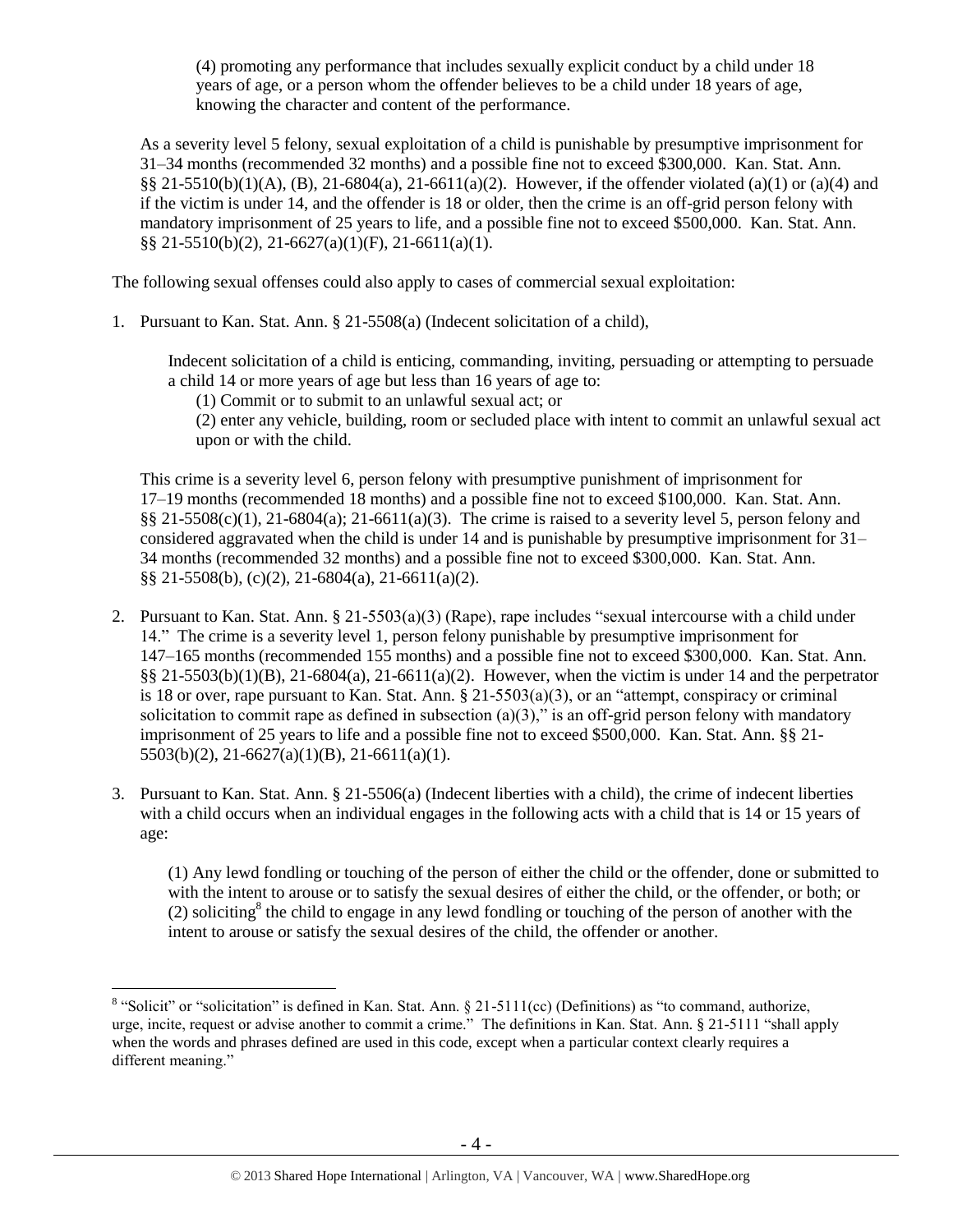A conviction under Kan. Stat. Ann. § 21-5506(a) is punishable as a severity level 5, person felony by presumptive imprisonment for 31–34 months (recommended 32 months) and a possible fine not to exceed \$300,000. Kan. Stat. Ann. §§ 21- 5506(c)(1), 21-6804(a), 21-6611(a)(2).

Pursuant to Kan. Stat. Ann. § 21-5506(b),

 $\overline{a}$ 

(b) Aggravated indecent liberties with a child is:

(1) Sexual intercourse with a child who is 14 or more years of age but less than 16 years of age; . . .

(3) engaging in any of the following acts with a child who is under 14 years of age:

(A) Any lewd fondling or touching of the person of either the child or the offender, done or submitted to with the intent to arouse or to satisfy the sexual desires of either the child or the offender, or both; or

(B) soliciting the child to engage in any lewd fondling or touching of the person of another with the intent to arouse or satisfy the sexual desires of the child, the offender or another.

A conviction under subsection (b)(1) is punishable as a severity level 3, person felony with presumptive imprisonment for 55–61 months (recommended 59 months) and a possible fine not to exceed \$300,000. Kan. Stat. Ann. §§ 21-5506(c)(2)(A), 21-6804(a), 21-6611(a)(2). A conviction under subsection (b)(3) is punishable as a severity level 3, person felony punishable by presumptive imprisonment for 55–61 months (recommended 59 months) and a possible fine not to exceed \$300,000. Kan. Stat. Ann. §§ 21-  $5506(c)(2)(C)$ ,  $6804(a)$ ,  $21-6611(a)(2)$ . However, if the child is under 14 and the perpetrator is over 18, then a conviction under subsection (b)(3), or an "attempt, conspiracy or criminal solicitation to commit aggravated indecent liberties with a child as defined in subsection  $(b)(3)$ ," is punishable as an off-grid person felony punishable by a mandatory imprisonment of 25 years to life and a possible fine not to exceed \$500,000. Kan. Stat. Ann. §§ 21-5506(c)(3), 21-6627(a)(1)(C), 21-6611(a)(1).

*1.3 Prostitution statutes refer to the sex trafficking statute to identify the commercially sexually exploited minor as a trafficking victim.* 

Kansas's prostitution statute, Kan. Stat. Ann.  $\S 21-6419^\circ$  (Selling sexual relations), refers to human trafficking as an affirmative defense to a charge of selling sexual relations. Kan. Stat. Ann. § 21-6419(c) states,

<span id="page-4-0"></span>It shall be an affirmative defense to any prosecution under this section that the defendant committed the violation of this section because such defendant was subjected to human trafficking or aggravated human trafficking, as defined by K.S.A. 2012 Supp. 21-5426, and amendments thereto, or commercial sexual exploitation of a child, as defined by section 4, and amendments thereto.

*1.4 The state racketeering or gang crimes statute includes sex trafficking and commercial sexual exploitation of children (CSEC) offenses as predicate acts allowing the statute to be used to prosecute trafficking crimes.* 

Kansas defines "Racketeering activity" as "to commit, attempt to commit, conspire to commit or to solicit, coerce or intimidate another person to commit" a series of crimes, including Kan. Stat. Ann. §21-5426 (Human trafficking or aggravated human trafficking), Kan. Stat. Ann. §21-5510 (sexual exploitation of a child), Kan. Stat. Ann. §21-5601 (Endangering a child or aggravated endangering a child), Kan. Stat. Ann. §21-5602 (Abuse of a child), Kan. Stat. Ann. §21-5603 (Contributing to a child's misconduct or

<sup>9</sup> The text of § 21-6419 included here and elsewhere in this report includes amendments made by the passage of House Bill 2034 during the Reg. Sess. of the 85th Kansas Legislature. 2013 Kan. HB. 2034. (KS 2013) (effective July 1, 2013).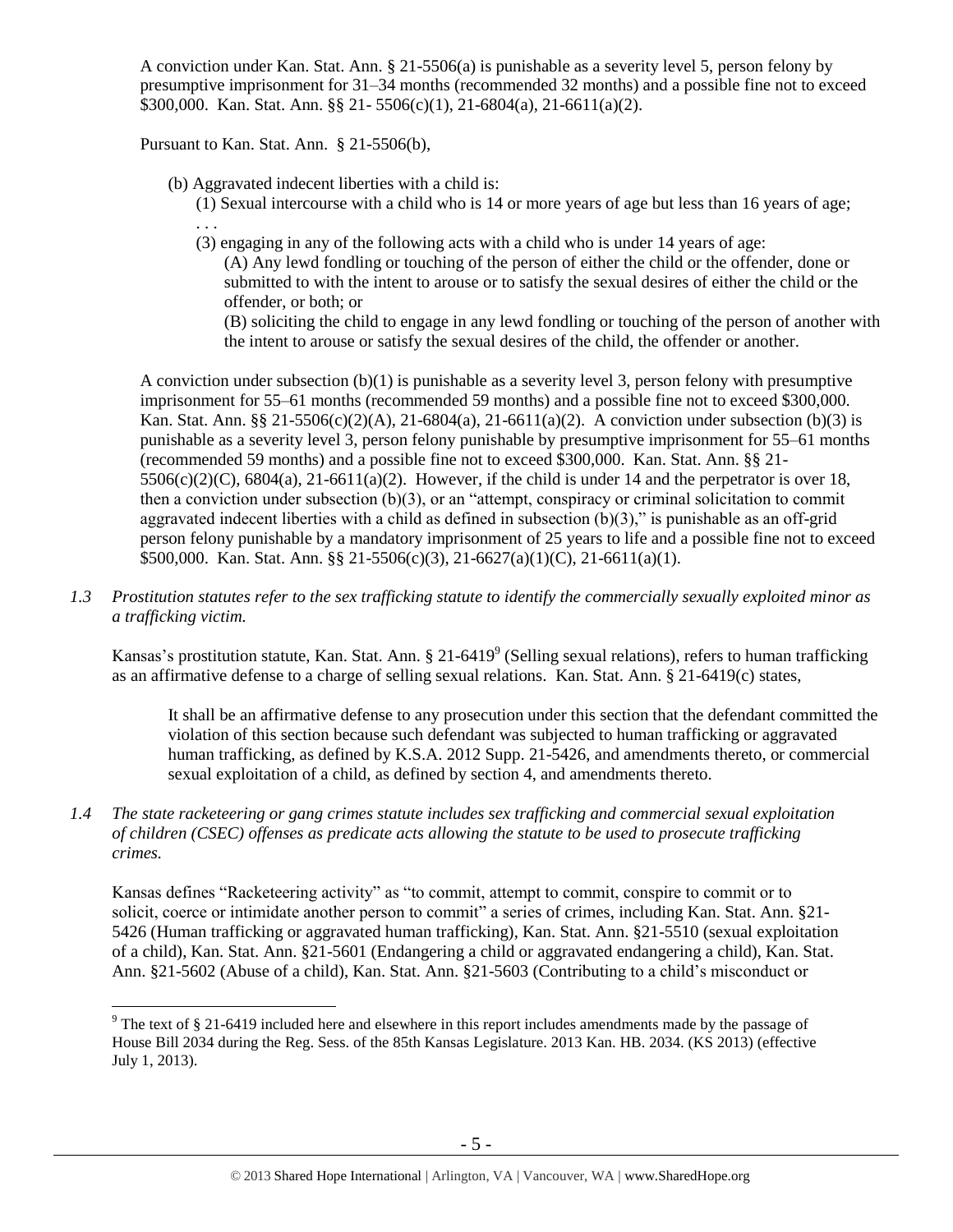deprivation), Kan. Stat. Ann. §21-6419 (Prostitution), Kan. Stat. Ann. §21-6420 (Promoting prostitution). Kansas Senate Bill  $16^{10}$  (enacted) § 2 (f)(1) (Kansas racketeer influenced and corrupt organization act, criminal street gangs).

Kansas Senate Bill 16 (enacted) § 3 (Kansas racketeer influenced and corrupt organization act, criminal street gangs) states, "(a) It is unlawful for any covered person:

- (1) Who has with criminal intent received any proceeds derived, directly or indirectly, from a pattern of racketeering activity or through the collection of any unlawful debt to use or invest, whether directly or indirectly, any part of such proceeds, or the proceeds derived from the investment or use thereof, in the acquisition of any title to, or any right, interest, or equity in, real property or in the establishment or operation of any enterprise;
- (2) through a pattern of racketeering activity or through the collection of an unlawful debt, to acquire or maintain, directly or indirectly, any interest in or control of any enterprise or real property; or
- (3) employed by, or associated with, any enterprise to conduct or participate, directly or indirectly, in such enterprise through a pattern of racketeering activity or the collection of an unlawful debt."

Pursuant to Kansas Senate Bill 16 § 2(b),

 $\overline{a}$ 

"Covered person" is defined as any person who:

(1) Is a criminal street gang member or criminal street gang associate, as defined in K.S.A. 2012 Supp. 21-6313, and amendments thereto; $^{11}$ 

(2) has engaged in or is engaging in any conduct prohibited by K.S.A. 2012 Supp. 21-5426, and amendments thereto, human trafficking or aggravated human trafficking; or has engaged in or is engaging in any conduct prohibited by K.S.A. 2012 Supp. 21-5703, and amendments thereto, unlawful manufacturing of controlled substances, or K.S.A. 2012 Supp. 21-5705, and amendment thereto, unlawful cultivation or distribution of controlled substances."

A violation of the RICO law, or conspiracy to commit a violation is a severity level 2, person felony. Kansas Senate Bill 16 § 3(b). A conviction for covered conduct "through which the person derived pecuniary value, or by which the person caused personal injury or property damage or other loss, may be sentenced to pay a fine that does not exceed three times the gross value gained or three times the gross loss caused, whichever is the greater, plus court costs and the costs of investigation and prosecution, reasonably incurred." Kansas Senate Bill 16 § 3(d).

 $10$  Kan. S.B. 16 included here and elsewhere in this report was enacted by the passage of Kan. S.B. 16, 85 Leg., Reg. Sess. (Kan 2013) (effective July 1, 2013).

<sup>&</sup>lt;sup>11</sup> Kansas criminalizes street gang activity under Kan. Stat. Ann. § 21-6314 (Recruiting criminal street gang membership) and § 21-6315 (Criminal street gang intimidation), however only offenses involving controlled substances qualify as predicate offenses. Pursuant to Kan. Stat. Ann. § 21-6313(c) (Criminal street gangs; definitions),

<sup>&</sup>quot;[C]riminal street gang activity" means the commission or attempted commission of, or solicitation or conspiracy to commit, one or more person felonies, person misdemeanors, felony violations of K.S.A. 2011 Supp. 21-5701 through 21-5717 [Crimes involving controlled substances], and amendments thereto, any felony violation of any provision of the uniform controlled substances act prior to July 1, 2009, or the comparable juvenile offenses, which if committed by an adult would constitute the commission of such felonies or misdemeanors on separate occasions.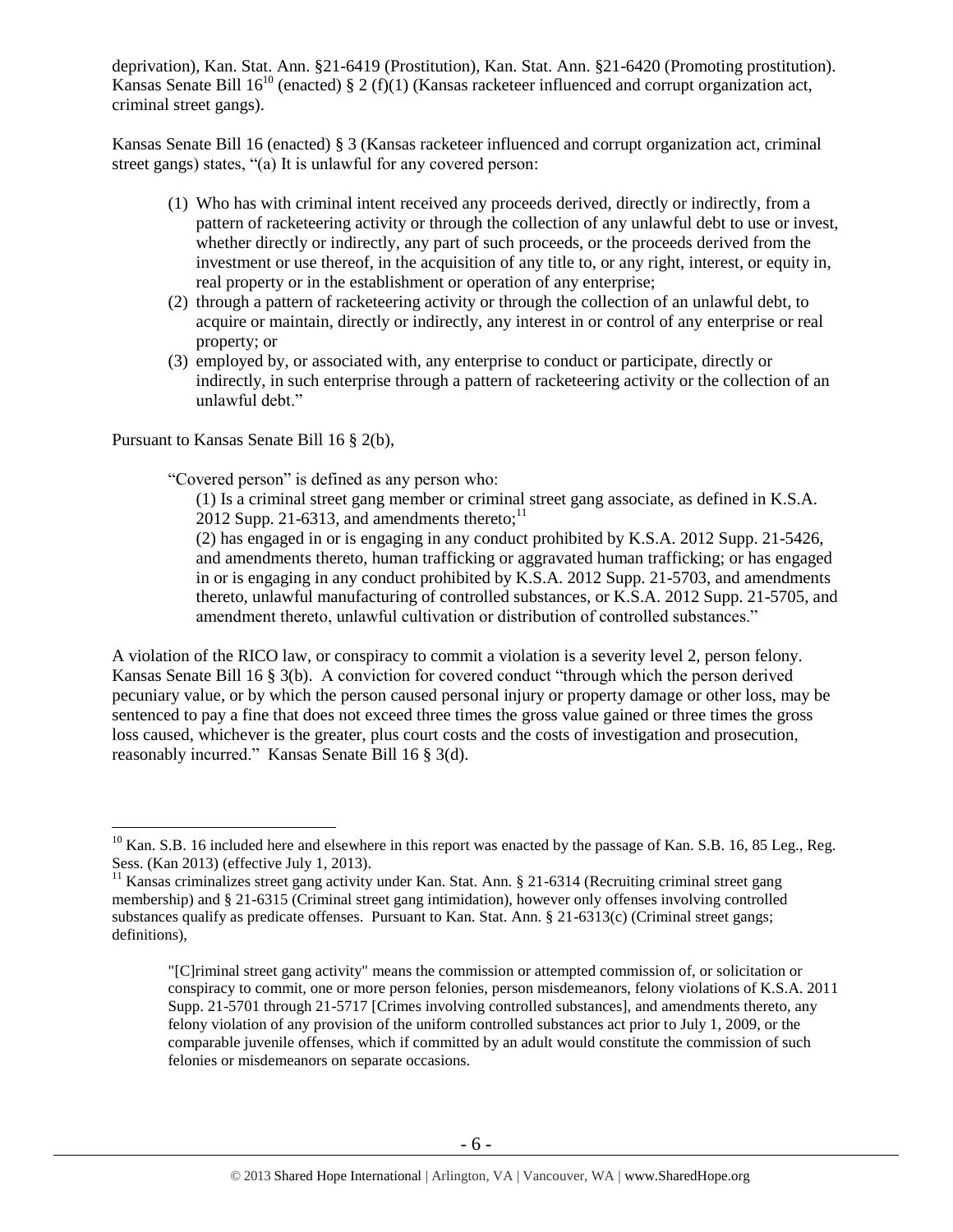#### **FRAMEWORK ISSUE 2: CRIMINAL PROVISIONS FOR DEMAND**

#### *Legal Components:*

- *2.1 The state sex trafficking law can be applied to the buyers of commercial sex acts with a victim of domestic minor sex trafficking.*
- *2.2 Buyers of commercial sex acts with a minor can be prosecuted under commercial sexual exploitation of children (CSEC) laws.*
- *2.3 Solicitation laws differentiate buying sex acts with an adult and buying sex acts with a minor under 18.*
- *2.4 Penalties for buyers of commercial sex acts with minors are as high as federal penalties.*
- *2.5 Using the Internet to lure, entice, or purchase, or attempt to lure, entice, or purchase commercial sex acts with a minor is a separate crime or results in an enhanced penalty for buyers.*
- *2.6 No age mistake defense is permitted for a buyer of commercial sex acts with any minor under 18.*
- *2.7 Base penalties for buying sex acts with a minor under 18 are sufficiently high and not reduced for older minors.*
- *2.8 Financial penalties for buyers of commercial sex acts with minors are sufficiently high to make it difficult for buyers to hide the crime.*
- *2.9 Buying and possessing child pornography carries penalties as high as similar federal offenses.*
- *2.10 Convicted buyers of commercial sex acts with minors and child pornography are required to register as sex offenders.*

\_\_\_\_\_\_\_\_\_\_\_\_\_\_\_\_\_\_\_\_\_\_\_\_\_\_\_\_\_\_\_\_\_\_\_\_\_\_\_\_\_\_\_\_\_\_\_\_\_\_\_\_\_\_\_\_\_\_\_\_\_\_\_\_\_\_\_\_\_\_\_\_\_\_\_\_\_\_\_\_\_\_\_\_\_\_\_\_\_\_\_\_\_\_

#### *Legal Analysis:*

 $\overline{a}$ 

*2.1 The state sex trafficking law can be applied to the buyers of commercial sex acts with a victim of domestic minor sex trafficking.*

Kan. Stat. Ann. § 21-5426(b)(4) (Human trafficking) can apply to buyers of sex with minors following federal precedent through the term "obtain."<sup>12</sup> Pursuant to Kan. Stat. Ann. § 21-5426(b)(4), one commits a crime of aggravated human trafficking by "... recruiting, harboring, transporting, providing or obtaining,<sup>13</sup> by any means, a person under 18 years of age knowing that the person, with or without force, fraud, threat or coercion, will be used to engage in forced labor, involuntary servitude or sexual gratification of the defendant or another."

 $12$  *See* United States v. Jungers, 702 F.3d 1066 ( $8<sup>th</sup>$  Cir. 2013). In this case, the Eighth Circuit specifically addressed whether the federal sex trafficking law, 18 U.S.C. § 1591 (Sex trafficking of children or by force, fraud, or coercion) applies to buyers when it reversed a District of South Dakota ruling that Congress did not intend the string of verbs constituting criminal conduct under 18 U.S.C. § 1591(a)(1) ("recruits, entices, harbors, transports, provides, obtains, or maintains") to reach the conduct of buyers. United States v. Jungers, 834 F. Supp. 2d 930, 931 (D.S.D. 2011). Holding that the conduct of buyers who obtain a child for commercial sex can violate 18 U.S.C. § 1591(a)(1), the Eighth Circuit illustrated through hypothetical buyer scenarios that, under certain circumstances, most of the terms in the string of verbs constituting criminal conduct under 18 U.S.C. § 1591(a)(1) could apply to buyers. While other terms may apply to buyers' conduct under state law as well, the analysis here focuses on the term "obtains" which is most likely to apply in the majority of buyer cases.

<sup>&</sup>lt;sup>13</sup> "Obtain" is defined by Kan. Stat. Ann. § 21-5111(q) (Definitions) as "to bring about a transfer of interest or possession of property, whether to the offender or to another." The definitions in Kan. Stat. Ann. § 21-5111 "shall apply when the words and phrase are used in this code, except when a particular context clearly requires a different meaning." Kan. Stat. Ann. § 21-5111. It would seem that in this instance a different meaning applies.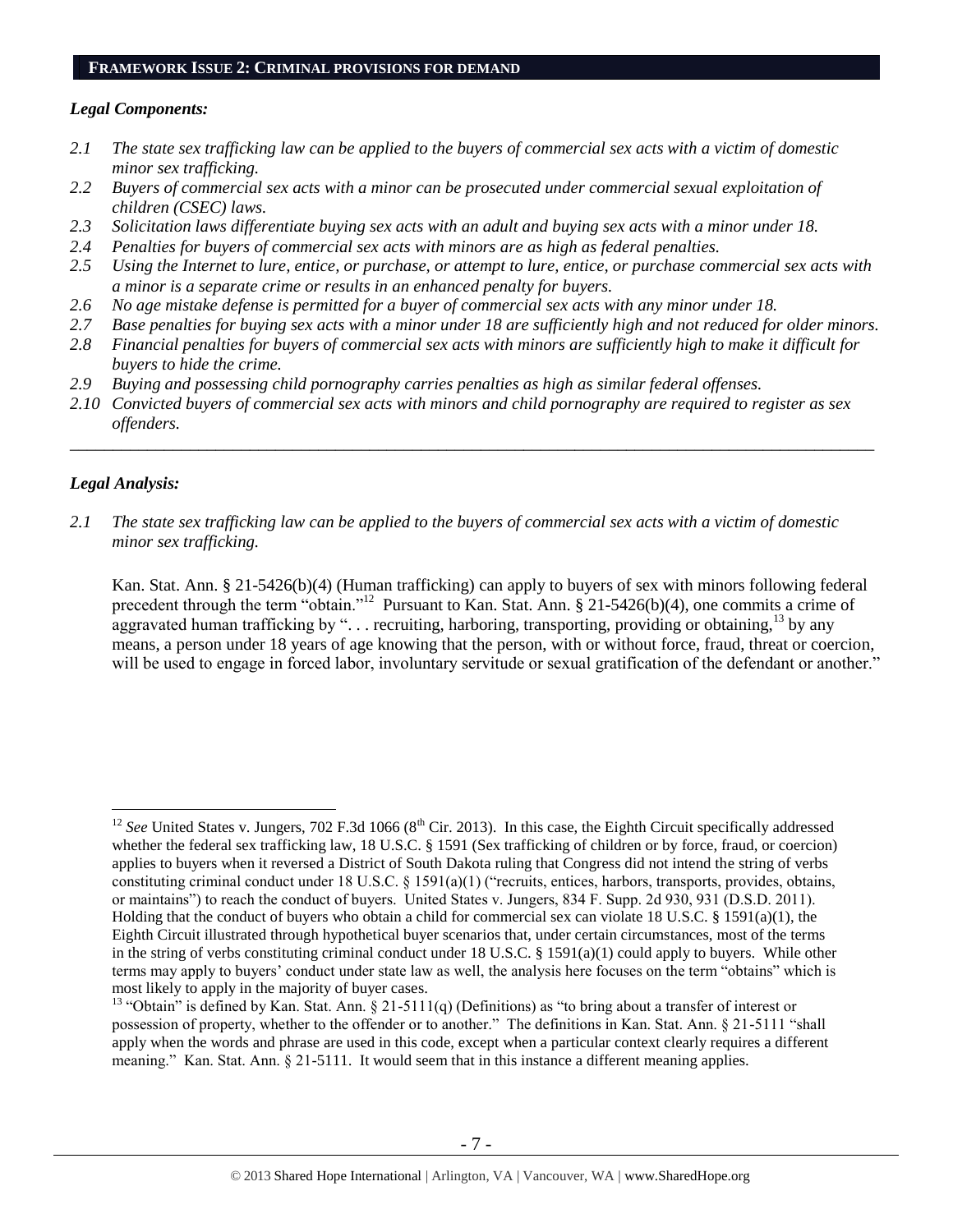*2.2 Buyers of commercial sex acts with a minor can be prosecuted under commercial sexual exploitation of children (CSEC) laws.*

Kansas enacted a law that applies to anyone who buys or solicits commercial sex with a minor. Kansas House Bill 2034  $\S4(a)^{14}$  states:

(1) Giving . . . offering or agreeing to give . . . anything of value to perform any of the following acts: (A) Procuring, recruiting, inducing, soliciting, hiring or otherwise obtaining any person younger than 18 years of age to engage in sexual intercourse, sodomy or manual or other bodily contact stimulation of the genitals of any person with the intent to arouse or gratify the sexual desires of the offender or another. . . .

Pursuant to Kansas House Bill 2034 § 4(b)(1)(A), commercial sexual exploitation of a child is a Severity level 5, person felony for a first conviction. A Severity level 5, person felony, is punishable by presumptive imprisonment for 31–34 months (recommended 32 months) and a possible fine not to exceed \$300,000. Kan. Stat. Ann. §§ 21-6804(a), 21-6611(a)(2). When the victim is under 14 and the offender is 18 or older, the crime is punishable as an off-grid person felony by mandatory imprisonment for 25 years to life and a possible fine not to exceed \$500,000. Section  $4(b)(2)$ ,  $21-6627(a)(1)$ ,  $(a)(1)(E)$ ,  $21-$ 6611(a)(1).

*2.3 Solicitation laws differentiate buying sex acts with an adult and buying sex acts with a minor under 18.*

The general solicitation statute, Kan. Stat. Ann.  $\S 21-6421(a)^{15}$  (Buying sexual relations), only applies to buyers of commercial sex with persons over the age of 18. Kan. Stat. Ann. § 21-6421. A buyer that solicits sex with a minor would be prosecuted under Kansas House Bill 2034 § 4(a)(1)(A) (Commercial sexual exploitation of a child), which criminalizes "[g]iving . . . offering or agreeing to give . . . anything of value to perform any of the following acts: procuring, recruiting, inducing, soliciting, hiring or otherwise obtaining any person younger than 18 years of age to engage in sexual intercourse" a Severity level 5, person felony. Kansas House Bill 2034  $§$  4(b)(1)(A).

*2.4 Penalties for buyers of commercial sex acts with minors are as high as federal penalties.*

A violation of Kan. Stat. Ann. § 21-5426(b)(4) (Human trafficking) is generally a severity level 1, person felony punishable by presumptive imprisonment for 147–165 months (recommended 155 months) and a possible fine not to exceed \$300,000. Kan. Stat. Ann. §§ 21-5426(c)(2), 21-6804(a), 21-6611(a)(2). However, if the victim is under 14 and the offender is 18 or older, the crime becomes the off-grid person felony of aggravated human trafficking and the penalties are heightened to a mandatory imprisonment of 25 years to life and a possible fine not to exceed \$500,000. Kan. Stat. Ann. §§ 21-5426(c)(3), 21-6627(a)(1)(A), <sup>16</sup> 21-6611(a)(1).

Kansas House Bill 2034  $\S4^{17}$  (Commercial sexual exploitation of a child) also criminalizes commercial sex acts with a minor. Commercial sexual exploitation of a child is a Severity level 5, person felony, unless the person charged has a prior conviction for a CSEC violation. Section 4(b)(1)(A). 2013 Kan. HB. 2034. A Severity level 5, person felony, is punishable by presumptive imprisonment for 31–34 months

<sup>14</sup> *See supra* note [4.](#page-1-0)

<sup>&</sup>lt;sup>15</sup> The text of Kan. Stat. Ann. § 21-6421 included here and elsewhere in this report includes amendments made by the passage of House Bill 2034 during the 2013 Reg. Sess. of the 85th Kansas Legislature. (KS 2013) (Effective July 1, 2013).

<sup>16</sup> *See supra* note [3.](#page-1-1)

<sup>17</sup> *See supra* note [4.](#page-1-0)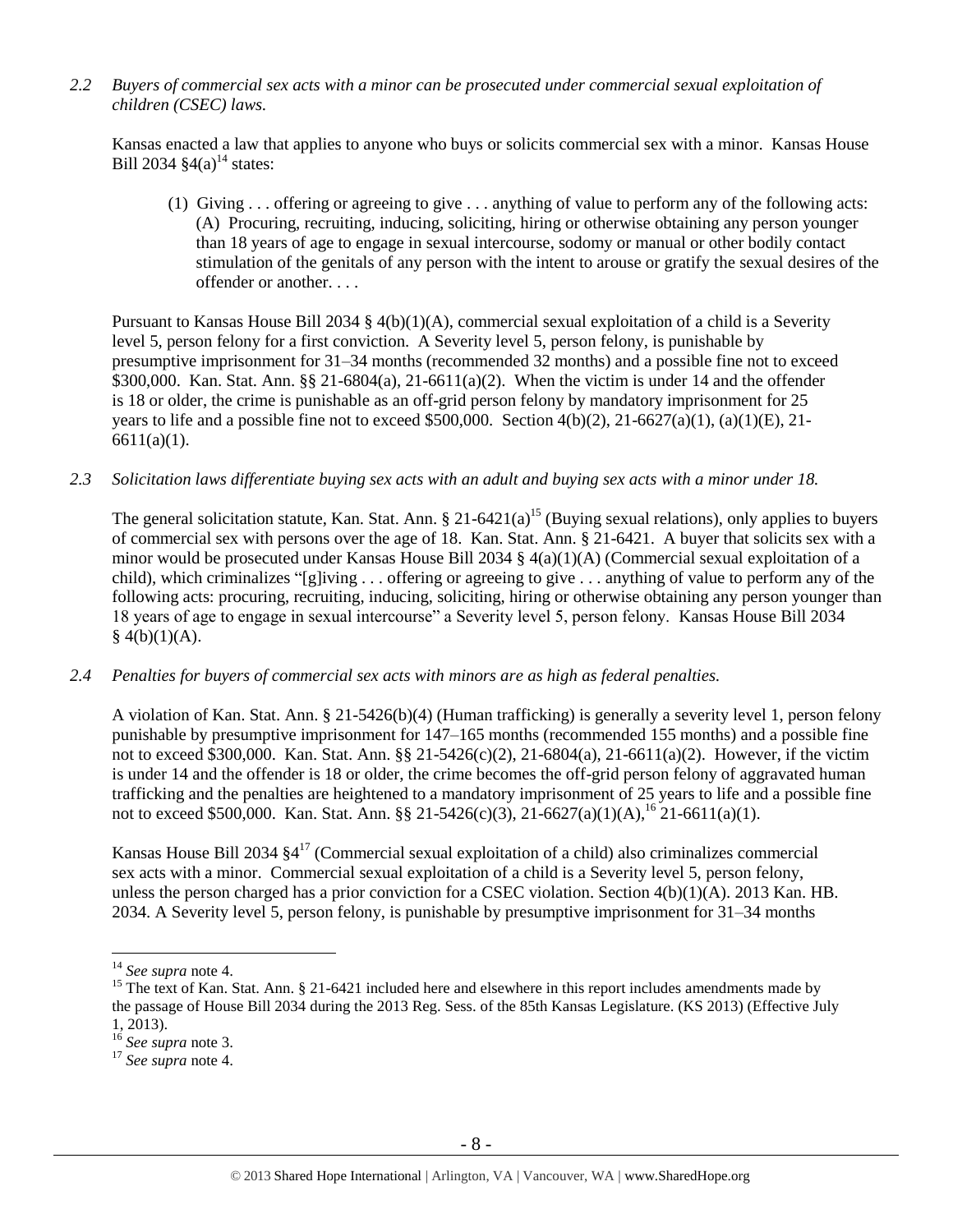(recommended 32 months) and a possible fine not to exceed \$300,000. Kan. Stat. Ann. §§ 21-6804(a),  $21-6611(a)(2)$ . When the victim is under 14 and the offender is 18 or older, the crime is punishable as an off-grid person felony by mandatory imprisonment for 25 years to life and a possible fine not to exceed \$500,000, Kan. HB 2034 §4(b)(2); Kan. Stat. Ann. §§21-6627(a)(1), (a)(1)(E), 21-6611(a)(1).

Pursuant to Kan. Stat. Ann. § 21-6804(j)(1), "The sentence for any persistent sex offender whose current convicted crime carries a presumptive term of imprisonment shall be double the maximum duration of the presumptive imprisonment term." For any fine for a felony or misdemeanor found in Kan. Stat. Ann. § 21- 6611(a)–(b), "the fine imposed may [alternatively] be fixed at any greater sum not exceeding double the pecuniary gain derived from the crime by the offender." Kan. Stat. Ann. § 21-6611(c).

<span id="page-8-0"></span>In comparison, if the victim is under the age of 14, a conviction under the TVPA for child sex trafficking is punishable by 15 years to life imprisonment and a fine not to exceed \$250,000. 18 U.S.C. §§ 1591(b)(1),  $3559(a)(1)$ ,  $3571(b)(3)$ . If the victim is between the ages of  $14-17$ , a conviction is punishable by 10 years to life imprisonment and a fine not to exceed \$250,000. 18 U.S.C. §§ 1591(b)(2), 3559(a)(1), 3571(b)(3). A conviction is punishable by mandatory life imprisonment, however, if the buyer has a prior conviction for a federal sex offense<sup>18</sup> against a minor. 18 U.S.C. § 3559(e)(1). To the extent buyers can be prosecuted under other federal CSEC laws,<sup>19</sup> a conviction is punishable by penalties ranging from a fine not to exceed \$250,000 to life imprisonment and a fine not to exceed  $$250,000$ .<sup>2</sup>

## *2.5 Using the Internet to lure, entice, or purchase, or attempt to lure, entice, or purchase commercial sex acts with a minor is a separate crime or results in an enhanced penalty for buyers.*

Kan. Stat. Ann. § 21-5509(a) (Electronic solicitation) states, "Electronic solicitation is, by means of communication conducted through the telephone, internet or by other electronic means, enticing or soliciting<sup>21</sup> a person, whom the offender believes to be a child, to commit or submit to an unlawful sexual act." If the offender believes the victim to be 14 or 15, electronic solicitation is a severity level 3, person felony with presumptive imprisonment for 55–61 months (recommended 59 months) and a possible fine not to exceed \$300,000. Kan. Stat. Ann. §§ 21-5509(b)(1), 21-6804(a), 21-6611(a)(2). If the offender believes the child is under 14, the crime is a severity level 1, person felony punishable by presumptive imprisonment for 147–165 months (recommended 155 months) and a possible fine not to exceed \$300,000. Kan. Stat. Ann. §§ 21-5509(b)(2), 21-6804(a), 21-6611(a)(2).

<sup>21</sup> *See supra* note [8.](#page-3-0)

<sup>&</sup>lt;sup>18</sup> Pursuant to 18 U.S.C. § 3559(e)(2), "federal sex offense" is defined as

an offense under section 1591 [18 USCS § 1591] (relating to sex trafficking of children), 2241 [18 USCS § 2241] (relating to aggravated sexual abuse), 2242 [18 USCS § 2242] (relating to sexual abuse),  $2244(a)(1)$  [18 USCS §  $2244(a)(1)$ ] (relating to abusive sexual contact),  $2245$  [18 USCS § 2245] (relating to sexual abuse resulting in death), 2251 [18 USCS § 2251] (relating to sexual exploitation of children), 2251A [18 USCS § 2251A] (relating to selling or buying of children), 2422(b) [18 USCS § 2422(b)] (relating to coercion and enticement of a minor into prostitution), or 2423(a) [18 USCS § 2423(a)] (relating to transportation of minors).

<sup>&</sup>lt;sup>19</sup> 18 U.S.C. §§ 2251A(b) (Selling or buying of children), 2251(a) (Sexual exploitation of children), 2423(a) (Transportation of a minor with intent for minor to engage in criminal sexual activity), 2422(a) (Coercion and enticement), 2252(a)(2), (a)(4) (Certain activities relating to material involving the sexual exploitation of minors). <sup>20</sup> 18 U.S.C. §§ 2251A(b) (conviction punishable by imprisonment for 30 years to life and a fine), 2251(e) (conviction punishable by imprisonment for 15–30 years and a fine), 2423(a) (conviction punishable by imprisonment for 10 years to life and a fine), 2422(a) (conviction punishable by a fine, imprisonment up to 20 years, or both),  $2252(a)(2)$ , (4) (stating that a conviction under subsection (a)(2) is punishable by imprisonment for 5–20 years and a fine, while a conviction under subsection (a)(4) is punishable by imprisonment up to 10 years, a fine, or both); *see also* 18 U.S.C. §§ 3559(a)(1) (classifying all of the above listed offenses as felonies), 3571(b)(3) (providing a fine up to \$250,000 for any felony conviction).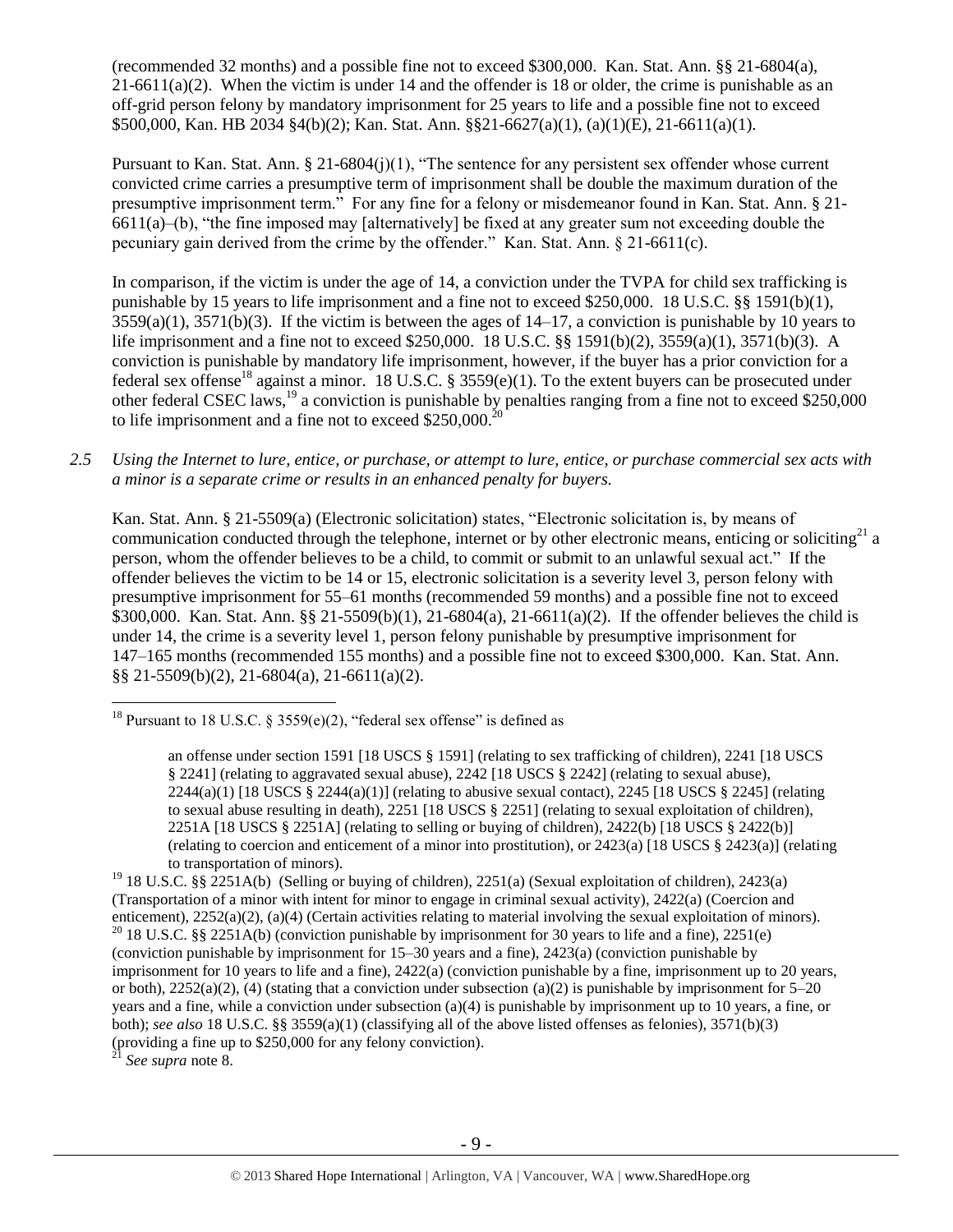- 2.5.1 Recommendation: Amend Kan. Stat. Ann. § 21-5509(a) (Electronic solicitation) to specifically include solicitation of a minor under 18 for commercial sex acts as a crime and provide for enhanced penalties.
- *2.6 No age mistake defense is permitted for a buyer of commercial sex acts with any minor under 18.*

Kan. Stat. Ann. § 21-5426 (Human trafficking), does not contain a mistake of age defense. In Kansas House Bill 2034 §4 (Commercial sexual exploitation of a child) there is no reference to a mistake of age defense. Similarly, the potentially applicable sexual offense laws, such as Kan. Stat. Ann. § 21-5508 (Indecent solicitation of a child) do not make reference to a mistake of age defense.

Pursuant to Kan. Stat. Ann. § 21-5207(a) (Ignorance or mistake), "A person's ignorance or mistake as to a matter of either fact or law, except as provided in K.S.A. 2011 Supp. 21-5204, and amendments thereto, is a defense if it negates the existence of the culpable mental state which the statute prescribes with respect to an element of the crime." However, Kan. Stat. Ann. § 21-5204 (Proof of culpable mental state) states, "Proof of a culpable mental state does not require proof . . . that the accused had knowledge of the age of the minor, even though age is a material element of the crime with which the accused is charged." Kan. Stat. Ann. § 21-5204(b) (Culpable mental state; exclusions). Since the construction of Kan. Stat. Ann. § 21-5509 (Electronic solicitation) establishes the severity of the crime based on "if the offender believes" the child is a certain age, there could be a mistake of age defense for the crime of electronic solicitation. Kan. Stat. Ann. § 21-5509(b)(1), (2).

- 2.6.1 Recommendation: Amend Kan. Stat. Ann. § 21-5426 (Human trafficking), Kansas House Bill 2034 §4 (Commercial sexual exploitation of a child), § 21-5508 (Indecent solicitation of a child), and § 21-5509 (Electronic solicitation) to clarify that mistake of age is not a defense.
- *2.7 Base penalties for buying sex acts with a minor under 18 are sufficiently high and not reduced for older minors.*

Some statutes applicable to buyers of commercial sex with minors have penalties that vary based on the age of the minor. Kan. Stat. Ann. § 21-5426(b)(4) (Human trafficking) is a severity level 1, person felony punishable by presumptive imprisonment for 147–165 months (recommended 155 months) and a possible fine not to exceed \$300,000. Kan. Stat. Ann. §§ 21-5426(c)(2), 21-6804(a), 21-6611(a)(2). However, if the victim is under 14 and the offender is 18 or older, this crime is heightened to aggravated human trafficking, an off-grid person felony with a mandatory imprisonment of 25 years to life and a possible fine not to exceed \$500,000. Kan. Stat. Ann. §§ 21-5426(c)(3), 21-6627(a)(1)(A), 21-6611(a)(1).

Pursuant to Kansas House Bill 2034 §4(b)(1)(A), commercial sexual exploitation of a child is a Severity level 5, person felony for a first conviction. A Severity level 5, person felony, is punishable by presumptive imprisonment for 31–34 months (recommended 32 months) and a possible fine not to exceed \$300,000. Kan. Stat. Ann. §§ 21-6804(a), 21-6611(a)(2). When the victim is under 14 and the offender is 18 or older, the crime is punishable as an off-grid person felony by mandatory imprisonment for 25 years to life and a possible fine not to exceed \$500,000. Section  $4(b)(2)$ ,  $21-6627(a)(1)$ ,  $(a)(1)(E)$ ,  $21-$ 6611(a)(1).

2.7.1 Recommendation: Amend Kansas House Bill 2034 §4 (enacted) (Commercial sexual exploitation of a child) to impose substantial penalties for any offense involving a minor under 18.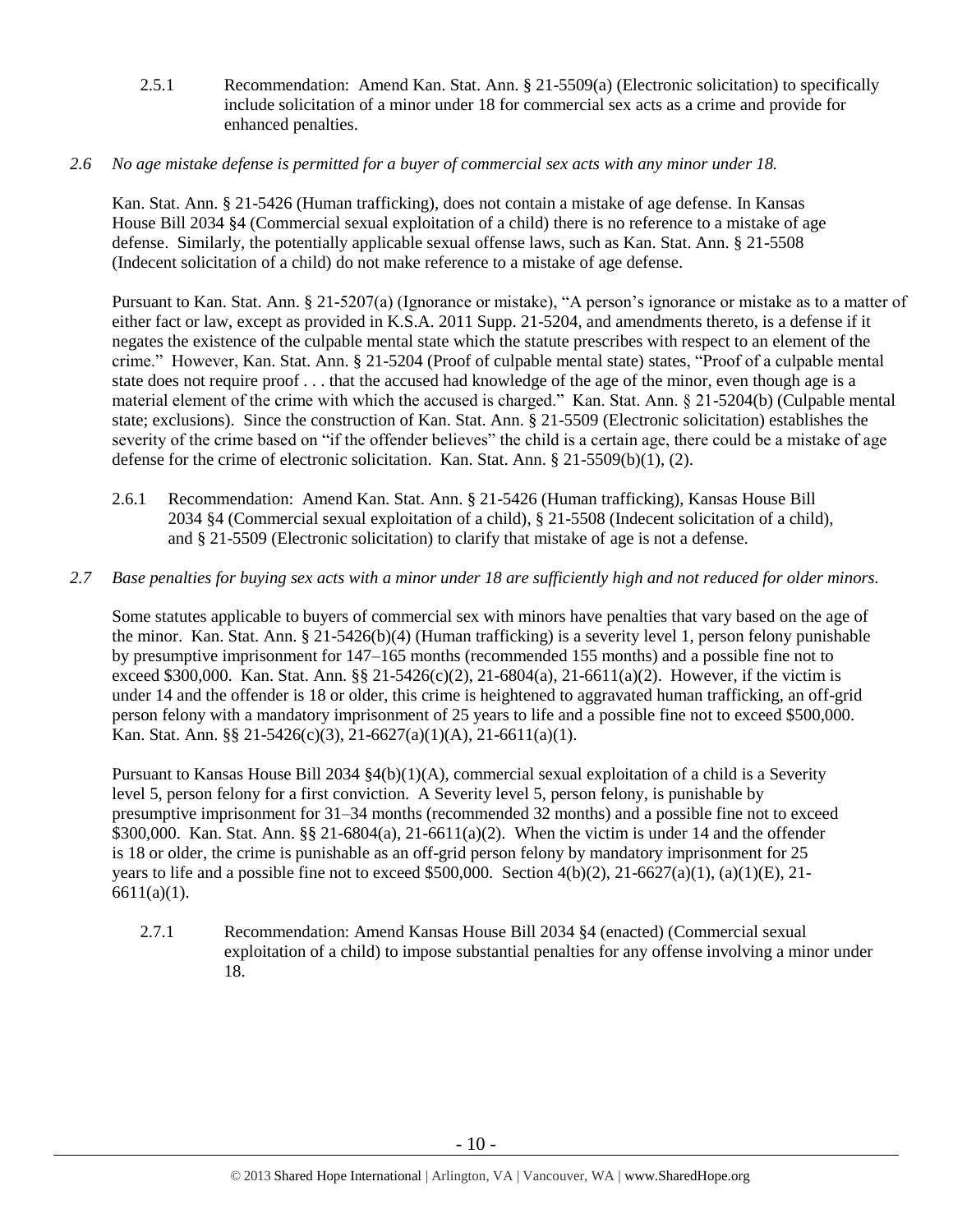*2.8 Financial penalties for buyers of commercial sex acts with minors are sufficiently high to make it difficult for buyers to hide the crime.* 

Various fines apply to buyers of sex with minors. A conviction under Kan. Stat. Ann. § 21-5426(b) (Human trafficking) is punishable as a severity level 1, person felony by a possible fine not to exceed \$300,000. Kan. Stat. Ann.  $\S$ § 21-5426(c)(2), 21-6611(a)(2). If the victim is under 14 and the offender is 18 or older, the crime is heightened to an off-grid felony punishable by a possible fine not to exceed \$500,000. Kan. Stat. Ann. §§ 21- 5426(c)(3), 21-6611(a)(1). A conviction under Kansas House Bill 2034 § 4 (Commercial sexual exploitation of a child) is punishable by a fine of "not less than \$2,500 nor more than \$5,000 unless the defendant has a prior conviction under the law, or is over the age of 18 and solicited sex with a person 14 years old or younger." In that case, the defendant, "shall be fined not less than \$5,000." Kansas House Bill 2034  $\S4(b)(3)^{22}$  (Commercial sexual exploitation of a child). A conviction under Kan. Stat. Ann. § 21-5508(a) (Indecent solicitation of a child) involving a 14 or 15 year old child, is a severity level 6, person felony punishable by a possible fine not to exceed \$100,000. Kan. Stat. Ann. §§ 21-5508(a), (c)(1), 21-6611(a)(3). If the victim is under 14, the crime is heightened to a severity level 5, person felony punishable by a possible fine not to exceed \$300,000. Kan. Stat. Ann. §§ 21-5508(b), (c)(2), 21-6611(a)(2).

For any fine for a felony or misdemeanor found in Kan. Stat. Ann. § 21-6611(a), (b), "the fine imposed may [alternatively] be fixed at any greater sum not exceeding double the pecuniary gain derived from the crime by the offender." Kan. Stat. Ann. § 21-6611(c).

In addition, pursuant to Kan. Stat. Ann.  $\S 60-4104(o)$ – $(bb)^{23}$  (Covered offenses and conduct giving rise to forfeiture), violations of Kan. Stat. Ann. § 21-5426 (Human trafficking), Kansas House Bill 2034  $\S4^{24}$ (enacted) (Commercial sexual exploitation of a child), § 21-5508 (Indecent solicitation of a child), and § 21-5510 (Sexual exploitation of a child) give rise to mandatory, civil asset forfeiture. Pursuant to Kan. Stat. Ann. § 60-4105 (Property subject to forfeiture),  $^{25}$  property subject to forfeiture includes the following:

(b) except as otherwise provided by law, all property, of every kind, including, but not limited to, cash and negotiable instruments and the whole of any lot or tract of land . . . that is either:

<span id="page-10-1"></span><span id="page-10-0"></span>(1) Furnished or intended to be furnished by any person in an exchange that constitutes conduct giving rise to forfeiture; or

(2) used or intended to be used in any manner to facilitate conduct giving rise to forfeiture . . .

(c) all proceeds of any conduct giving rise to forfeiture;

(d) all property of every kind, including, but not limited to, cash and negotiable instruments derived from or realized through any proceeds which were obtained directly or indirectly from the commission of an offense listed in K.S.A. 60-4104, and amendments thereto;

. . . .

Seizure of forfeitable property is governed by Kan. Stat. Ann. §60-4107. Forfeiture may be accomplished by an *in rem* proceeding pursuant to Kan. Stat. Ann. § 60-4113 or an *in personam* proceeding pursuant to Kan. Stat. Ann. § 60-4114. Kan. Stat. Ann. § 60-4117 governs the disposition of forfeited property and states, in part:

<sup>22</sup> *See supra* note [4.](#page-1-0)

<sup>&</sup>lt;sup>23</sup> The text of Kan. Stat. Ann. § 60-4104 included here and elsewhere in this report includes amendments made by the passage of House Bills 2081 and 2034 during the 2013 Reg. Sess. of the 85th Kansas Legislature. (KS 2013) (effective July 1, 2013).

<sup>24</sup> *See supra* note [4.](#page-1-0)

<sup>&</sup>lt;sup>25</sup> The text of Kan Stat. Ann. § 60-4105 included here and elsewhere in this report includes amendments made by the passage of House Bill 2081 during the 2013 Reg. Sess. of the 85th Kansas Legislature. (KS 2013) (effective July 1, 2013).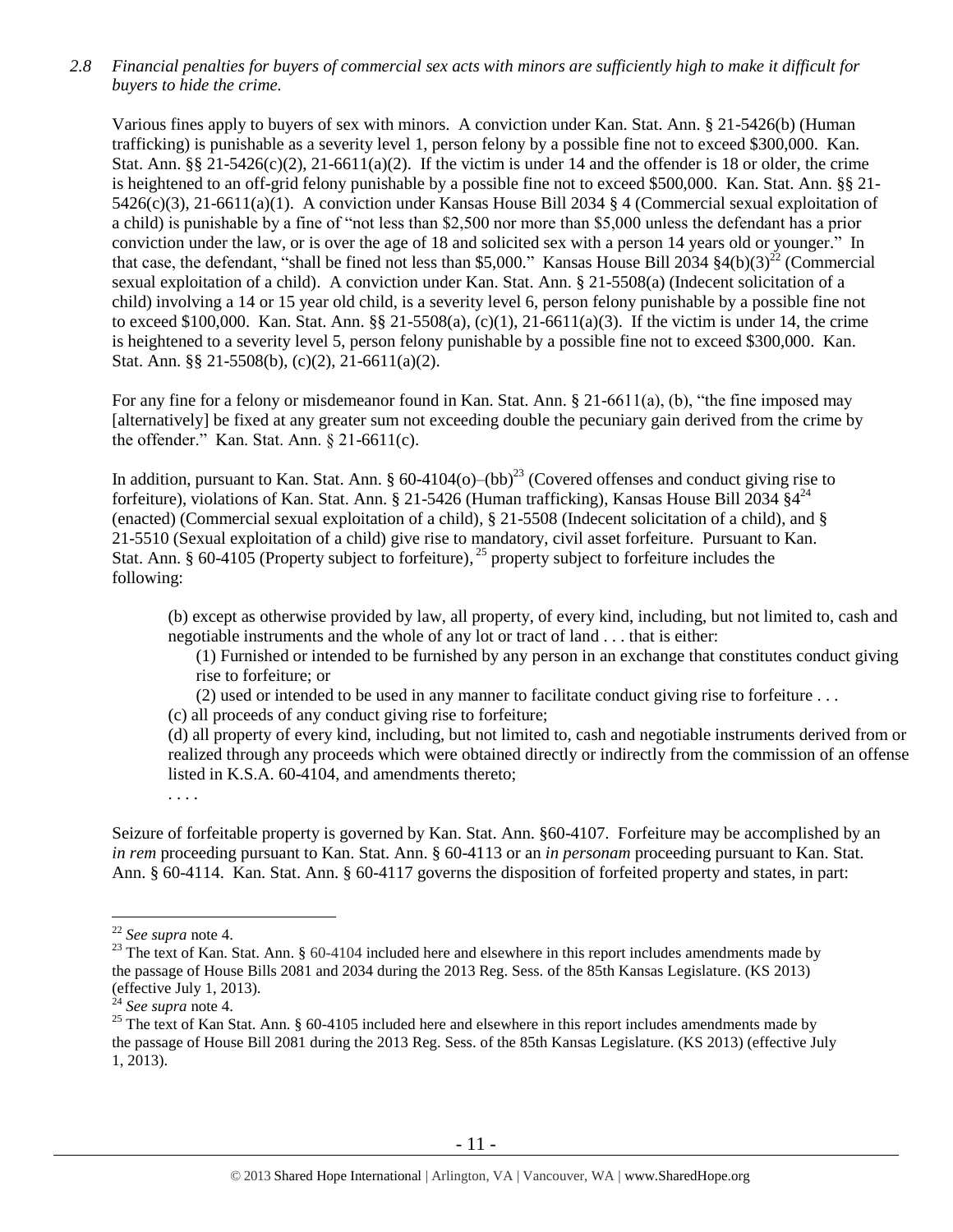(a) When property is forfeited under this act, the law enforcement agency may:

(1) Retain such property for official use or transfer the custody or ownership to any local, state or federal agency, subject to any lien preserved by the court;

(2) destroy or use for investigative or training purposes, any illegal or controlled substances and equipment or other contraband, provided that materials necessary as evidence shall be preserved;

(3) sell property which is not required by law to be destroyed and which is not harmful to the public:

(c) The proceeds of any sale shall be distributed in the following order of priority:

(1) For satisfaction of any court preserved security interest or lien . . .

(2) thereafter, for payment of all proper expenses of the proceedings for forfeiture and disposition . .

. (3) reasonable attorney fees:

 $\overline{a}$ 

(4) repayment of law enforcement funds expended in purchasing of contraband or controlled substances, subject to any interagency agreement.

Pursuant to Kan. Stat. Ann. § 22-3424(d) (Judgment and sentence), a buyer convicted of commercial sex with a minor may also be required to pay restitution. Kan. Stat. Ann. § 22-3424(d) states, if a defendant is found guilty and "upon request of the victim or the victim's family and before imposing sentence, the court shall hold a hearing to establish restitution."

# *2.9 Buying and possessing child pornography carries penalties as high as similar federal offenses.*

Possessing child pornography is a crime under Kan. Stat. Ann. § 21-5510(a)(2) (Sexual exploitation of a child), which prohibits "possessing any visual depiction of a child under 18 years of age shown or heard engaging in sexually explicit conduct with intent to arouse or satisfy the sexual desires or appeal to the prurient interest of the offender or any other person." This crime is a severity level 5, person felony punishable by presumptive imprisonment for 31–34 months (recommended 32 months) and a possible fine not to exceed \$300,000. Kan. Stat. Ann. §§ 21-5510(b)(1)(A), 21-6804(a), 21-6611(a)(2).

In comparison, a federal conviction for possession of child pornography<sup>26</sup> is generally punishable by imprisonment for 5–20 years and a fine not to exceed  $$250,000.<sup>27</sup>$  Subsequent convictions, however, are punishable by imprisonment up to 40 years and a fine not to exceed  $$250,000.<sup>28</sup>$ 

<sup>&</sup>lt;sup>26</sup> 18 U.S.C. §§ 2252(a)(2), (a)(4) (Certain activities relating to material involving the sexual exploitation of minors),  $2252A(a)(2)$ –(3) (Certain activities relating to material constituting or containing child pornography), 1466A(a), (b) (Obscene visual representations of the sexual abuse of children).

<sup>&</sup>lt;sup>27</sup> 18 U.S.C. §§ 2252(b) (stating that a conviction under subsection (a)(2) is punishable by imprisonment for 5–20 years and a fine, while a conviction under subsection (a)(4) is punishable by imprisonment up to 10 years, a fine, or both), 2252A(b)(1) (a conviction is punishable by imprisonment for 5–20 years and a fine), 1466A(a), (b) (stating that a conviction under subsection (a) is "subject to the penalties provided in section 2252A(b)(1)," imprisonment for 5–20 years and a fine, while a conviction under subsection (b) is "subject to the penalties provided in section 2252A(b)(2)," imprisonment up to 10 years, a fine, or both); *see also* 18 U.S.C. §§ 3559(a)(1) (classifying all of the above listed offenses as felonies), 3571(b)(3) (providing a fine up to \$250,000 for any felony conviction). <sup>28</sup> 18 U.S.C. §§ 2252(b) (stating if a person has a prior conviction under subsection (a)(2), or a list of other statutes, a conviction is punishable by a fine and imprisonment for 15–40 years, but if a person has a prior conviction under subsection (a)(4), or a list of other statutes, a conviction is punishable by a fine and imprisonment for  $10-20$  years),  $2252A(b)(1)$  (stating if a person has a prior conviction under subsection (a)(2), (a)(3), or a list of other statutes, a conviction is punishable by a fine and imprisonment for  $15-40$  years),  $1466A(a)$ , (b) (stating that the penalty scheme for section 2252A(b) applies); *see also* 18 U.S.C. §§ 3559(a)(1) (classifying all of the above listed offenses as felonies), 3571(b)(3) (providing a fine up to \$250,000 for any felony conviction).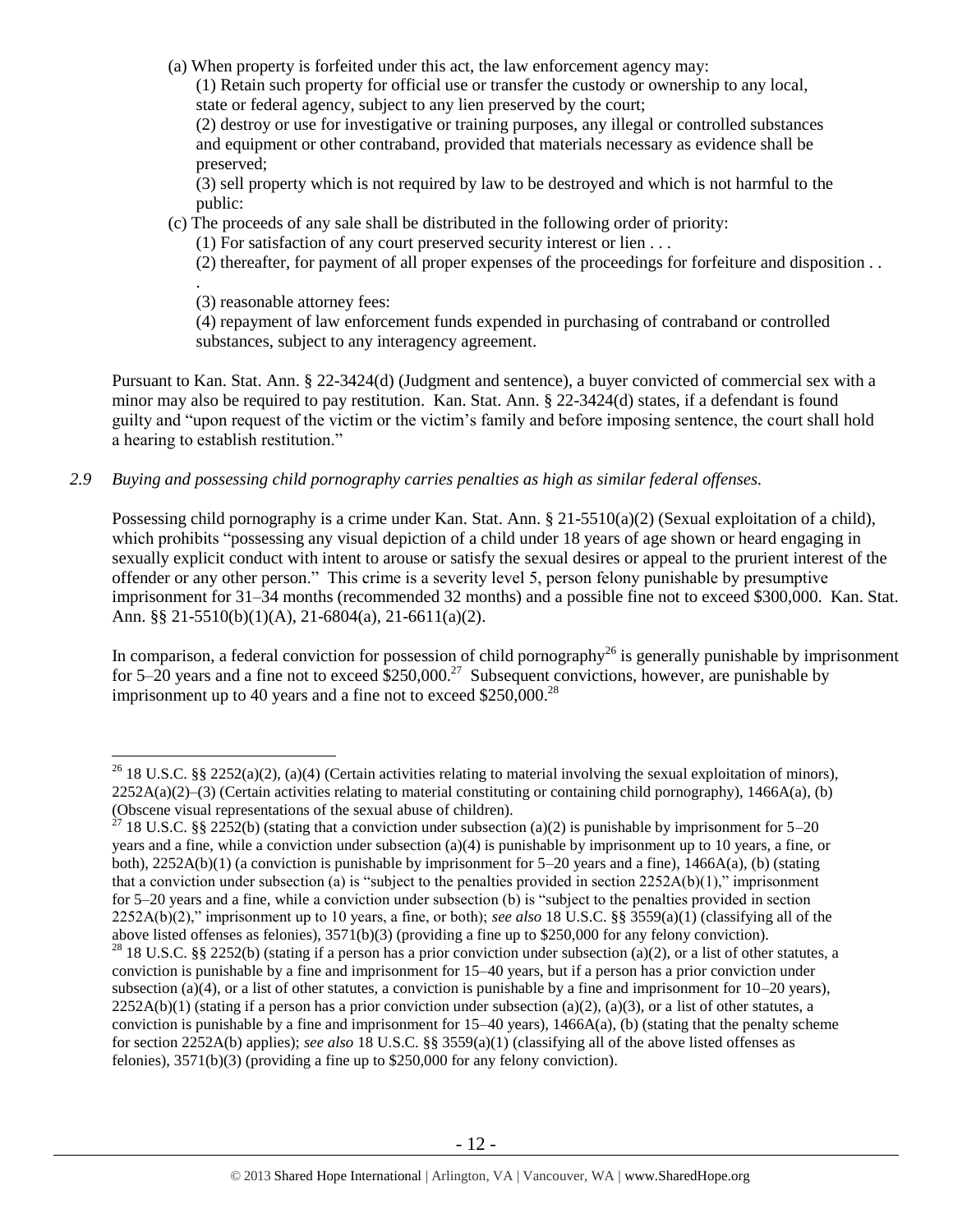- 2.9.1 Recommendation: Amend Kan. Stat. Ann.  $\S 21-5510(a)(2)$  (Sexual exploitation of a child) to align penalties closer to federal penalties and reflect the seriousness of the offense.
- *2.10 Convicted buyers of commercial sex acts with minors and child pornography are required to register as sex offenders.*

Offenders are required to register pursuant to Kan. Stat. Ann. § 22-4905(a) (Registration of offender) in person within 3 days of coming into any county or jurisdiction "in which the offender resides or intends to reside, maintains employment or intends to maintain employment, or attends school or intends to attend school." Under Kan. Stat. Ann. § 22-4902(a)(1), (2) (Definitions), "offender" includes both sex offenders and violent offenders. A "sex offender" is defined by Kan. Stat. Ann. § 22-4902(b) as

#### any person who:

(1) On or after April 14, 1994, is convicted of any sexually violent crime ;

(2) On or after April 14, 1994, is adjudicated as a juvenile offender for an act which if committed by an adult would constitute the commission of a sexually violent crime , unless the court, on the record, finds that the act involved non-forcible sexual conduct, the victim was at least 14 years of age and the offender was not more than four years older than the victim;

(4) on or after May 29, 1997, is convicted of any of the following crimes when one of the parties involved is less than 18 years of age:

. . . (D) patronizing a prostitute, as defined in . . . K.S.A. 2011 Supp. 21-6421, prior to [its] amendment on July 1, 2013<sup>29</sup>.

<span id="page-12-1"></span><span id="page-12-0"></span>(E) lewd and lascivious behavior, as defined in . . . K.S.A.2011 Supp. 21-5513, and amendments thereto;

. . .

. . .

 $\overline{a}$ 

. . .

(6) is convicted of an attempt, conspiracy or criminal solicitation, as defined in . . . K.S.A. 2011 Supp. 21-5301, 21-5302, 21-5303, and amendments thereto, of an offense defined in this subsection ; or (7) has been convicted of an offense that is comparable to any crime defined in this subsection, or any out of state conviction for an offense that under the laws of this state would be an offense defined in this subsection.

Several of the crimes defined as sexually violent by Kan. Stat. Ann. § 22-4902 $(c)^{30}$  are crimes that could possibly be used to prosecute buyers of commercial sex acts with a minor. Sexually violent crimes include the following:

(1) Rape as defined in  $\dots$  K.S.A. 2012 Supp. 21-5503, and amendments thereto;

(2) indecent liberties with a child as defined in . . . subsection (a) of K.S.A. 2012 Supp. 21-5506, and amendments thereto ;

(3) aggravated indecent liberties with a child as defined in . . . subsection (b) of K.S.A. 2012 Supp. 21-5506, and amendments thereto;

(6) indecent solicitation of a child as defined in . . . K.S.A. 2012 Supp. 21-5508, and amendments thereto.

 $^{29}$  The July 1, 2013 Amendment renames the statute "buying sexual relations," and limits its application to instances where the sexual services are provided by adults.

<sup>&</sup>lt;sup>30</sup> The text of Kan. Stat. Ann. § 22-4902 included here and elsewhere in this report includes amendments made by the passage of House Bill 2034 during the 2013 Reg. Sess. of the 85th Kansas Legislature. (KS 2013) (effective July 1, 2013).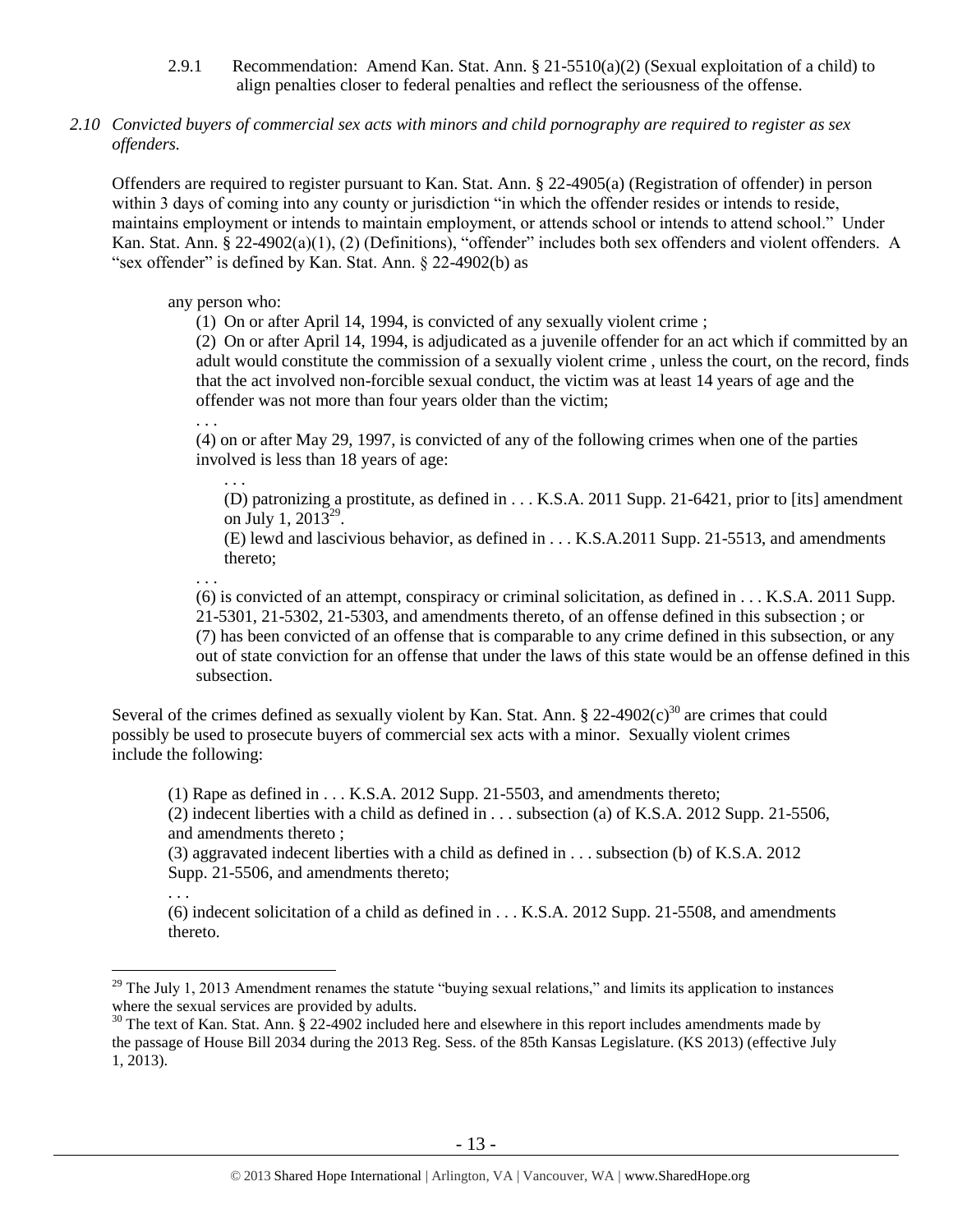(7) aggravated indecent solicitation of a child as defined in . . . subsection(b) of K.S.A. 2012 Supp. 21-5508, and amendments thereto;

(8) sexual exploitation of a child as defined in . . . K.S.A. 2012 Supp. 21-5510, and amendments thereto;

(11) electronic solicitation as defined in . . . K.S.A. 2012 Supp. 21-5509, and amendments thereto, committed on or after April 17, 2008;

. . .

. . .

(13) aggravated human trafficking, as defined in K.S.A. 21–3447, prior to its repeal, or subsection (b) of K.S.A. 21–5426, and amendments thereto, if committed in whole or in part for the purpose of the sexual gratification of the defendant or another;

(14) commercial sexual exploitation of a child, as defined in section 4, and amendments thereto; (15) any conviction or adjudication for an offense that is comparable to a sexually violent crime as defined in this subsection, or any out of state conviction or adjudication for an offense that under the laws of this state would be a sexually violent crime as defined in this subsection; . . . .

Pursuant to Kan. Stat. Ann. § 22-4902(e)(1)(I), a "violent offender" includes a person who is convicted of aggravated human trafficking under Kan. Stat. Ann. § 21-5426(b) (Human trafficking), on or after May 29, 1997. It also includes "any person who . . . is convicted of an attempt, conspiracy or criminal solicitation, as defined in K.S.A. 21-3301, 21-3302 or 21-3303, prior to their repeal, or K.S.A. 2011 Supp. 21-5301, 21-5302 and 21-5303, and amendments thereto  $\dots$ ." Kan. Stat. Ann. § 22-4902(e)(4).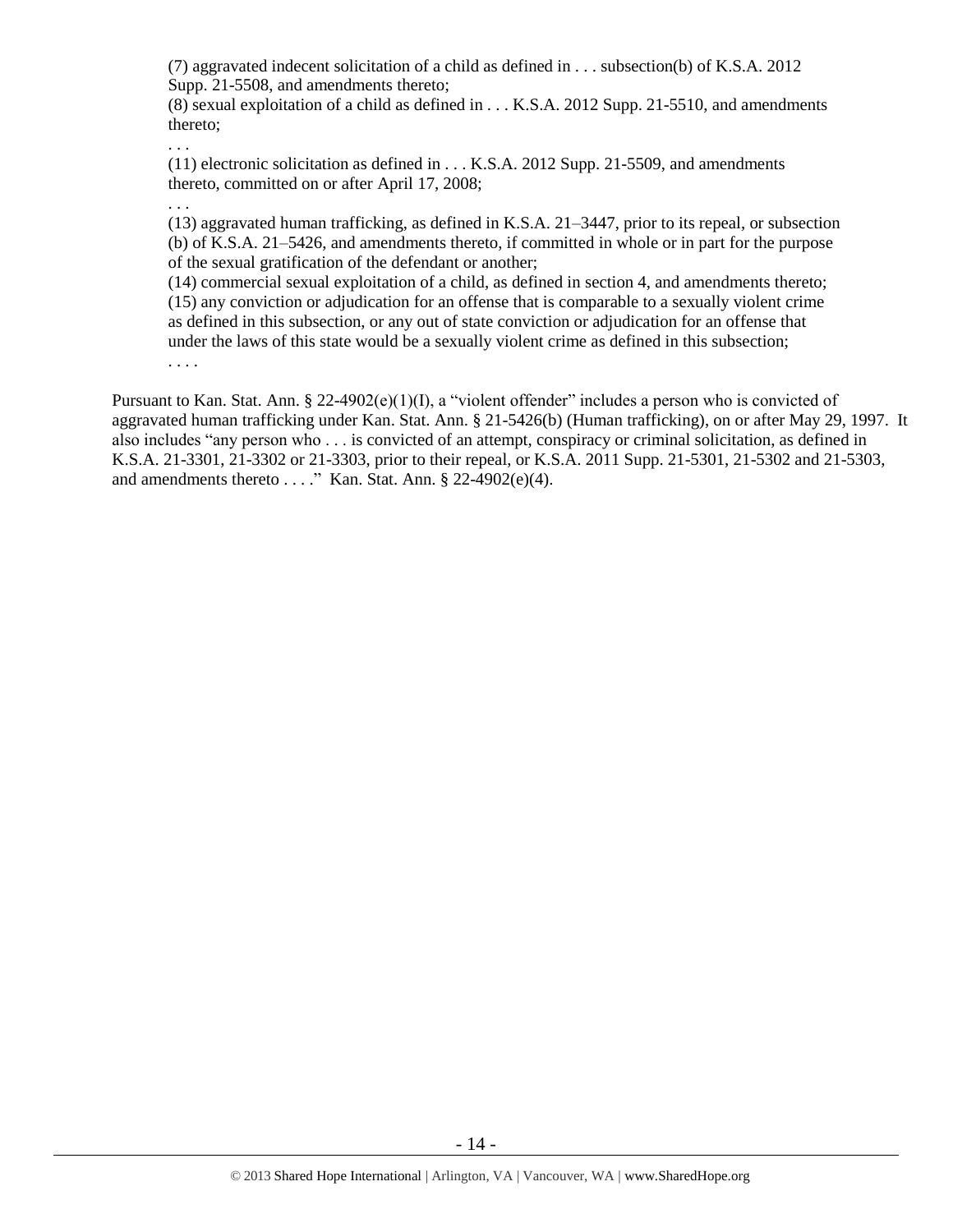#### **FRAMEWORK ISSUE 3: CRIMINAL PROVISIONS FOR TRAFFICKERS**

#### *Legal Components:*

- *3.1 Penalties for trafficking a child for sexual exploitation are as high as federal penalties.*
- *3.2 Creating and distributing child pornography carries penalties as high as similar federal offenses.*
- *3.3 Using the Internet to lure, entice, recruit or sell commercial sex acts with a minor is a separate crime or results in an enhanced penalty for traffickers.*
- *3.4 Financial penalties for traffickers, including asset forfeiture, are sufficiently high.*
- *3.5 Convicted traffickers are required to register as sex offenders.*
- *3.6 Laws relating to termination of parental rights for certain offenses include sex trafficking or commercial sexual exploitation of children (CSEC) offenses in order to remove the children of traffickers from their control and potential exploitation.*

*\_\_\_\_\_\_\_\_\_\_\_\_\_\_\_\_\_\_\_\_\_\_\_\_\_\_\_\_\_\_\_\_\_\_\_\_\_\_\_\_\_\_\_\_\_\_\_\_\_\_\_\_\_\_\_\_\_\_\_\_\_\_\_\_\_\_\_\_\_\_\_\_\_\_\_\_\_\_\_\_\_\_\_\_\_\_\_\_\_\_\_\_\_\_*

#### *Legal Analysis:*

*3.1 Penalties for trafficking a child for sexual exploitation are as high as federal penalties.* 

Traffickers of children for commercial sexual exploitation are subject to prosecution under several criminal statutes. Kan. Stat. Ann. § 21-5426(b)(4) (Human trafficking), which includes human trafficking of a person under 18 is a severity level 1, person felony punishable by presumptive imprisonment for 147–165 months (recommended 155 months) and a possible fine not to exceed \$300,000. Kan. Stat. Ann. §§ 21-5426(c)(2), 21-6804(a), 21-  $6611(a)(2)$ . If the victim is under 14 and the offender is 18 or older, aggravated human trafficking is an off-grid person felony with a mandatory imprisonment for 25 years and life and a possible fine not to exceed \$500,000. Kan. Stat. Ann. §§ 21-5426(c)(3), 21-6627(a)(1)(A), 21-6611(a)(1).

A trafficker may also be convicted under Kansas House Bill 2034  $\S4^{31}$  (Commercial sexual exploitation of a child). Commercial sexual exploitation of a child is a Severity level 5, person felony for a first conviction. A Severity level 5, person felony, is punishable by presumptive imprisonment for 31–34 months (recommended 32 months) and a possible fine not to exceed \$300,000. Kan. Stat. Ann. §§ 21-  $6804(a)$ ,  $21-6611(a)(2)$ . When the victim is under 14 and the offender is 18 or older, the crime is punishable as an off-grid person felony by mandatory imprisonment for 25 years to life and a possible fine not to exceed \$500,000. Kansas House Bill 2034 §4(b)(2) (Commercial sexual exploitation of a child); Kan. Stat. Ann. §§ 21-6627(a)(1), (a)(1)(E), 21-6611(a)(1).

Pursuant to Kan. Stat. Ann. § 21-6804(j)(1), "The sentence for any persistent sex offender whose current convicted crime carries a presumptive term of imprisonment shall be double the maximum duration of the presumptive imprisonment term." For any fine for a felony or misdemeanor found in Kan. Stat. Ann. §  $21-6611(a)$ –(b), "[T]he fine imposed may [alternatively] be fixed at any greater sum not exceeding double the pecuniary gain derived from the crime by the offender." Kan. Stat. Ann. § 21-6611(c).

In comparison, if the victim is under the age of 14, a conviction under the Trafficking Victims Protection Act (TVPA) for child sex trafficking is punishable by 15 years to life imprisonment and a fine not to exceed \$250,000. 18 U.S.C. §§ 1591(b)(1), 3559(a)(1), 3571(b)(3). If the victim is between the ages of 14–17, a conviction is punishable by 10 years to life imprisonment and a fine not to exceed \$250,000. 18 U.S.C. §§ 1591(b)(2), 3559(a)(1), 3571(b)(3). A conviction is punishable by mandatory life imprisonment, however, if the trafficker has a prior conviction for a federal sex offense<sup>32</sup> against a minor.

<sup>31</sup> *See supra* note [4.](#page-1-0)

<sup>32</sup> *See supra* note [18.](#page-8-0)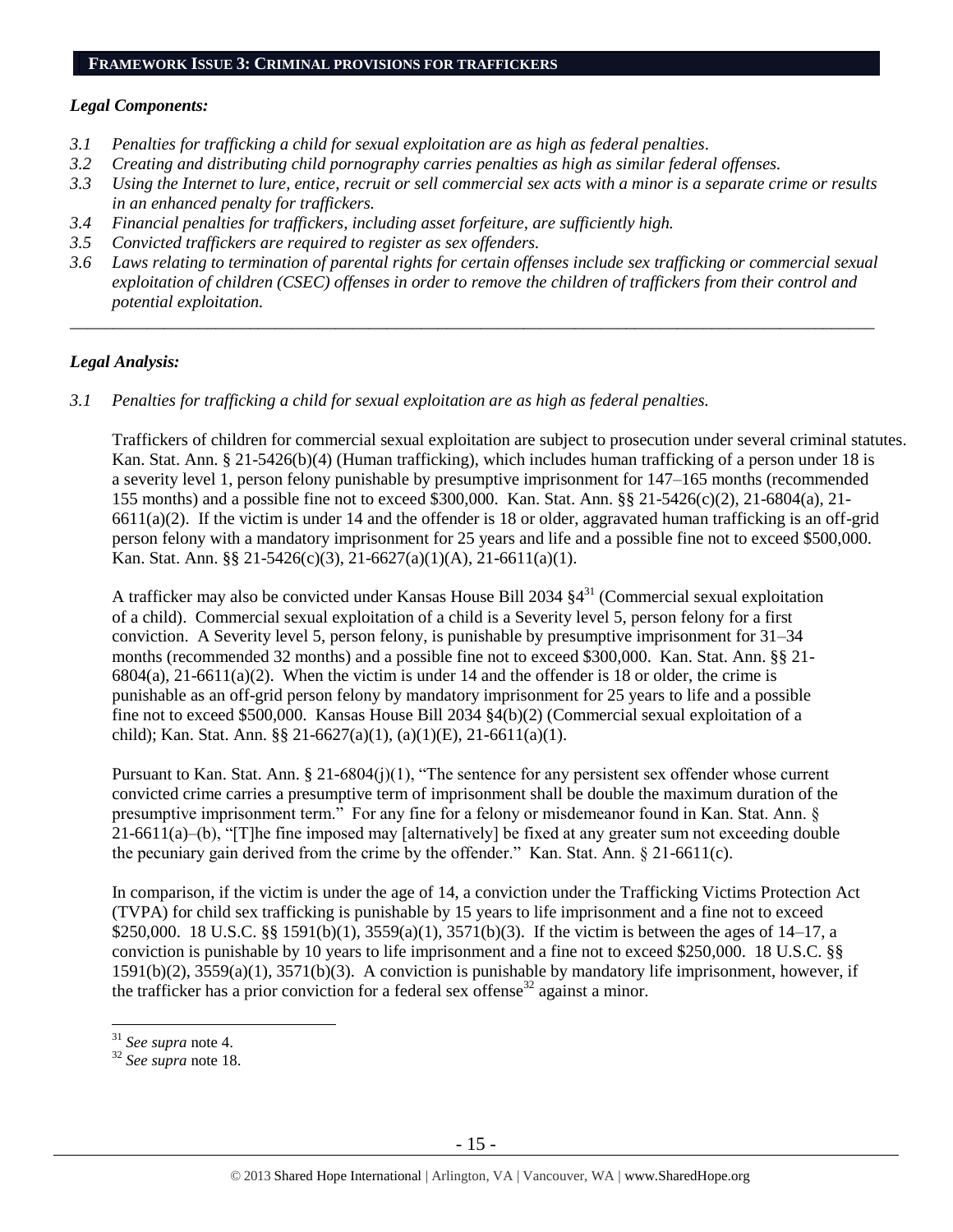# *3.2 Creating and distributing child pornography carries penalties as high as similar federal offenses.*

Creating and distributing child pornography falls under Kan. Stat. Ann. § 21-5510 (Sexual exploitation of a child) which states, in part, "(a) Sexual exploitation of a child is: (1) Employing, using, persuading, inducing, enticing or coercing a child under 18 years of age to engage in sexually explicit conduct<sup>33</sup> with the intent to promote any performance." Kan. Stat. Ann. § 21-5510(a)(1). Under Kan. Stat. Ann. § 21-5510(d)(2), the term "promoting" is defined to include the following:

procuring, transmitting, distributing, circulating, presenting, producing, directing, manufacturing, issuing, publishing, displaying, exhibiting, or advertising:

(A) For pecuniary profit; or

(B) with intent to arouse or gratify the sexual desire or appeal to the prurient interest of the offender or any other person.

Sexual exploitation of a child is a severity level 5, person felony, punishable by presumptive imprisonment for 31–34 months (recommended 32 months) and a possible fine not to exceed \$300,000. Kan. Stat. Ann. §§ 21-  $5510(b)(1)(B)$ ,  $21-6804(a)$ ,  $21-6611(a)(2)$ . However, when the child is under 14 and the offender is 18 or older, sexual exploitation of a child is an off-grid person felony with mandatory imprisonment of 25 years to life and a possible fine not to exceed \$500,000. Kan. Stat. Ann.  $\frac{8}{5}$  21-5510(b)(2), 21-6627(a)(1)(F),  $\frac{34}{21}$ -6611(a)(1).

In comparison, if the victim is under the age of 14, a conviction under the TVPA for child sex trafficking is punishable by 15 years to life imprisonment and a fine not to exceed \$250,000. 18 U.S.C. §§ 1591(b)(1),  $3559(a)(1)$ ,  $3571(b)(3)$ . If the victim is between the ages of  $14-17$ , a conviction is punishable by 10 years to life imprisonment and a fine not to exceed \$250,000. 18 U.S.C. §§ 1591(b)(2), 3559(a)(1), 3571(b)(3). A conviction is punishable by mandatory life imprisonment, however, if the trafficker has a prior conviction for a federal sex offense<sup>35</sup> against a minor. Additionally, a federal conviction for distribution of child pornography<sup>36</sup> is generally punishable by imprisonment for 5–20 years and a fine not to exceed \$250,000.<sup>37</sup> Subsequent convictions, however, are punishable by imprisonment up to 40 years and a fine not to exceed \$250,000.<sup>38</sup>

3.2.1 Recommendation: Amend Kan. Stat. Ann. § 21-5510 (Sexual exploitation of a child) to apply the enhanced penalty to all minors under 18.

<sup>&</sup>lt;sup>33</sup> See *supra* note [7](#page-2-0) for the definition of sexually explicit conduct.

<sup>34</sup> *See supra* note [3.](#page-1-1)

<sup>35</sup> *See supra* note [18.](#page-8-0)

<sup>&</sup>lt;sup>36</sup> 18 U.S.C. §§ 2252(a)(1), (a)(2), (a)(3) (Certain activities relating to material involving the sexual exploitation of minors),  $2252A(a)(2)$ ,  $(a)(3)$  (Certain activities relating to material constituting or containing child pornography), 1466A(a) (Obscene visual representations of the sexual abuse of children).

 $37$  18 U.S.C. §§ 2252(b) (stating that a conviction under subsection (a)(1), (a)(2), or (a)(3) is punishable by imprisonment for  $5-20$  years and a fine),  $2252A(b)(1)$  (a conviction is punishable by imprisonment for  $5-20$  years and a fine),  $1466A(a)$ , (b) (stating that a conviction under subsection (a) is "subject to the penalties provided in section 2252A(b)(1)," imprisonment for 5–20 years and a fine, while a conviction under subsection (b) is "subject to the penalties provided in section 2252A(b)(2)," imprisonment up to 10 years, a fine, or both); *see also* 18 U.S.C. §§  $3559(a)(1)$  (classifying all of the above listed offenses as felonies),  $3571(b)(3)$  (providing a fine up to \$250,000 for any felony conviction).

 $38\,18\,$  U.S.C. §§ 2252(b) (stating if a person has a prior conviction under subsection (a)(1), (a)(2), or (a)(3) or a list of other statutes, a conviction is punishable by a fine and imprisonment for  $15-40$  years),  $2252A(b)(1)$  (stating if a person has a prior conviction under subsection (a)(2), (a)(3), or a list of other statutes, a conviction is punishable by a fine and imprisonment for  $15-40$  years),  $1466A(a)$ , (b) (stating that the penalty scheme for section  $2252A(b)$ applies); *see also* 18 U.S.C. §§ 3559(a)(1) (classifying all of the above listed offenses as felonies), 3571(b)(3) (providing a fine up to \$250,000 for any felony conviction).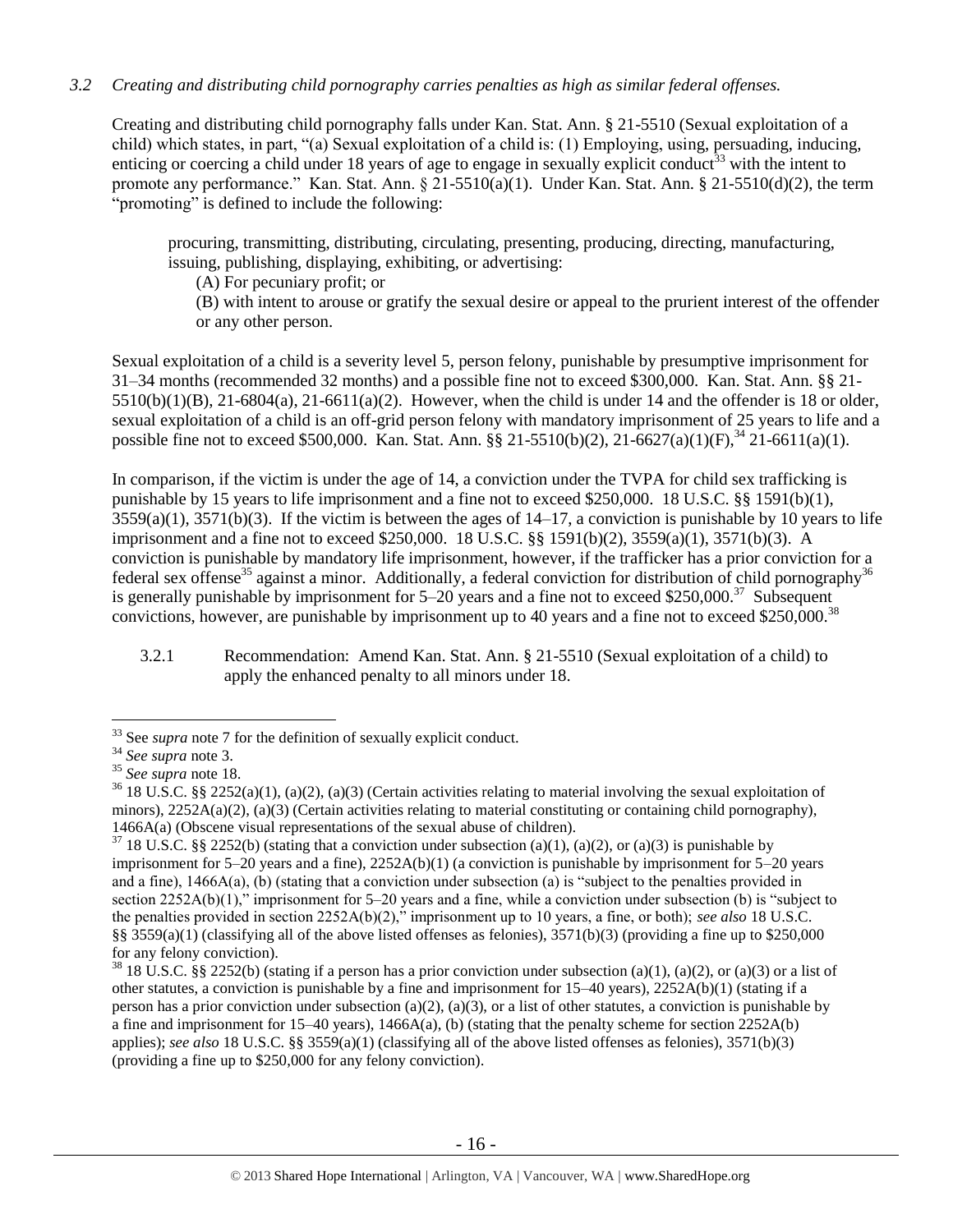*3.3 Using the Internet to lure, entice, recruit or sell commercial sex acts with a minor is a separate crime or results in an enhanced penalty for traffickers.*

Kan. Stat. Ann. § 21-5509(a) (Electronic solicitation) states, "Electronic solicitation is, by means of communication conducted through the telephone, internet or by other electronic means, enticing or soliciting<sup>39</sup> a person, whom the offender believes to be a child, to commit or submit to an unlawful sexual act." If the offender believes the victim to be 14 or 15, electronic solicitation is a severity level 3, person felony with presumptive imprisonment for 55–61 months (recommended 59 months) and a possible fine not to exceed \$300,000. Kan. Stat. Ann. §§ 21-5509(b)(1), 21-6804(a), 21-6611(a)(2). If the offender believes the child is under 14, the crime is a severity level 1, person felony punishable by presumptive imprisonment for 147–165 months (recommended 155 months) and a possible fine not to exceed \$300,000. Kan. Stat. Ann. §§ 21- 5509(b)(2), 21-6804(a), 21-6611(a)(2).

3.3.1 Recommendation: Amend Kan. Stat. Ann. § 21-5509(a) (Electronic solicitation) to specifically include luring or recruiting a minor under 18 for commercial sex acts as a crime and provide for enhanced penalties for traffickers who use the Internet.

## *3.4 Financial penalties for traffickers, including asset forfeiture, are sufficiently high.*<sup>40</sup>

Traffickers are subject to both criminal and civil forfeiture provisions, restitution, and fines for violations of Kansas's laws. A conviction under Kan. Stat. Ann. § 21-5426(b) (Human trafficking) or Kansas House Bill 2034 §4<sup>41</sup> (Commercial sexual exploitation of a child) when the victim is under 14 and the offender is 18 or older is punishable by a possible fine not to exceed \$500,000. 2013 Kan. HB. 2034 §4(b)(2), Kan. Stat. Ann. §§ 21-5426(c)(3), 21-6611(a)(1). Otherwise, a conviction under Kan. Stat. Ann. § 21-5426(b) (Human trafficking) or Kansas House Bill § 4 (Commercial sexual exploitation of a child) when the victim is over 14 and under 18 is punishable by a fine not to exceed \$300,000. Sec.  $4(b)(1)(A)$ , Kan. Stat. Ann. §§21-5426(c)(2), 21-6611(a)(2).

For any fine for a felony or misdemeanor found in Kan. Stat. Ann. § 21-6611(a)–(b), "the fine imposed may [alternatively] be fixed at any greater sum not exceeding double the pecuniary gain derived from the crime by the offender." Kan. Stat. Ann. § 21-6611(c).

Kansas's asset forfeiture laws are applicable to traffickers who violate Kan. Stat. Ann. § 21-5426 (Human trafficking), Kansas House Bill 2034 §4 <sup>42</sup> (Commercial sexual exploitation of a child), and § 21-5510 (Sexual exploitation of a child). Kan. Stat. Ann. § (o)–(bb) (Covered offenses and conduct giving rise to forfeiture).<sup>43</sup> Pursuant to Kan. Stat. Ann. § 60-4105(b)–(d) (Property subject to forfeiture), property subject to forfeiture includes the following:

<span id="page-16-0"></span>(b) except as otherwise provided by law,<sup>44</sup> all property, of every kind, including, but not limited to, cash and negotiable instruments and the whole of any lot or tract of land . . . that is either:

 $\overline{a}$ 

(a) All property, including all interests in property, described in K.S.A. 60-4105, is subject to forfeiture . . . except that property specifically exempted hereunder:

<sup>39</sup> *See supra* note [8.](#page-3-0)

<sup>40</sup> *See* discussion of relevant provisions *supra* Sections 1.1, 1.2, 3.1.

<sup>41</sup> *See supra* note [4.](#page-1-0)

<sup>42</sup> *See supra* note [4.](#page-1-0)

<sup>43</sup> *See supra* note [23.](#page-10-0)

<sup>44</sup> Pursuant to Kan. Stat. Ann. § 60-4106 (Exemptions),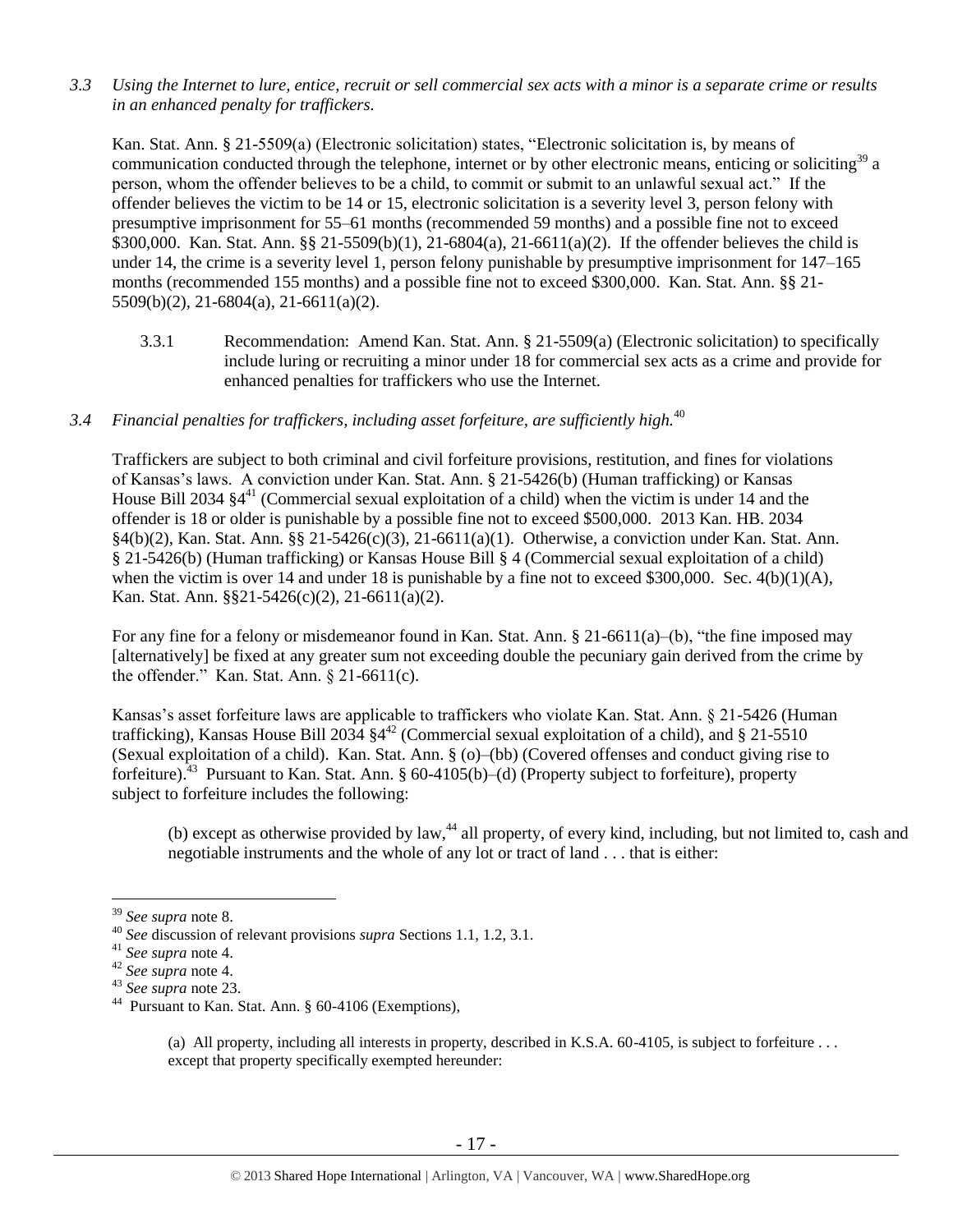(1) Furnished or intended to be furnished by any person in an exchange that constitutes conduct giving rise to forfeiture; or

(2) used or intended to be used in any manner to facilitate conduct giving rise to forfeiture, including, but not limited to, any computer, computer system, computer network or any software or data owned by the defendant which is used during the commission of a violation of K.S.A. 2011 Supp. 21-6108 [Unlawful possession of scanning device or reencoder], and amendments thereto;

(c) all proceeds of any conduct giving rise to forfeiture;

(d) all property of every kind, including, but not limited to, cash and negotiable instruments derived from or realized through any proceeds which were obtained directly or indirectly from the commission of an offense listed in K.S.A. 60-4104, and amendments thereto;

. . . .

 $\overline{a}$ 

. . . .

. . . .

. . . .

Seizure of forfeitable property is governed by Kan. Stat. Ann. §60-4107 (Seizure of property). Forfeiture may be accomplished by an *in rem* proceeding pursuant to Kan. Stat. Ann. § 60-4113 (In rem proceedings) or an *in personam* proceeding pursuant to Kan. Stat. Ann. § 60-4114 (In personam proceedings). Kan. Stat. Ann. § 60- 4117 (Disposition of forfeited property; use of proceeds of sale) governs the disposition of forfeited property and states, in part:

a) When property is forfeited under this act, the law enforcement agency may:

(1) Retain such property for official use or transfer the custody or ownership to any local, state or federal agency, subject to any lien preserved by the court;

(2) destroy or use for investigative or training purposes, any illegal or controlled substances and equipment or other contraband, provided that materials necessary as evidence shall be preserved;

(3) sell property which is not required by law to be destroyed and which is not harmful to the public:

(c) The proceeds of any sale shall be distributed in the following order of priority:

(1) For satisfaction of any court preserved security interest or lien . . .

(1) No real property or conveyance, or an interest therein, may be forfeited under this act unless the offense or conduct giving rise to forfeiture constitutes a felony.

(2) No conveyance used by any person as a common carrier in the transaction of business as a common carrier is subject to forfeiture under this act unless it appears that the owner or other person in charge of the conveyance is a consenting party or privy to a violation of this act.

(3) No property is subject to forfeiture under this act if the owner or interest holder acquired the property before or during the conduct giving rise to the property's forfeiture, and such owner or interest holder:

(A) Did not know and could not have reasonably known of the act or omission or that it was likely to occur; or

(B) acted reasonably to prevent the conduct giving rise to forfeiture.

(4) No property is subject to forfeiture if the owner or interest holder acquired the property after the conduct giving rise to the property's forfeiture, including acquisition of proceeds of conduct giving rise to forfeiture, and the owner or interest holder acquired the property in good faith, for value and was not knowingly taking part in an illegal transaction.

(b) Notwithstanding subsection (a), property is not exempt from forfeiture, even though the owner or interest holder lacked knowledge or reason to know that the conduct giving rise to property's forfeiture had occurred or was likely to occur, if the:

(2) owner or interest holder is criminally responsible for the conduct giving rise to the property's forfeiture, whether or not there is a prosecution or conviction;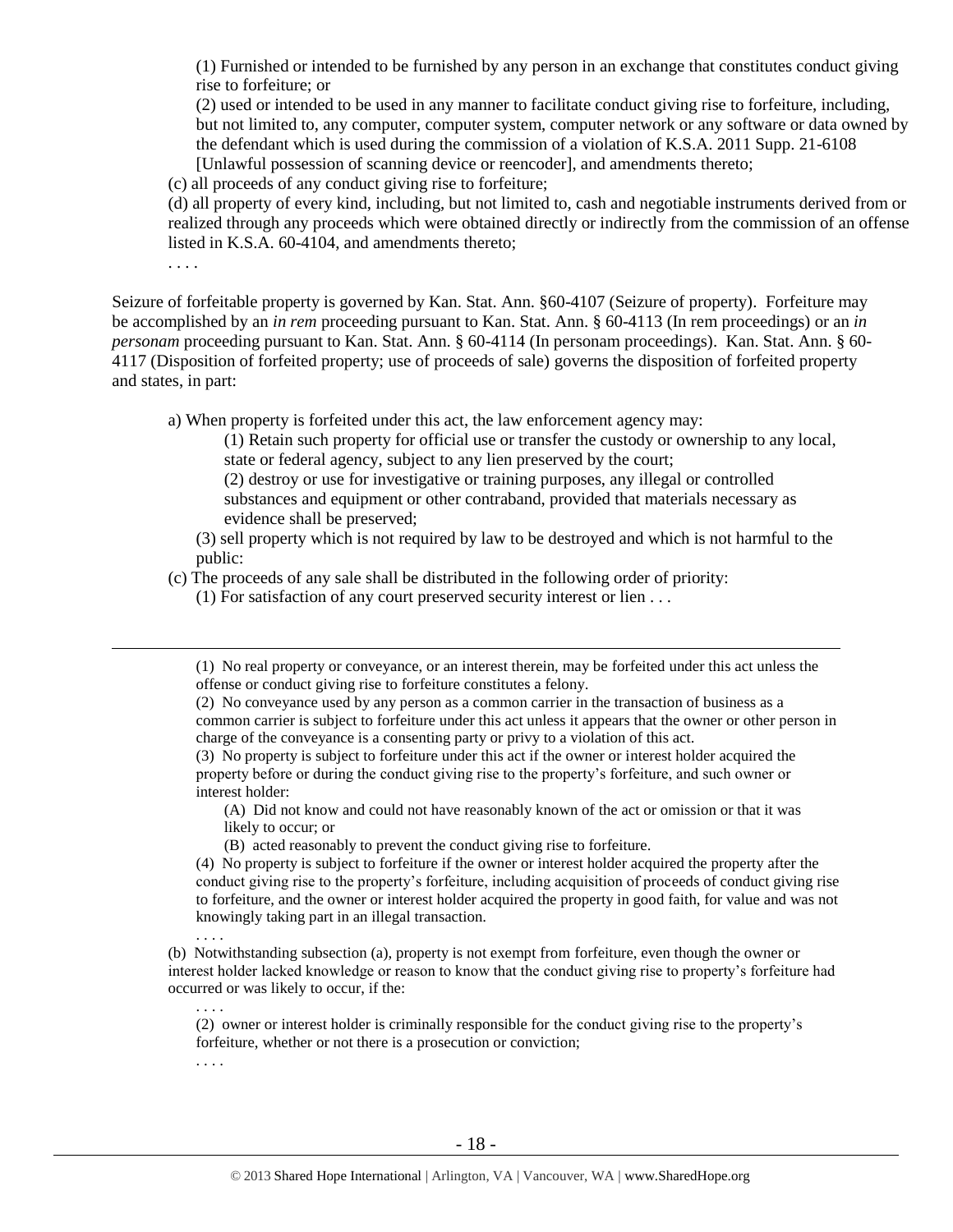(2) thereafter, for payment of all proper expenses of the proceedings for forfeiture and disposition . . (3) reasonable attorney fees:

(4) repayment of law enforcement funds expended in purchasing of contraband or controlled substances, subject to any interagency agreement.

Pursuant to Kan. Stat. Ann. § 22-3424(d) (Judgment and sentence), a trafficker convicted of commercial sex with a minor may also be required to pay restitution. Kan. Stat. Ann. § 22-3424(d) states, if a defendant is found guilty and "upon request of the victim or the victim's family and before imposing sentence, the court shall hold a hearing to establish restitution."

#### *3.5 Convicted traffickers are required to register as sex offenders.*

Sex offenders are required to register pursuant to Kan. Stat. Ann. § 22-4905(a) (Registration of offender) in person within 3 days of coming into any county or jurisdiction "in which the offender resides or intends to reside, maintains employment or intends to maintain employment, or attends school or intends to attend school." Under Kan. Stat. Ann. § 22-4902(a)(1)–(2)<sup>45</sup> (Definitions), "offender" includes both sex offenders and violent offenders. A "sex offender" is defined by Kan. Stat. Ann.  $\S$  22-4902(b)<sup>46</sup> as

any person who:

(1) On or after April 14, 1994, is convicted of any sexually violent crime;

(2) On or after April 14, 1994, is adjudicated as a juvenile offender for an act which if committed by an adult would constitute the commission of a sexually violent crime , unless the court, on the record, finds that the act involved non-forcible sexual conduct, the victim was at least 14 years of age and the offender was not more than four years older than the victim;

. . .

. . .

(4) on or after May 29, 1997, is convicted of any of the following crimes when one of the parties involved is less than 18 years of age:

(D) patronizing a prostitute, as defined in . . . K.S.A. 2012 Supp. 21-6421, prior to [its] amendment on July 1, 2013. 47

(E) lewd and lascivious behavior, as defined in . . . K.S.A. 2012 Supp. 21-5513, and amendments thereto;

. . .

(6) is convicted of an attempt, conspiracy or criminal solicitation, as defined in . . . K.S.A. 2012 Supp. 21-5301, 21-5302, 21-5303, and amendments thereto, of an offense defined in this subsection; or (7) has been convicted of an that is comparable to any crime defined in this subsection, or any out of state conviction for an offense that under the laws of this state would be an offense defined in this subsection.

Several of the crimes defined as sexually violent by Kan. Stat. Ann. § 22-4902(c) are crimes applicable to traffickers. Pursuant to Kan. Stat. Ann. § 22-4902(c) these crimes include the following:

(8) sexual exploitation of a child as defined in . . . K.S.A. 2012 Supp. 21-5510, and amendments thereto;

. . . .

<sup>&</sup>lt;sup>45</sup> The text of Kan. Stat. Ann. § 22-4902 included here and elsewhere in this report includes amendments made by the passage of House Bill 2034 during the 2013 Reg. Sess. of the 85th Kansas Legislature. (KS 2013) (effective July 1, 2013).

<sup>46</sup> *See supra* note [30.](#page-12-0)

<sup>47</sup> *See supra* note [29.](#page-12-1)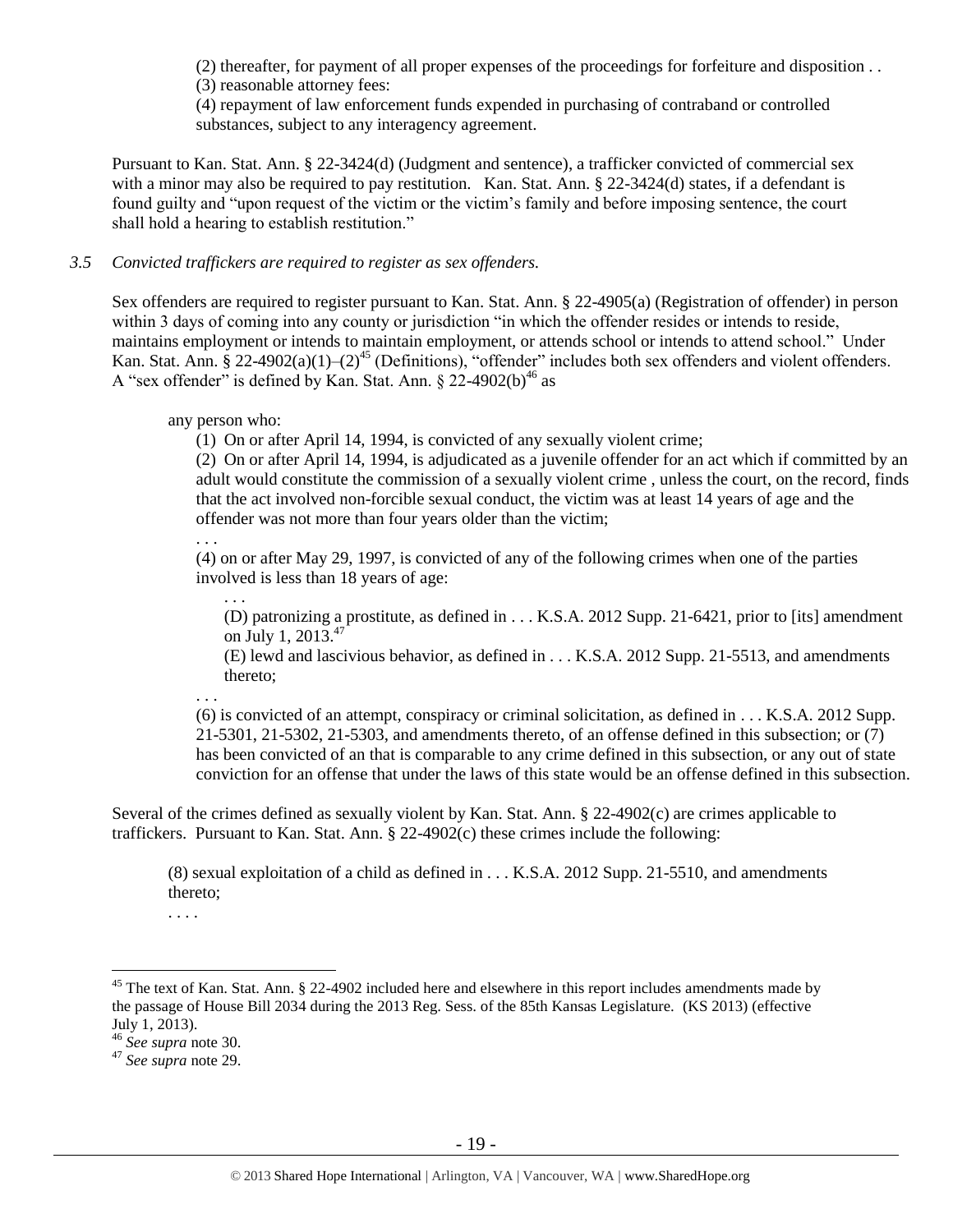(11) electronic solicitation as defined in . . . K.S.A. 2012 Supp. 21-5509, and amendments thereto, committed on or after April 17, 2008;

#### . . . .

(13) aggravated human trafficking, as defined in K.S.A. 21-3447, prior to its repeal, or subsection (b) of K.S.A. 2012 Supp. 21-5426, and amendments thereto, if committed in whole or in part for the purpose of the sexual gratification of the defendant or another;

(14) commercial sexual exploitation of a child, as defined in section 4, and amendments thereto; (15) any conviction or adjudication for an offense that is comparable to a sexually violent crime as defined in this subsection, or any out of state conviction or adjudication for an offense that under the laws of this state would be a sexually violent crime as defined in this subsection; (16) an attempt, conspiracy or criminal solicitation, as defined in . . . K.S.A. 2012 Supp. 21-5301, 21-5302, 21-5303, and amendments thereto, of a sexually violent crime, as defined in this subsection; or

(17) any act which has been determined beyond a reasonable doubt to have been sexually motivated, unless the court, on the record, finds that the act involved nonforcible sexual conduct, the victim was at least 14 years of age and the offender was not more than four years older than the victim. As used in this paragraph, "sexually motivated" means that one of the purposes for which the defendant committed the crime was for the purpose of the defendant's sexual gratification.

*3.6 Laws relating to termination of parental rights for certain offenses include sex trafficking or commercial sexual exploitation of children (CSEC) offenses in order to remove the children of traffickers from their control and potential exploitation.* 

Pursuant to Kan. Stat. Ann. § 38-2269(a) (Factors to be considered in termination of parental rights), "When the child has been adjudicated to be a child in need of care, the court may terminate parental rights or appoint a permanent custodian when the court finds by clear and convincing evidence that the parent is unfit by reason of conduct or condition which renders the parent unable to care properly for a child and the conduct or condition is unlikely to change in the foreseeable future." One of the factors a court may consider in determining fitness is "conviction of a felony and imprisonment." Kan. Stat. Ann. § 38-2269(b)(5). Additionally, a parent or guardian may be found unfit if he or she has been "convicted of a felony in which intercourse occurred, or if a juvenile is adjudicated a juvenile offender because of an act which, if committed by an adult, would be a felony in which sexual intercourse occurred, and as a result of the sexual intercourse, a child is conceived . . . ." Kan. Stat. Ann. § 38-2269(e).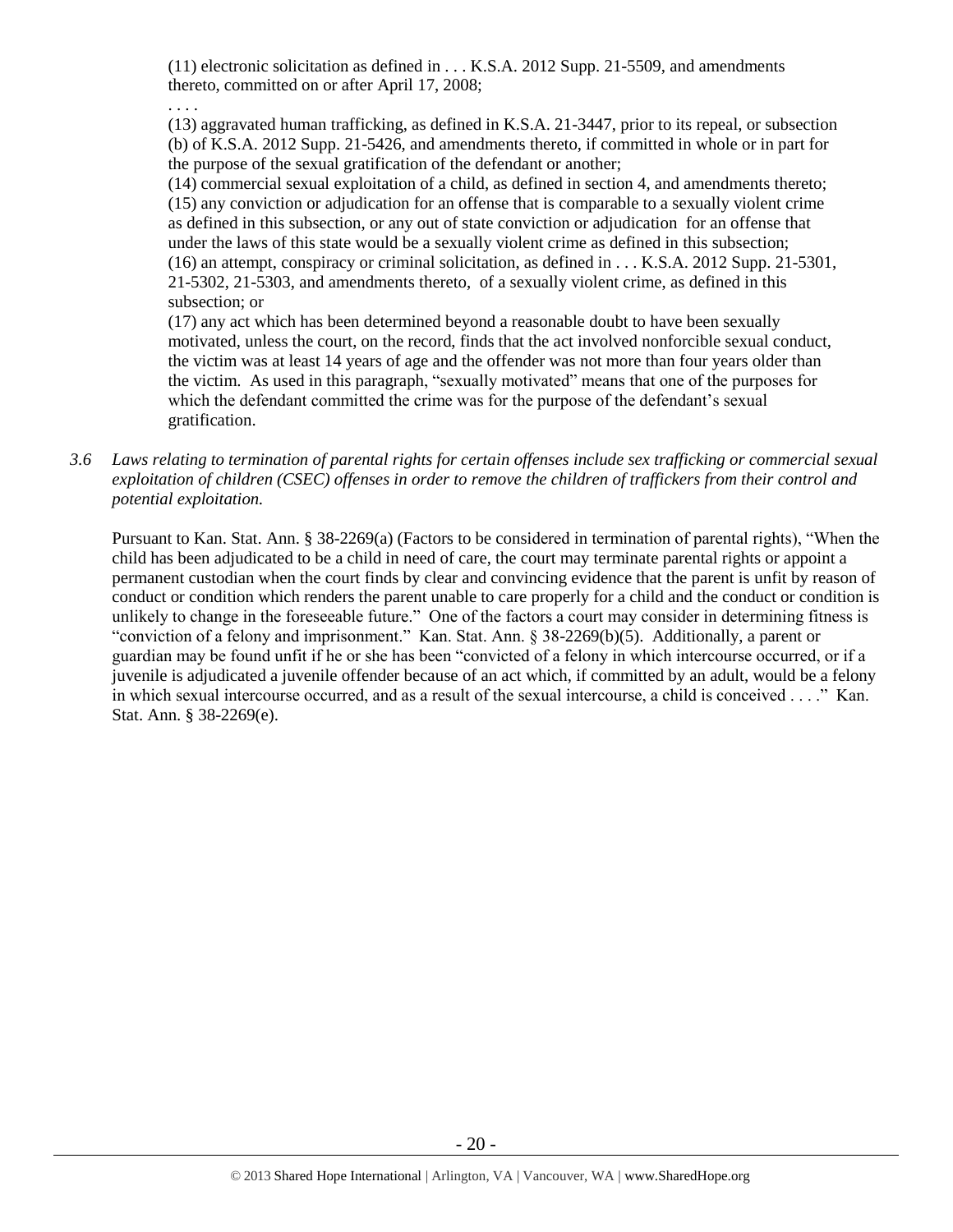#### **FRAMEWORK ISSUE 4: CRIMINAL PROVISIONS FOR FACILITATORS**

#### *Legal Components:*

- *4.1 The acts of assisting, enabling, or financially benefitting from child sex trafficking are included as criminal offenses in the state sex trafficking statute.*
- *4.2 Financial penalties, including asset forfeiture laws, are in place for those who benefit financially from or aid and assist in committing domestic minor sex trafficking.*

*\_\_\_\_\_\_\_\_\_\_\_\_\_\_\_\_\_\_\_\_\_\_\_\_\_\_\_\_\_\_\_\_\_\_\_\_\_\_\_\_\_\_\_\_\_\_\_\_\_\_\_\_\_\_\_\_\_\_\_\_\_\_\_\_\_\_\_\_\_\_\_\_\_\_\_\_\_\_\_\_\_\_\_\_\_\_\_\_\_\_\_\_\_\_*

- *4.3 Promoting and selling child sex tourism is illegal.*
- *4.4 Promoting and selling child pornography is illegal.*

#### *Legal Analysis:*

*4.1 The acts of assisting, enabling, or financially benefitting from child sex trafficking are included as criminal offenses in the state sex trafficking statute.*

The human trafficking provision may apply to facilitators. Under Kan. Stat. Ann. § 21-5426(a) (Human trafficking),

Human trafficking is:

(1) The intentional recruitment, harboring, transportation, provision or obtaining of a person for labor or services, through the use of force, fraud or coercion for the purpose of subjecting the person to involuntary servitude or forced labor;

(2) intentionally benefitting financially or by receiving anything of value from participation in a venture that the person has reason to know has engaged in acts set forth in subsection (a)(1).

Therefore, facilitators prosecuted under this provision would need to have reason to know that "force, fraud, threat or coercion will be used to cause the person to engage in forced labor or involuntary servitude." Human trafficking is a severity level 2, person felony punishable by presumptive imprisonment for 109–123 months (recommended 117 months) and a possible fine not to exceed \$300,000. Kan. Stat. Ann. §§ 21-5426(c)(1), 21- 6804(a), 21-6611(a)(2).

Under Kan. Stat. Ann. § 21-5426(b)(4), aggravated trafficking "involve[es] recruiting, harboring, transporting, providing or obtaining, by any means, a person under 18 years of age knowing that the person, with or without force, fraud, threat or coercion, will be used to engage in forced labor, involuntary servitude or sexual gratification of the defendant or another." Aggravated human trafficking is a severity level 1, person felony punishable by presumptive imprisonment for 147–165 months (recommended 155 months) and a possible fine not to exceed \$300,000. Kan. Stat. Ann. §§ 21-5426(c)(2), 21-6804(a), 21-6611(a)(2). If the victim is less than 14 and the offender is 18 or older, the crime is an off-grid person felony with a mandatory imprisonment of 25 years to life and a possible fine not to exceed \$500,000. Kan. Stat. Ann. §§ 21-5426(c)(3), 21-6627(a)(1)(A),<sup>48</sup>  $21-6611(a)(1)$ .

Additionally, a facilitator could be charged under Kansas House Bill 2034 §4(a) (Commercial sexual exploitation of a child), $49$  which includes knowingly:

<sup>48</sup> *See supra* note [3.](#page-1-1)

<sup>49</sup> *See supra* note [4.](#page-1-0)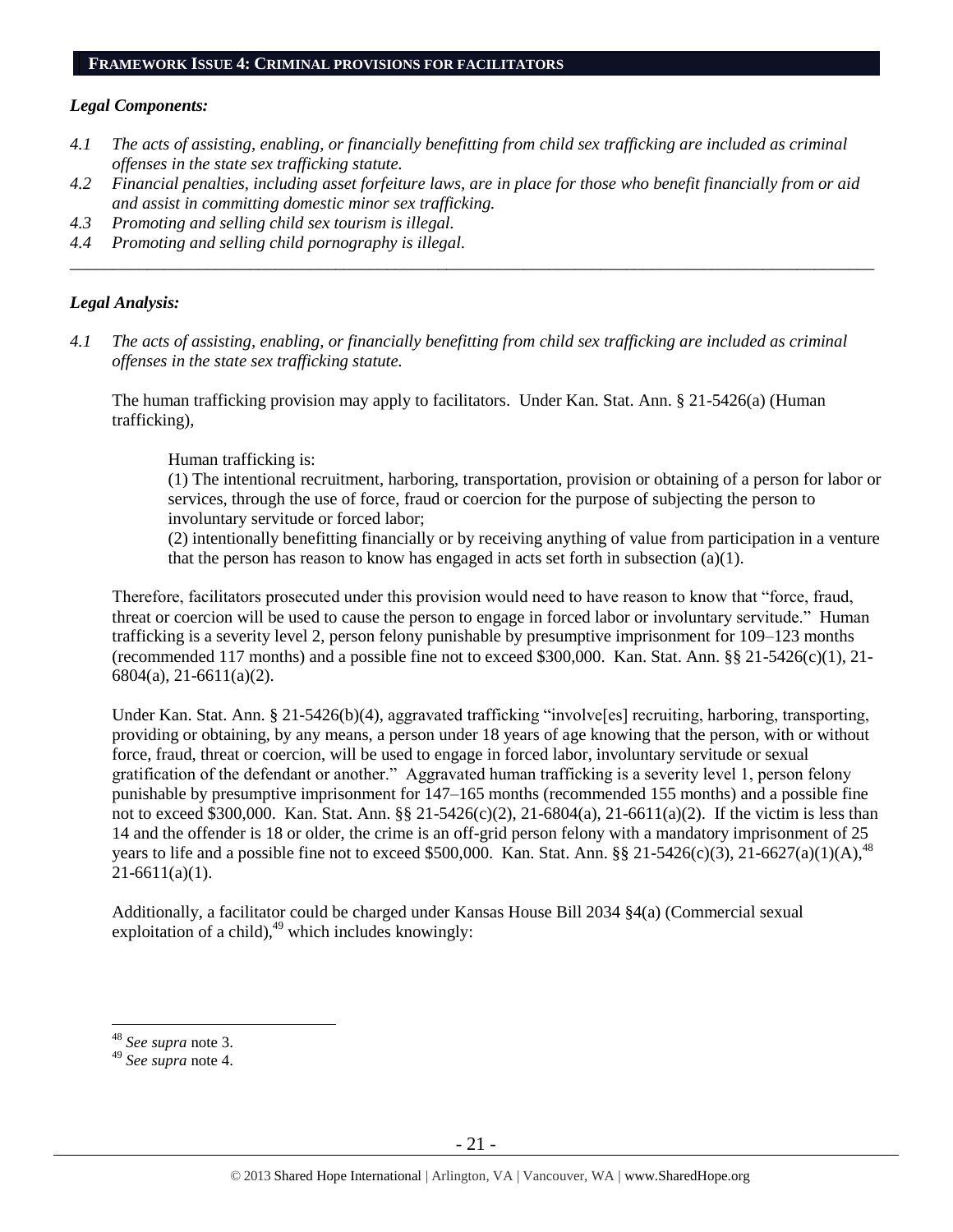(2) establishing, owning, maintaining or managing any property, whether real or personal, where sexual relations are being sold or offered for sale by a person younger than 18 years of age, or participating in the establishment, ownership, maintenance or management thereof;

(3) permitting any property, whether real or personal, partially or wholly owned or controlled by the defendant to be used as a place where sexual relations are being sold or offered for sale by a person who is younger than 18 years of age; or

(4) procuring transportation for, paying for the transportation of or transporting any person younger than 18 years of age within this state with the intent of causing, assisting or promoting that person's engaging in selling sexual relations.

When the victim is under 14 and the offender is 18 or older, commercial sexual exploitation of a child is an offgrid person felony with a mandatory imprisonment of 25 years to life and a possible fine not to exceed \$500,000. Kansas House Bill 2034 §4(b)(2), Kan. Stat. Ann. §§21-6627(a)(1)(E), 21-6611(a)(1). Where the minor victim is over 14 and under 18, it is a severity level 5, person felony, punishable by presumptive imprisonment for 31–34 months (recommended 32 months) and possible fine up to \$300,000. Kansas House Bill 2034 §4(b)(1)(A), Kan. Stat. Ann. §§ 21-5510(b)(1)(A), (B), 21-6804(a), 21-6611(a)(2). If the defendant has a prior conviction, however, it is a severity level 2, person felony, punishable by presumptive imprisonment for 109–123 months (recommended 117 months) and a possible fine not to exceed \$300,000. Kansas House Bill 2034 §4 (b)(1)(A), Kan. Stat. Ann. §§ 21-5426(c)(1), 21-6804(a), 21-6611(a)(2).

*4.2 Financial penalties, including asset forfeiture laws, are in place for those who benefit financially from or aid and assist in committing domestic minor sex trafficking.*

Kansas's asset forfeiture laws are applicable to facilitators who violate Kan. Stat. Ann. § 21-5426 (Human trafficking) and Kansas House Bill 2034 §4 (Commercial sexual exploitation of a child). Kan. Stat. Ann. § 60-4104(o)–(aa).<sup>50</sup> Pursuant to Kan. Stat. Ann. § 60-4105(b), (c), (d) (Property subject to forfeiture)<sup>51</sup> property subject to forfeiture includes the following:

(b) except as otherwise provided by law,<sup>52</sup> all property, of every kind, including, but not limited to, cash and negotiable instruments and the whole of any lot or tract of land . . . that is either:

(1) Furnished or intended to be furnished by any person in an exchange that constitutes conduct giving rise to forfeiture; or

(2) used or intended to be used in any manner to facilitate conduct giving rise to forfeiture . . .

(c) all proceeds of any conduct giving rise to forfeiture;

(d) all property of every kind, including, but not limited to, cash and negotiable instruments derived from or realized through any proceeds which were obtained directly or indirectly from the commission of an offense listed in K.S.A. 60-4104, and amendments thereto;

Seizure of forfeitable property is governed by Kan. Stat. Ann. §60-4107 (Seizure of property). Forfeiture may be accomplished by an *in rem* proceeding pursuant to Kan. Stat. Ann. § 60-4113 (In rem proceedings) or an *in personam* proceeding pursuant to Kan. Stat. Ann. § 60-4114 (In personam proceedings). Kan. Stat. Ann. § 60- 4117 (Disposition of forfeited property; use of proceeds of sale) governs the disposition of forfeited property and states, in part:

a) When property is forfeited under this act, the law enforcement agency may:

(1) Retain such property for official use or transfer the custody or ownership to any local, state or federal agency, subject to any lien preserved by the court;

<sup>50</sup> *See supra* note [23.](#page-10-0)

<sup>51</sup> *See supra* note [25.](#page-10-1)

<sup>52</sup> *See supra* note [44.](#page-16-0)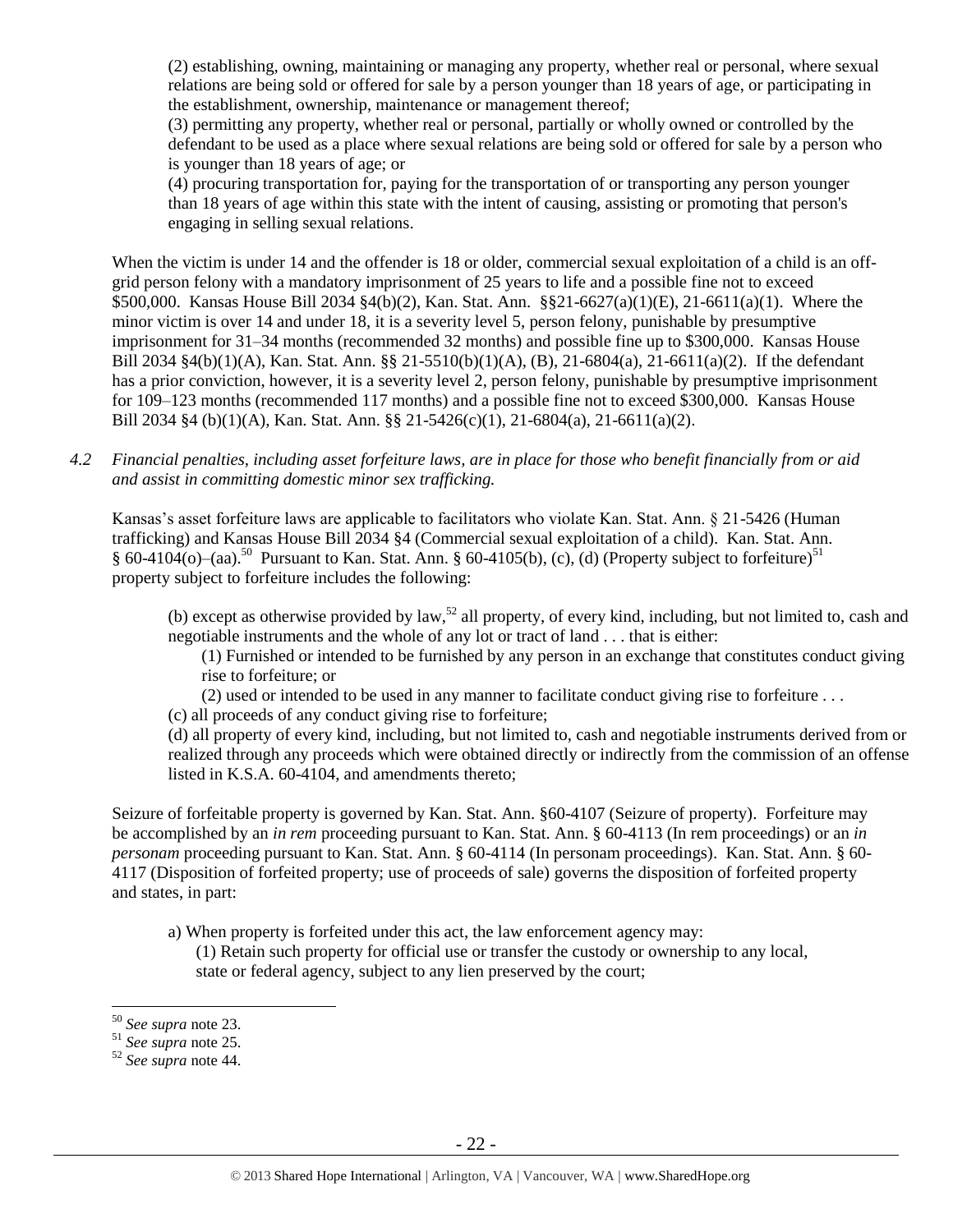(2) destroy or use for investigative or training purposes, any illegal or controlled substances and equipment or other contraband, provided that materials necessary as evidence shall be preserved;

(3) sell property which is not required by law to be destroyed and which is not harmful to the public:

(c) The proceeds of any sale shall be distributed in the following order of priority:

(1) For satisfaction of any court preserved security interest or lien . . .

(2) thereafter, for payment of all proper expenses of the proceedings for forfeiture and disposition . . (3) reasonable attorney fees:

(4) repayment of law enforcement funds expended in purchasing of contraband or controlled substances, subject to any interagency agreement.

Pursuant to Kan. Stat. Ann. § 22-3424(d) (Judgment and sentence), a facilitator convicted of facilitating commercial sex with a minor may also be required to pay restitution. Kan. Stat. Ann. § 22-3424(d) states, if a defendant is found guilty and "upon request of the victim or the victim's family and before imposing sentence, the court shall hold a hearing to establish restitution."

*4.3 Promoting and selling child sex tourism is illegal.*

Kansas has no law specifically prohibiting sex tourism.

- 4.3.1 Recommendation: Enact a law that prohibits selling or offering to sell travel services that include or facilitate travel for the purpose of engaging in commercial sexual exploitation of a child or prostitution of a minor, if sale or travel occurs in Kansas.
- *4.4 Promoting and selling child pornography is illegal.*

Promoting child pornography is illegal under Kan. Stat. Ann. § 21-5510 (Sexual exploitation of a child), which states, among other things, "promoting any performance<sup>53</sup> that includes sexually explicit conduct<sup>54</sup> by a child under 18 years of age, knowing the character and content of the performance." Kan. Stat. Ann. § 21-5510(a)(4). Under this statute, "promoting" is defined as "procuring, transmitting, distributing, circulating, presenting, producing, directing, manufacturing, issuing, publishing, displaying, exhibiting or advertising: (A) For pecuniary profit; or (B) with intent to arouse or gratify the sexual desire or appeal to the prurient interest of the offender or any other person." Kan. Stat. Ann. § 21-5510(d)(2). Generally, violating this provision of sexual exploitation of a child is a severity level 5, person felony punishable by presumptive imprisonment for 31–34 months (recommended 32 months) and a possible fine not to exceed \$300,000. Kan. Stat. Ann. §§ 21-  $5510(b)(2)(A)$ ,  $21-6804(a)$ ,  $21-6611(a)(2)$ . If, however, the victim is under 14 and the offender is 18 or older, the crime is an off-grid person felony with a mandatory imprisonment of 25 years to life and a possible fine not to exceed \$500,000. Kan. Stat. Ann. §§ 21-5510(b)(2), 21-6627(a)(1)(F), 21-6611(a)(1).

4.4.1 Recommendation: Amend Kan. Stat. Ann. § 21-5510 (Sexual exploitation of a child), to apply the enhanced penalty for an offense involving any minor under 18.

 $\overline{a}$ <sup>53</sup> "Performance" is defined to include "any film, photograph, negative, slide, book, magazine or other printed or visual medium, any audio tape recording or any photocopy, video tape, video laser disk, computer hardware, software, floppy disk or any other computer related equipment or computer generated image that contains or incorporates in any manner any film, photograph, negative, photocopy, video tape or video laser disk or any play or other live presentation." Kan. Stat. Ann. § 21-5510(d)(3).

<sup>54</sup> *See supra* note [7](#page-2-0) for the definition of sexually explicit conduct.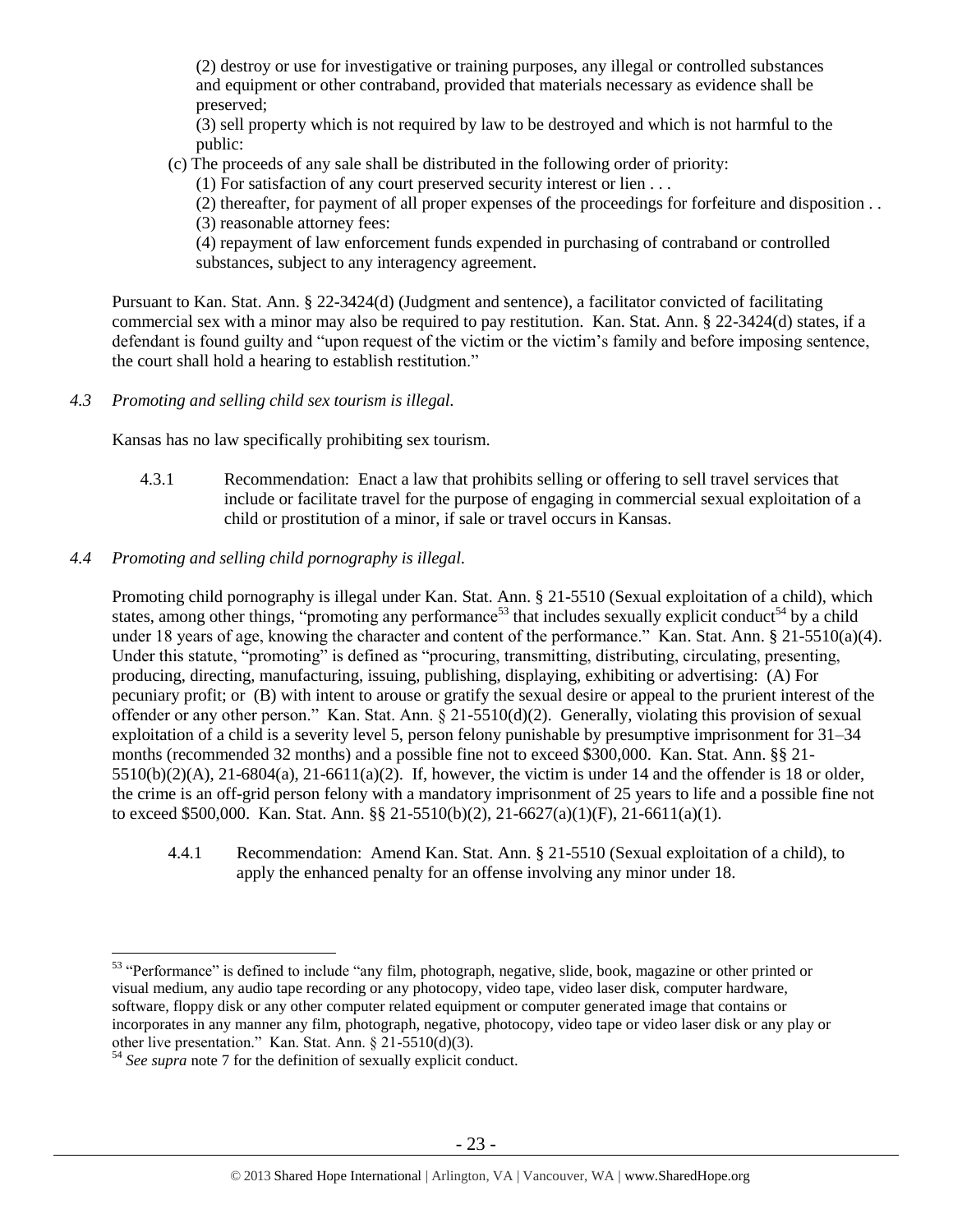#### **FRAMEWORK ISSUE 5: PROTECTIVE PROVISIONS FOR THE CHILD VICTIMS**

## *Legal Components:*

- *5.1 Statutorily-mandated victim services define "victim" to specifically include victims of domestic minor sex trafficking or commercial sexual exploitation of children (CSEC) to ensure prompt identification and access to victims' rights and services.*
- *5.2 The state sex trafficking statute expressly prohibits a defendant from raising consent of the minor to the commercial sex acts as a defense.*
- *5.3 Prostitution laws apply only to adults, making minors under 18 specifically immune from this offense.*
- *5.4 Child victims of sex trafficking or commercial sexual exploitation are provided with a child protection response, including specialized shelter and services, and are not detained in juvenile detention facilities.*
- *5.5 Commercial sexual exploitation is identified as a type of abuse and neglect within child protection statutes.*
- *5.6 The definition of "caregiver" (or similar term) in the child welfare statutes is broad enough to include a trafficker who has custody or control of a child in order to bring a trafficked child into protection of child protective services.*
- *5.7 Crime victims' compensation is specifically available to a child victim of sex trafficking or commercial sexual exploitation of children (CSEC) without regard to ineligibility factors.*
- *5.8 Victim-friendly procedures and protections are provided in the trial process for minors under 18.*
- *5.9 Expungement or sealing of juvenile delinquency records resulting from arrests or adjudications for prostitution-related offenses committed as a result of, or in the course of, the commercial sexual exploitation of a minor is available within a reasonable time after turning 18.*
- *5.10 Victim restitution and civil remedies for victims of domestic minor sex trafficking or commercial sexual exploitation of children (CSEC) are authorized by law.*
- *5.11 Statutes of limitations for civil and criminal actions for child sex trafficking or commercial sexual exploitation of children (CSEC) offenses are eliminated or lengthened sufficiently to allow prosecutors and victims a realistic opportunity to pursue criminal action and legal remedies.*

*\_\_\_\_\_\_\_\_\_\_\_\_\_\_\_\_\_\_\_\_\_\_\_\_\_\_\_\_\_\_\_\_\_\_\_\_\_\_\_\_\_\_\_\_\_\_\_\_\_\_\_\_\_\_\_\_\_\_\_\_\_\_\_\_\_\_\_\_\_\_\_\_\_\_\_\_\_\_\_\_\_\_\_\_\_\_\_\_\_\_\_\_\_\_*

# *Legal Analysis:*

*5.1 Statutorily-mandated victim services define "victim" to specifically include victims of domestic minor sex trafficking or commercial sexual exploitation of children (CSEC) to ensure prompt identification and access to victims' rights and services.* 

For the purposes of crime victims compensation, a "victim" is defined as "a person who suffers personal injury or death as a result of: (1) Criminally injurious conduct; (2) the good faith effort of any person to prevent criminally injurious conduct; or (3) the good faith effort of any person to apprehend a person suspected of engaging in criminally injurious conduct." Kan. Stat. Ann. § 74-7301(m). Pursuant to Kan. Stat. Ann. § 74- 7301(e), (Definitions),

"Criminally injurious conduct" means conduct that:

(1)

(A) Occurs or is attempted in this state or occurs to a person whose domicile is in Kansas who is the victim of a violent crime which occurs in another state, possession, or territory of the United States of America may make an application for compensation if:

(i) The crimes would be compensable had it occurred in the state of Kansas; and

(ii) the places the crimes occurred are states, possessions or territories of the United States of America not having eligible crime victim compensation programs;

- (B) poses a substantial threat or personal injury or death; and
- (C) either is punishable by fine, imprisonment or death or would be so punishable but for the fact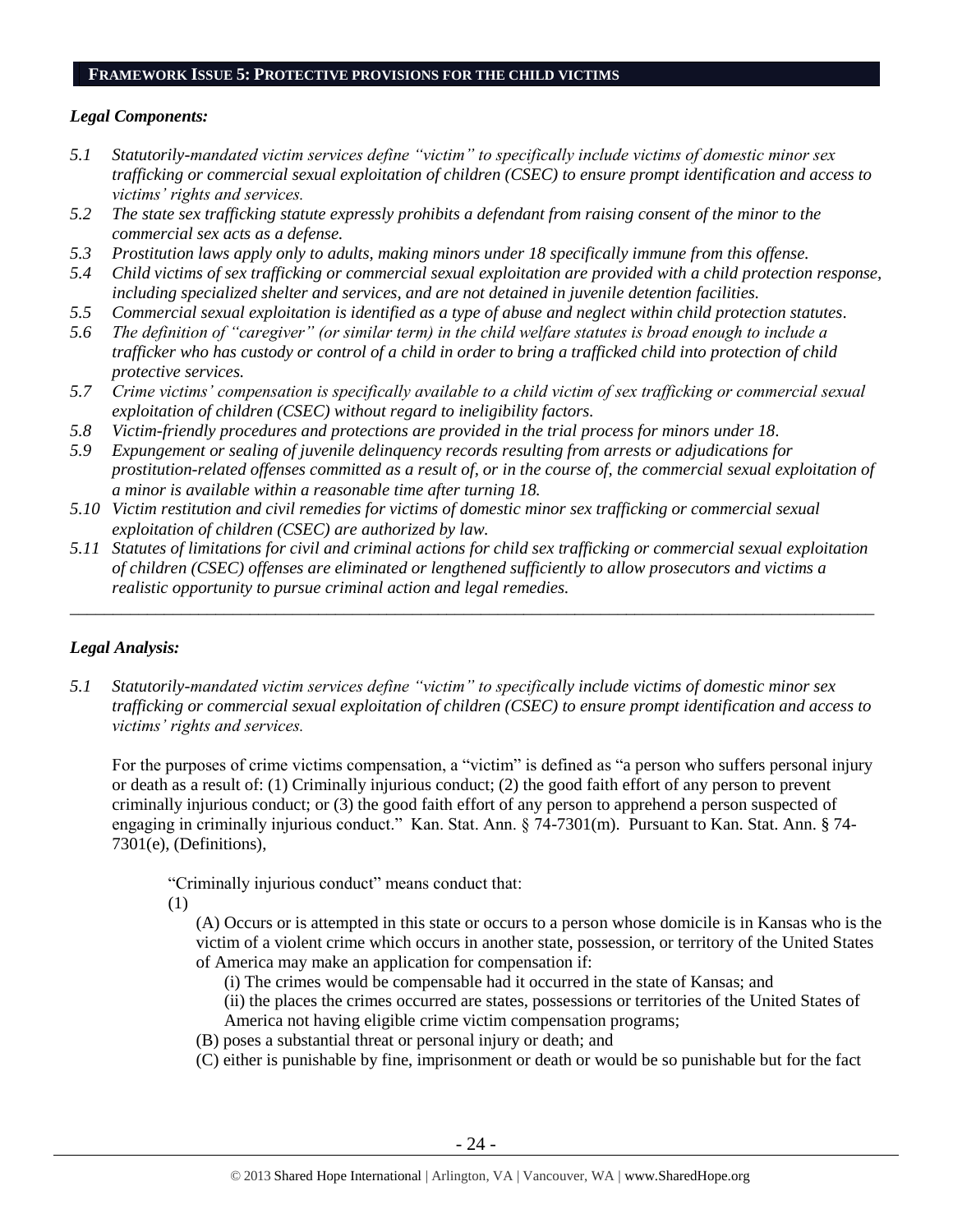that the person engaging in the conduct lacked capacity to commit the crime under the laws of this state; . . .

. . . .

For the purpose of crime victims' bill of rights and all services mentioned therein, "victim" is defined as "any person who suffers direct or threatened physical, emotional or financial harm as the result of the commission or attempted commission of a crime against such person." Kan. Stat. Ann. § 74-7333(b).

- 5.1.1 Recommendation: Amend the definition of "victim" in Kan. Stat. Ann. § 74-733(b) (Bill of rights for victims of crime) to expressly include trafficking and CSEC victims.
- 5.1.2 Recommendation: Amend the definitions of "victim" and "criminally injurious conduct" in Kan. Stat. Ann. § 74-7301 (Crime Victims Compensation Board—definitions) to expressly include trafficking and CSEC victims.
- *5.2 The state sex trafficking statute expressly prohibits a defendant from raising consent of the minor to the commercial sex acts as a defense.*

Kan. Stat. Ann. § 21-5426 (Human trafficking), § 21-5509 (Electronic solicitation), § 21-5510 (Sexual exploitation of a child), and Kansas House Bill 2034  $\S4^{55}$  (Commercial sexual exploitation of a child), do not refer to a defense based on consent of the minor to the commercial sex act. The code, however, does not specifically prohibit a defendant from raising such a defense.

- 5.2.1 Recommendation: Amend Kan. Stat. Ann. § 21-5426 (Human trafficking), § 21-5509 (Electronic solicitation), § 21-5510 (Sexual exploitation of a child), and Kansas House Bill 2034 §4 (enacted) (Commercial sexual exploitation of a child) to expressly provide that consent is not a defense to each crime.
- *5.3 Prostitution laws apply only to adults, making minors under 18 specifically immune from this offense.*

Minors may be prosecuted under Kan. Stat. Ann. § 21-6419<sup>56</sup> (Selling sexual relations), however it is an affirmative defense to the charge that the person who committed selling sexual relations was a victim of human trafficking. Kan. Stat. Ann. § 21-6419(c).

- 5.3.1 Recommendation: Amend Kan. Stat. Ann. § 21-6419 (Selling sexual relations) to make minors immune from prosecution.
- *5.4 Child victims of sex trafficking or commercial sexual exploitation are provided with a child protection response, including specialized shelter and services, and are not detained in juvenile detention facilities.*

# **Child Identified as In Need of Care**

Pursuant to Kan. Stat. Ann. § 38-2202(d) (Definitions),

"Child in need of care" means a person less than 18 years of age at the time of filing of the petition or issuance of an ex parte protective custody order pursuant to K.S.A. 2012 Supp. 38-2242, and amendments thereto, who:

<sup>55</sup> *See supra* note [4.](#page-1-0)

<sup>56</sup> *See supra* note [9.](#page-4-0)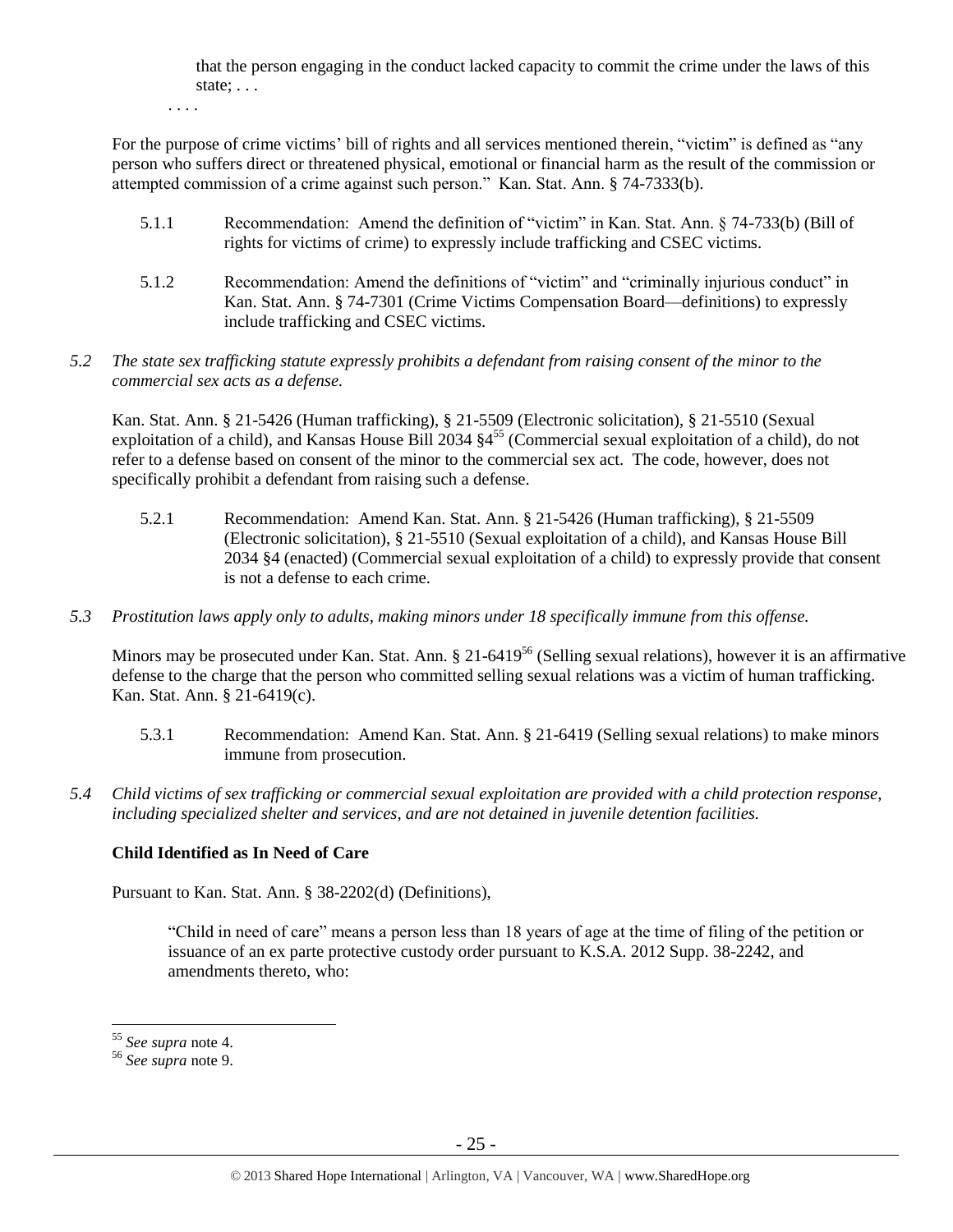(1) Is without adequate parental care, control or subsistence and the condition is not due solely to the lack of financial means of the child's parents or other custodian;

(2) is without the care or control necessary for the child's physical, mental or emotional health;

<span id="page-25-0"></span>(3) has been physically, mentally or emotionally abused or neglected or sexually abused;<sup>57</sup>

(4) has been placed for care or adoption in violation of law;

(5) has been abandoned or does not have a known living parent;

(6) is not attending school as required by K.S.A. 72-977 or 72-1111, and amendments thereto;

(7) except in the case of a violation of K.S.A. 41-727, subsection (j) of K.S.A. 74-8810, subsection (m) or (n) of K.S.A. 79-3321, or subsection (a)(14) of K.S.A. 2012 Supp. 21-6301, and

amendments thereto, or, except as provided in paragraph (12), does an act which, when committed by a person under 18 years of age, is prohibited by state law, city ordinance or county resolution but which is not prohibited when done by an adult;

(8) while less than 10 years of age, commits any act which if done by an adult would constitute the commission of a felony or misdemeanor as defined by K.S.A. 2012 Supp. 21-5102, and amendments thereto;

(9) is willfully and voluntarily absent from the child's home without the consent of the child's parent or other custodian;

(10) is willfully and voluntarily absent at least a second time from a court ordered or designated placement, or a placement pursuant to court order, if the absence is without the consent of the person with whom the child is placed or, if the child is placed in a facility, without the consent of the person in charge of such facility or such person's designee;

(11) has been residing in the same residence with a sibling or another person under 18 years of age, who has been physically, mentally or emotionally abused or neglected, or sexually abused;  $(12)$  while less than 10 years of age commits the offense defined in subsection  $(a)(14)$  of K.S.A.

2012 Supp. 21-6301, and amendments thereto; or

(13) has had a permanent custodian appointed and the permanent custodian is no longer able or willing to serve.

# *I. Initial Custody*

 $\overline{a}$ 

a. Authority for initial custody

Certain individuals have duties to report neglect and abuse of children including medical providers, educational provider, and social services providers. Kan. Stat. Ann. § 38-2223(a)(1) (Reporting of certain abuse or neglect of children; persons reporting; reports, made to whom; penalties; immunity from liability).

Under Kan. Stat. Ann. § 38-2231(b)(1) (Child under 18, when law enforcement officers or court services officers may take into custody; sheltering a runaway), "A law enforcement officer shall take a child under 18 years of age into custody when: (1) The law enforcement officer reasonably believes the child will be harmed if not immediately removed from the place or residence where the child has been found." Kan. Stat. Ann. § 38-

<sup>&</sup>lt;sup>57</sup> "Physical, mental or emotional abuse' means the infliction of physical, mental or emotional harm or the causing or a deterioration of a child and may include, but shall not be limited to, maltreatment or exploiting a child to the extent that the child's health or emotional well-being is endangered." Kan. Stat. Ann.  $\S$  38-2202(y) (Definitions). Additionally, "'[s]exual abuse' means any contact or interaction with a child in which the child is being used for the sexual stimulation of the perpetrator, the child or another person. Sexual abuse shall include allowing, permitting or encouraging a child to engage in prostitution or to be photographed, filmed or depicted in pornographic material." Kan. Stat. Ann. § 38-2202(dd).

The text of Kan. Stat. Ann §38-2202 included here and elsewhere in this report includes amendments made by the passage of House Bill 2034 during the 2013 Reg. Sess. of the 85th Kansas Legislature. (KS 2013) (effective July 1, 2013).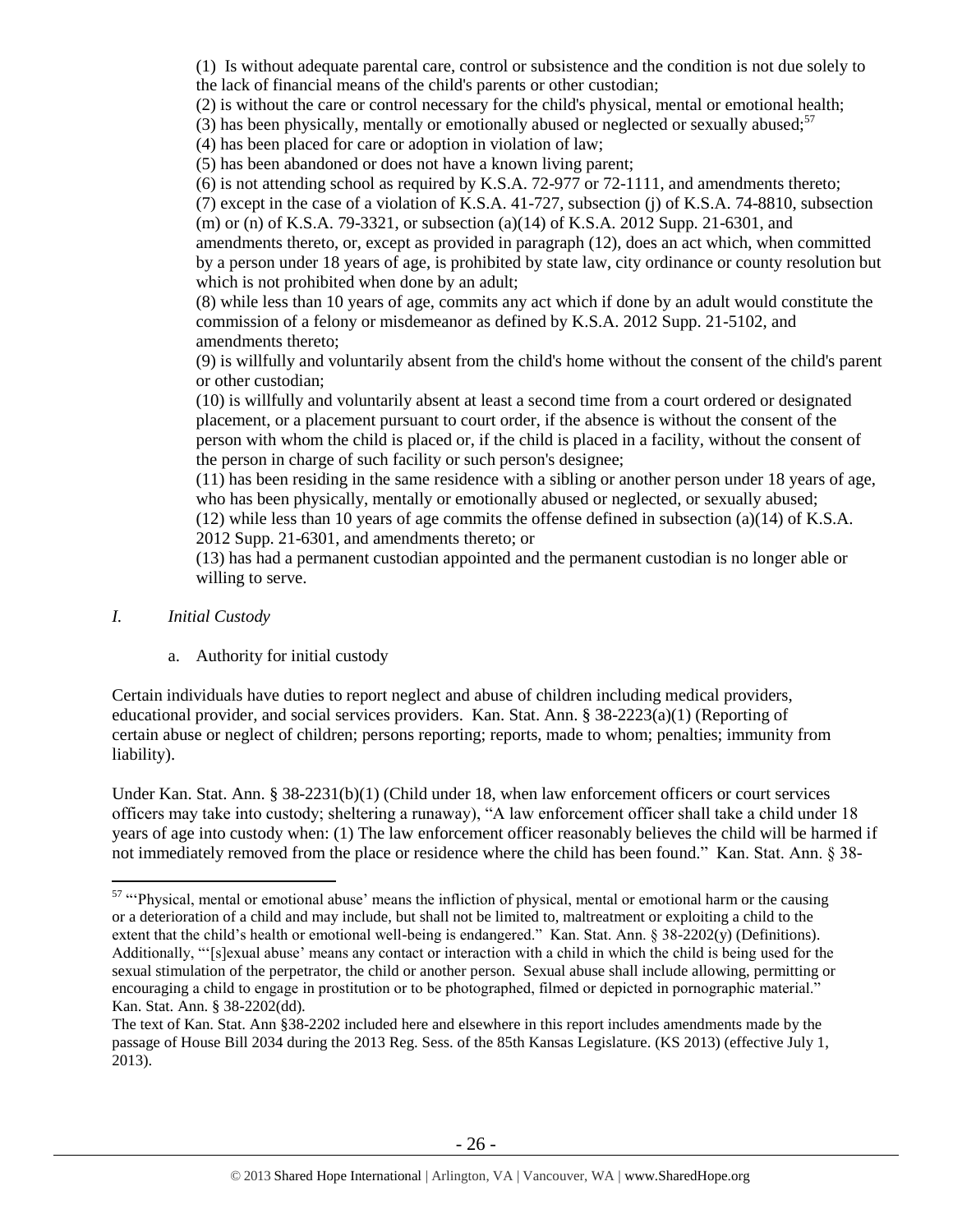2231(b)(1). An officer may also take a child into custody "when the officer has probable cause to believe that the child is a missing person and a verified missing person entry for the child can be found in the national crime information center missing person system" or "reasonably believes the child is a victim of human trafficking, aggravated human trafficking or commercial sexual exploitation of a child." Kan. Stat. Ann. §§ 38-2231(b)(2),  $(3)^{58}$ 

Additionally, a child may be taken into custody and care by filing a petition. Pursuant to Kan. Stat. Ann. § 38-  $2242(a)$  (Ex parte orders of protective custody), the application must include the following:

(a) The court, upon verified application, may issue ex parte an order directing that a child be held in protective custody and, if the child has not been taken into custody, an order directing that the child be taken into custody. The application shall state for each child:

(1) The applicant's belief that the child is a child in need of care;

(2) that the child is likely to sustain harm if not immediately removed from the home;

(3) that allowing the child to remain in the home is contrary to the welfare of the child; and

(4) the facts relied upon to support the application, including efforts known to the applicant to maintain the family unit and prevent the unnecessary removal of the child from the child's home, or the specific facts supporting that an emergency exists which threatens the safety of the child.

If the court determines there is probable cause to believe the allegations in the application are true, the court may issue an order of protective custody. Kan. Stat. Ann. § 38-2242(b)(1).

b. Placement

 $\overline{a}$ 

Pursuant to Kan. Stat. Ann. § 38-2232(a) (Child under 18 taken into custody), when a law enforcement officer takes a minor under 18 into custody, the officer must first attempt to deliver the child "to the custody of the child's parent or other custodian unless there are reasonable grounds to believe that such action would not be in the best interests of the child." Kan. Stat. Ann. § 38-2232(a). If the child is not returned to a parent or custodian, the child is to be delivered to a shelter facility or, if the child is 15 or younger or is 16 or 17 and "shows signs of physical, mental, emotional or sexual abuse," the child should be delivered "to a facility or person designated by the secretary." Kan. Stat. Ann. § 38-2232(a). If after a child is delivered to a shelter facility it is determined that the child will not remain in the facility but,

the child is presently alleged, but not yet adjudicated, to be a child in need of care solely pursuant to subsection  $(d)(9)$  or  $(d)(10)^{59}$  of K.S.A. 2011 Supp. 38-2202 [runaway or truant], and amendments thereto, the law enforcement officer shall deliver the child to a juvenile detention facility or other secure facility, designated by the court, where the child shall be detained for not more than 24 hours, excluding Saturdays, Sundays, legal holidays, and days on which the office of the clerk of the court is not accessible. No child taken into custody pursuant to this code shall be placed in a juvenile detention facility or other secure facility, except as authorized by this section and by K.S.A. 2011 Supp. 38-2242

<sup>&</sup>lt;sup>58</sup> The text of Kan. Stat. Ann. § 22-2231 included here and elsewhere in this report includes amendments made by the passage of House Bill 2034 during the 2013 Reg. Sess. of the 85th Kansas Legislature. (KS 2013) (effective July 1, 2013).

 $59$  Under Kan. Stat. Ann. § 38-2202 (d), "Child in need of care" means a person less than 18 years of age at the time of filing of the petition or issuance of an ex parte protective custody order pursuant to K.S.A. 2012 Supp. 38-2242, and amendments thereto, who: . . . .

<sup>(9)</sup> is willfully and voluntarily absent from the child's home without the consent of the child's parent or other custodian;

<sup>(10)</sup> is willfully and voluntarily absent at least a second time from a court ordered or designated placement, or a placement pursuant to court order, if the absence is without the consent of the person with whom the child is placed or, if the child is placed in a facility, without the consent of the person in charge of such facility or such person's designee;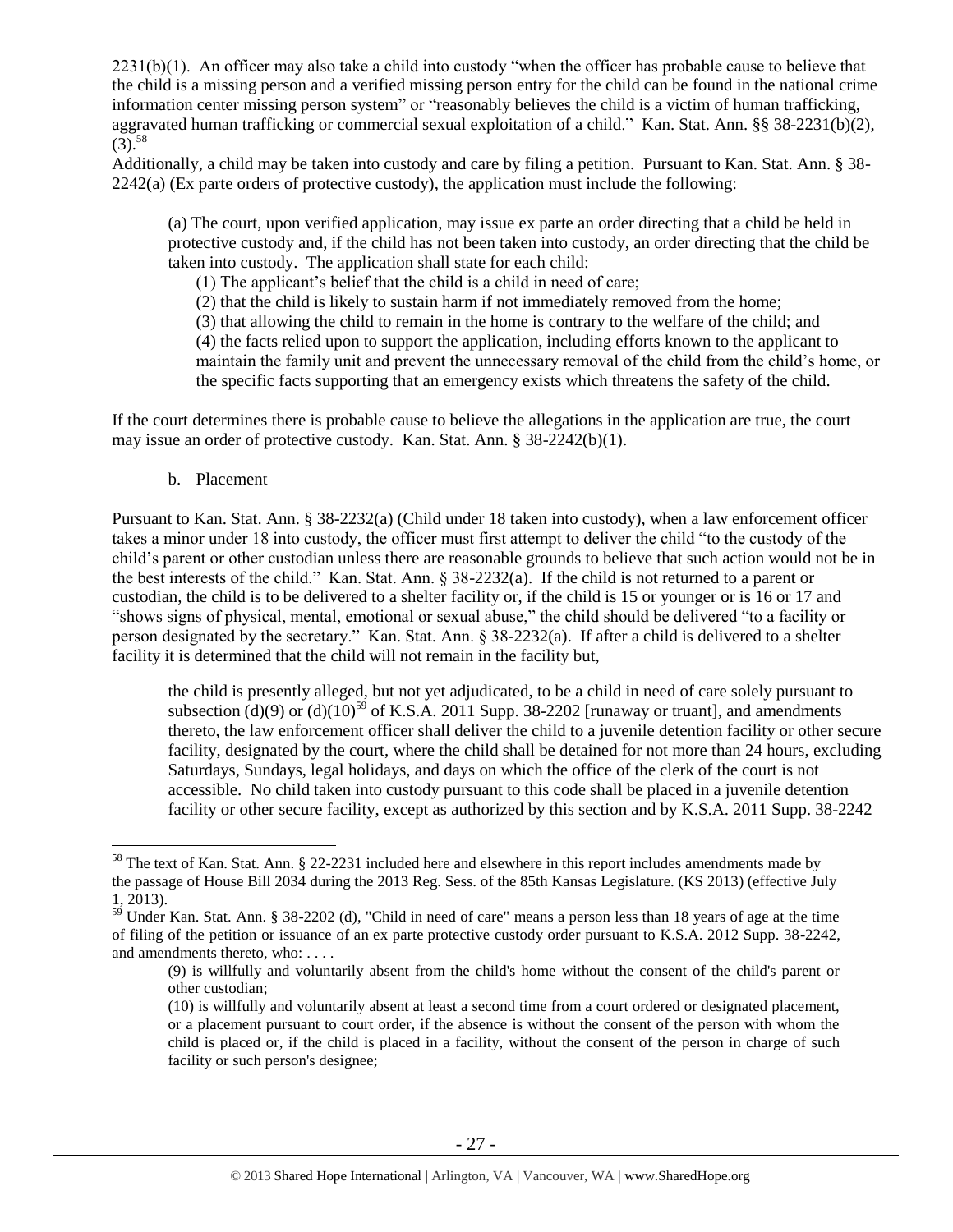[Ex parte orders of protective custody], 38-2243 [Orders of temporary custody] and 38-2260 [Placement], and amendments thereto. Kan. Stat. Ann. § 38-2232(a).

Additionally, if a child has been taken into custody pursuant to Kan Stat. Ann. § 38-2231(b)(3), ". . . . the law enforcement officer shall place the child in protective custody and may deliver the child to a staff secure facility. The law enforcement officer shall contact the department for children and families to begin an assessment to determine safety, placement and treatment needs for the child." Kan. Stat. Ann. § 38-2232(b)(2). However, the statute also provides that, "[s]uch child shall not be placed in a juvenile detention facility or other secure facility. . . ." Kan. Stat. Ann. § 38-2232(b)(2).

# *II. Process Following Initial Custody*

Pursuant to Kan. Stat. Ann. § 38-2242(b)(2) (Ex parte orders of protective custody), "No child shall be held in protective custody for more than 72 hours . . . unless within the 72-hour period a determination is made as to the necessity for temporary custody in a temporary custody hearing." Additionally, under Kan. Stat. Ann. § 38-2243(f) (Orders of temporary custody),

The court may enter an order of temporary custody after determining there is probable cause to believe that the: (1) Child is dangerous to self or to others; (2) child is not likely to be available within the jurisdiction of the court for future proceedings; (3) health or welfare of the child may be endangered without further care; (4) child has been subjected to human trafficking or aggravated human trafficking, as defined by K.S.A. 2012 Supp. 21-5426, and amendments thereto, or commercial sexual exploitation of a child, as defined by section 4, and amendments thereto; or (5) child committed an act which, if committed by an adult, would constitute a violation of K.S.A. 2012 Supp. 21-6419 [Selling sexual relations], and amendments thereto.

If the court does choose to issue an order of temporary or protective custody, "the court may also enter an order restraining any alleged perpetrator of physical, sexual, mental or emotional abuse of the child from residing in the child's home; visiting, contacting, harassing or intimidating the child; or attempting to visit, contact, harass or intimidate the child, other family member or witness[es] . . . ." Kan. Stat. Ann. §§ 38-2242(e), 38-2243(h).

# *III. Placement Process Pending Adjudication/Investigation*

Through both Kan. Stat. Ann. § 38-2242(c)(1) (Ex parte orders of protective custody) and Kan. Stat. Ann. § 38-  $2243(g)(1)$  (Orders of temporary custody), when the court determines it is necessary to order protective custody or temporary custody, the minor may be placed into the custody of one of the following:

(A) A parent or other person having custody of the child and may enter a restraining order pursuant to [subsection (e) for Kan. Stat. Ann. § 38-2242 and] subsection (h) [for Kan. Stat. Ann. § 38-2243];

(B) a person, other than the parent or other person having custody, who shall not be required to be licensed under article 5 of chapter 65 of the Kansas Statutes Annotated, and amendments thereto; (C) a youth residential facility;

(D) a shelter facility;

(E) a staff secure facility, notwithstanding any other provision of law, if the child has been subjected to human trafficking or aggravated human trafficking, as defined by K.S.A. 2012 Supp. 21-5426, and amendments thereto, or commercial sexual exploitation of a child, as defined by section 4, and amendments thereto, or the child committed an act which, if committed by an adult, would constitute a violation of K.S.A. 2012 Supp. 21-6419 [Selling sexual relations], and amendments thereto; or

(F) the secretary, if the child is 15 years of age or younger, or 16 or 17 years of age if the child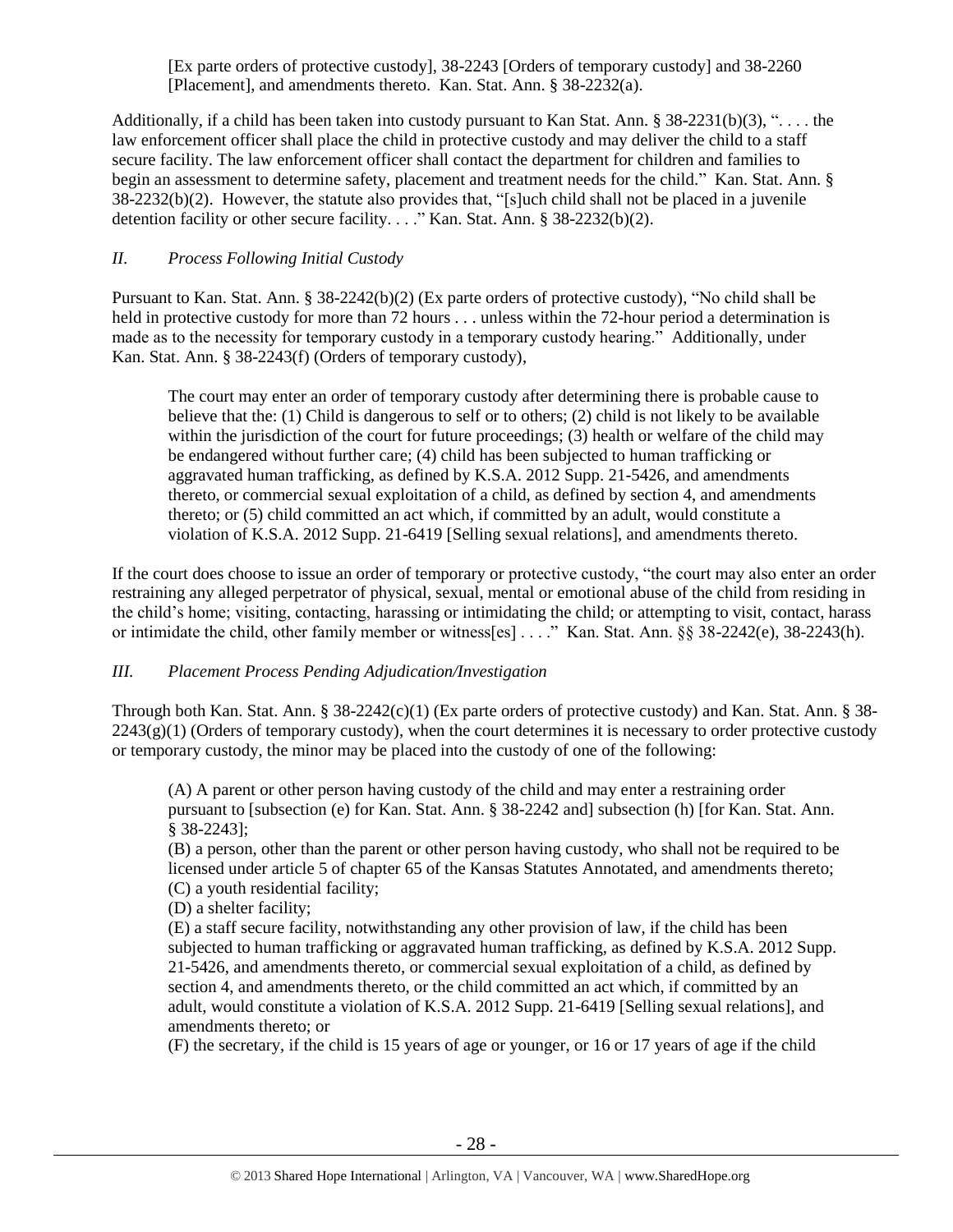has no identifiable parental or family resources or shows signs of physical, mental, emotional or sexual abuse.<sup>60</sup>

# *IV. Adjudication or Referral to Alternate Process*

Pursuant to Kan. Stat. Ann. § 38-2251(c) (Adjudication), "[a] final adjudication or dismissal shall be entered within 60 days from the date of the filing of the petition, unless good cause for a continuance is shown on the record."

Additionally, as an alternative to adjudication and pursuant to Kan. Stat. Ann. § 38-2252 (Predispositional alternative; placement with person other than child's parent; conference; recommendations; immunity),

(a) Before placement pursuant to this code of a child with a person other than the child's parent, the secretary, the court or the court services officer, at the direction of the court, may convene a conference of persons determined by the court, the secretary or the court services officer to have a potential interest in determining a placement which is in the best interests of the child. Such persons shall be given any information relevant to the determination of the placement of the child, including the needs of the child and any other information that would be helpful in making a placement in the best interests of the child. After presentation of the information, such persons shall be permitted to discuss and recommend to the secretary or the court services officer the person or persons with whom it would be in the child's best interest to be placed. Unless the secretary or the court services officer determines that there is good cause to place the child with a person other than as recommended, the child shall be placed in accordance with the recommendations.

## *V. Outcomes*

At a dispositional hearing under Kan. Stat. Ann. § 38-2253 (Dispositional hearing; purpose; time), several dispositions are possible. Pursuant to Kan. Stat. Ann. § 38-2255 (Authorized dispositions), the child may be placed with the parent or removed from the custody of the parent and custody awarded to "a relative of the child or to a person with whom the child has close emotional ties . . . to any other suitable person, to or, if the child is 15 years of age or younger, or 16 or 17 years of age if the child has no identifiable parental or family resources or shows signs of physical, mental, emotional or sexual abuse, to the secretary." Kan. Stat. Ann. § 38-2255(b), (c), (d). Additionally, a child that is a victim of domestic minor sex trafficking may be held in a staff secured facility. Kan. Stat. Ann. § 38-2255(d).<sup>61</sup>

The procedures for a permanency hearing are set out in Kan. Stat. Ann. § 38-2264, which states

(a) A permanency hearing is a proceeding conducted by the court or by a citizen review board for the purpose of determining progress toward accomplishment of a permanency plan as established by K.S.A. 2011 Supp. 38-2263, and amendments thereto.

(b) The court or a citizen review board shall hear and the court shall determine whether and, if applicable, when the child will be:

(1) Reintegrated with the child's parents;

 $\overline{a}$  $60$  The text of Kan. Stat. Ann. § 22-2242 included here and elsewhere in this report includes amendments made by the passage of House Bill 2034 during the 2013 Reg. Sess. of the 85th Kansas Legislature. (KS 2013) (effective July 1, 2013).

 $61$  The text of Kan. Stat. Ann. § 22-2255 included here and elsewhere in this report includes amendments made by the passage of House Bill 2034 during the 2013 Reg. Sess. of the 85th Kansas Legislature. (KS 2013) (effective July 1, 2013).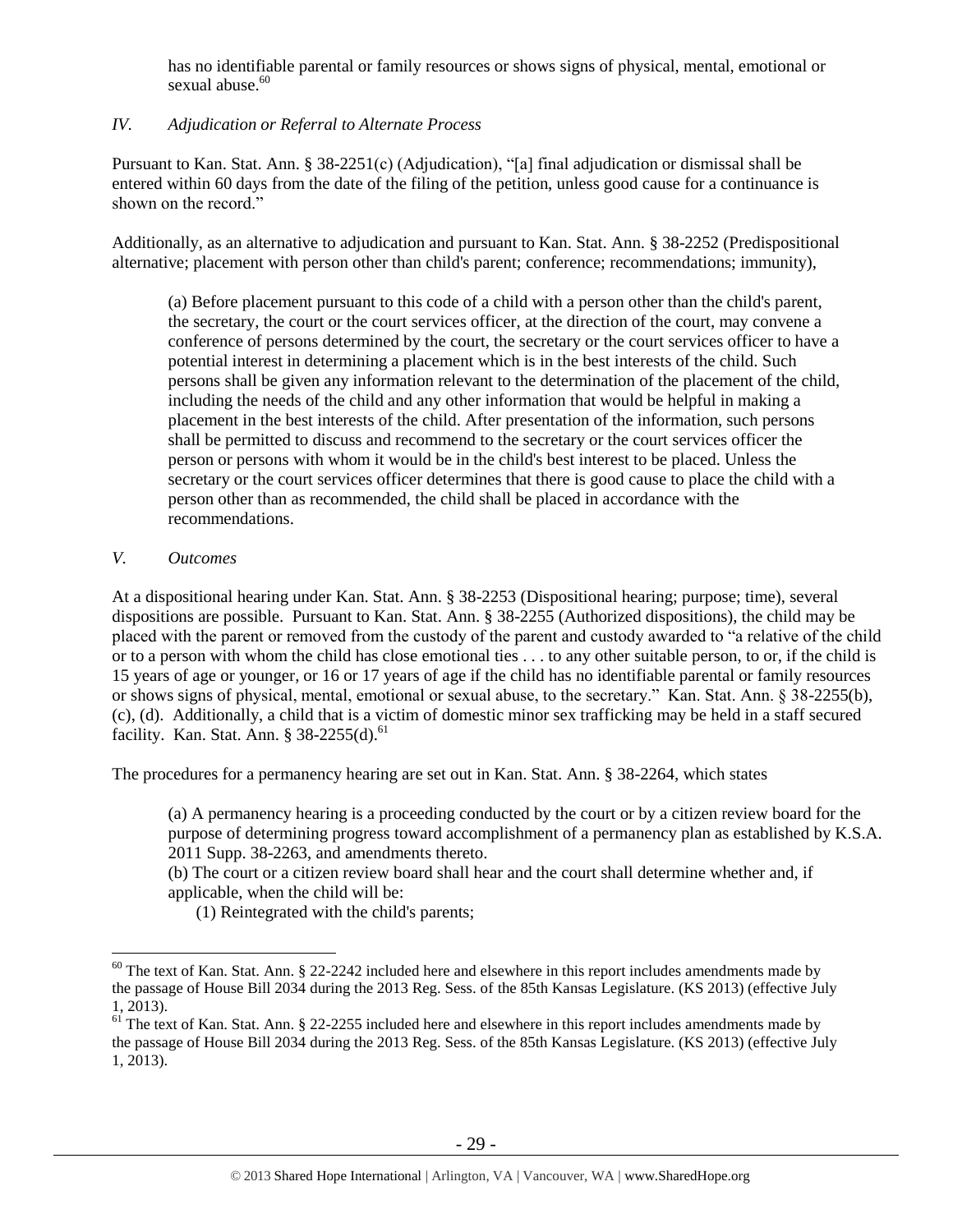(2) placed for adoption;

(3) placed with a permanent custodian; or

(4) if the secretary has documented compelling reasons why it would not be in the child's best interests for a placement in one of the placements pursuant to paragraphs (1), (2) or (3) placed in another planned permanent arrangement.

Additionally, pursuant to Kan. Stat. Ann. § 38-2242(2), a child may only be placed in protective custody until services are in place "[i]f the secretary presents the court with a plan to provide services to a child or family which the court finds will assure the safety of the child." Additionally, pursuant to the same statute,

When the child is placed in the temporary custody of the secretary and the child has been subjected to human trafficking or aggravated human trafficking, as defined by K.S.A. 2012 Supp. 21-5426, and amendments thereto, or commercial sexual exploitation of a child, as defined by section 4, and amendments thereto, or the child committed an act which, if committed by an adult, would constitute a violation of K.S.A. 2012 Supp. 21-6419 [Selling sexual relations], and amendments thereto, the secretary shall have the discretionary authority to place the child in a staff secure facility, notwithstanding any other provision of law....<sup>62</sup>

# **Child Identified as a Juvenile Offender**

Alternatively, a domestic minor sex trafficking victim could potentially be considered a "juvenile offender," which includes "a person who commits an offense while 10 or more years of age but less than 18 years of age which if committed by an adult would constitute the commission of a felony or misdemeanor . . . ." Kan. Stat. Ann. § 38-2302(n) (Definitions). Therefore, if a domestic minor sex trafficking victim is convicted of Kan. Stat. Ann. § 21-6419 (Selling sexual relations), the victim could be considered a juvenile offender.

- *I. Initial Custody*
	- a. Authority for initial custody

Pursuant to Kan. Stat. Ann. § 38-2330(a) (Juvenile taken into custody),

- (a) A law enforcement officer may take a juvenile into custody when:
	- (1) Any offense has been or is being committed in the officer's view;
	- (2) the officer has a warrant commanding that the juvenile be taken into custody;

(3) the officer has probable cause to believe that a warrant or order commanding that the juvenile be taken into custody has been issued in this state or in another jurisdiction for an act committed

therein;

 $\overline{a}$ 

(4) the officer has probable cause to believe that the juvenile is committing or has committed an act which, if committed by an adult, would constitute:

(A) A felony; or

(B) a misdemeanor and: (i) The juvenile will not be apprehended or evidence of the offense will be irretrievably lost unless the juvenile is immediately taken into custody; or (ii) the juvenile may cause injury to self or others or damage to property or may be injured unless immediately taken into custody;

(5) the officer has probable cause to believe that the juvenile has violated an order for electronic monitoring as a term of probation; or

 $62$  The text of Kan. Stat. Ann. § 22-2242 included here and elsewhere in this report includes amendments made by the passage of House Bill 2034 during the 2013 Reg. Sess. of the 85th Kansas Legislature. (KS 2013) (effective July 1, 2013).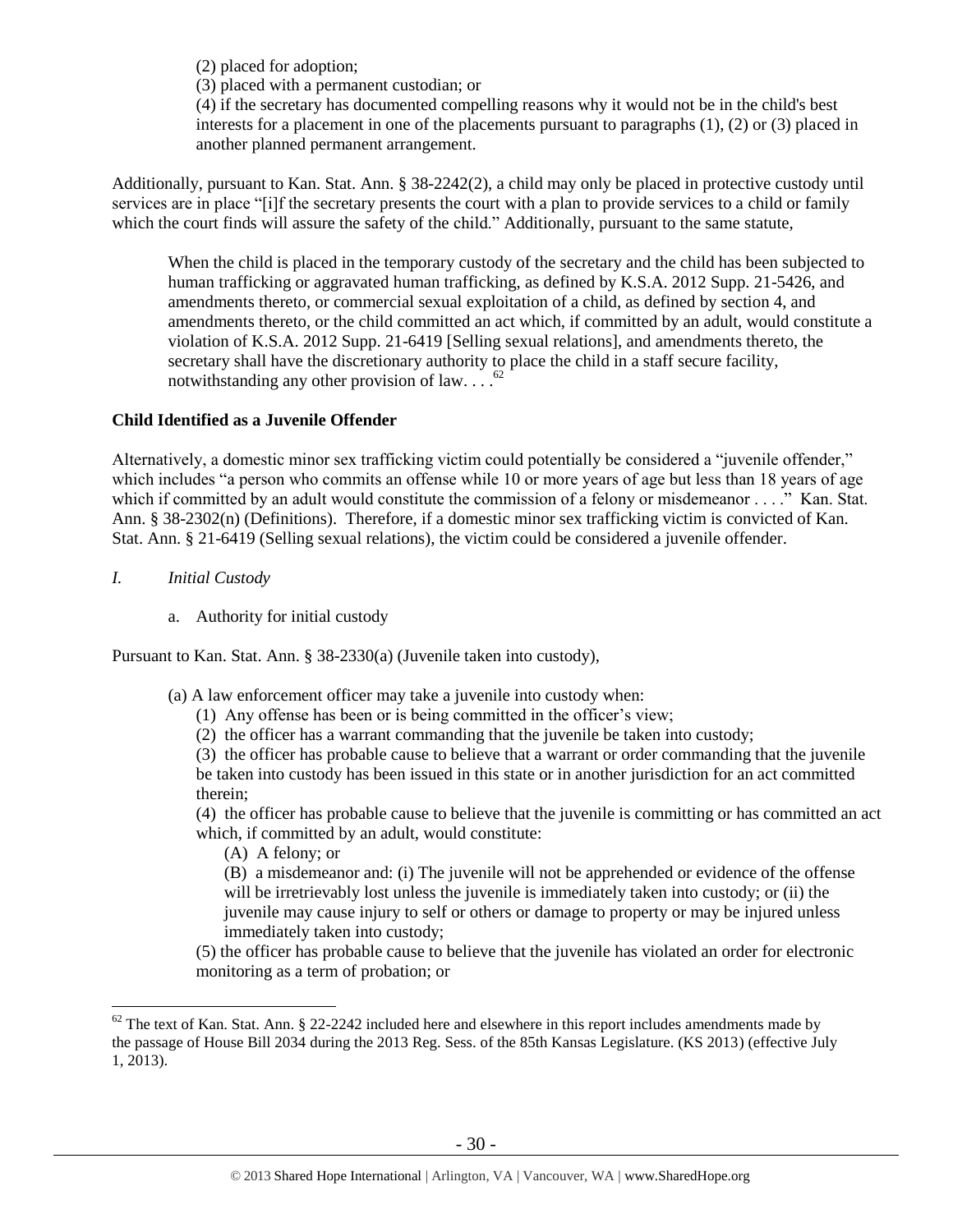(6) the officer receives a written statement (c) [in which the juvenile has violated the condition of the juvenile's release

## b. Placement

 $\overline{a}$ 

After taking the juvenile into custody, the officer shall take the juvenile to an "intake and assessment worker"<sup>63</sup> if the jurisdiction has one or "before the court for proceedings in accordance with this code . . . ." Kan. Stat. Ann. § 38-2330(d)(1). If the court is closed, the juvenile may be taken to "to a court services officer, a juvenile intake and assessment worker, a juvenile detention facility or youth residential facility which the court or the commissioner shall have designated," but the child will only be taken to a juvenile detention center if certain criteria are met. Kan. Stat. Ann. § 38-2330(d)(1). Kan. Stat. Ann. § 38-2331(a) (Criteria for detention of juvenile in detention facility) states,

(a) If no prior order removing a juvenile from the juvenile's home pursuant to K.S.A. 2011 Supp. 38-2334 or 38-2335, and amendments thereto, has been made, the court shall not enter an order removing a juvenile from the custody of a parent pursuant to this section unless the court first finds probable cause that:

(1) (A) The juvenile is likely to sustain harm if not immediately removed from the home;

(B) allowing the juvenile to remain in home is contrary to the welfare of the juvenile; or (C) immediate placement of the juvenile is in the juvenile's best interest; and

(2) reasonable efforts have been made to maintain the family unit and prevent the unnecessary removal of the juvenile from the juvenile's home or that an emergency exists which threatens the safety of the juvenile. The court shall state the basis for each finding in writing.

Pursuant to Kan. Stat. Ann § 75-7023(e) (Juvenile intake and assessment system; confidentiality of records; information collected; dispositional alternatives; custody of child; conditions of release),

After completion of the intake and assessment process for such child, the intake and assessment worker may:

(1) Release the child to the custody of the child's parent, other legal guardian or another appropriate adult if the intake and assessment worker believes that it would be in the best interest of the child and it would not be harmful to the child to do so.

(2) Conditionally release the child to the child's parent, other legal guardian or another appropriate adult if the intake and assessment worker believe that if the conditions are met, it would be in the child's best interest to release the child to such child's parent, other legal guardian or appropriate adult; and the intake worker has reason to believe that it might be harmful to the child to release the child to such child's parents, other legal guardian or another appropriate adult without imposing the conditions. The conditions may include, but not be limited to:

(A) Participation of the child in counseling;

(B) participation of members of the child's family in counseling;

(C) participation by the child, members of the child's family and other relevant persons in mediation;

(D) provision of inpatient treatment for the child;

<sup>63</sup> Kan. Stat. Ann. § 38-2302(m) defines "[j]uvenile intake and assessment worker" as "a responsible adult authorized to perform intake and assessment services as part of the intake and assessment system established pursuant to K.S.A. 75-7023 [Juvenile intake and assessment system; confidentiality of records; information collected; dispositional alternatives; custody of child; conditions of release], and amendments thereto."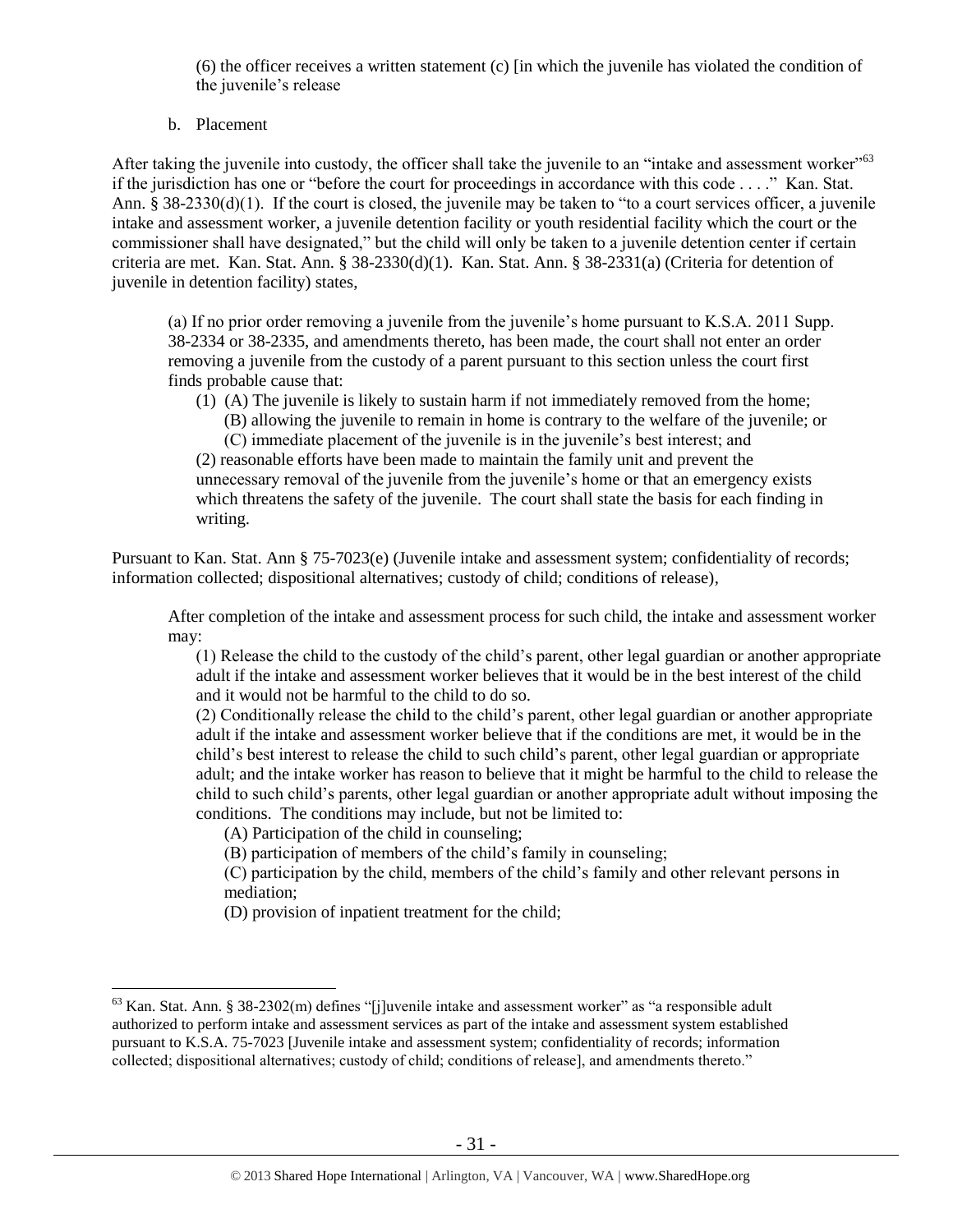(E) referral of the child and the child's family to the secretary of social and rehabilitation services for services and the agreement of the child and family to accept and participate in the services offered;

(F) referral of the child and the child's family to available community resources or services and the agreement of the child and family to accept and participate in the services offered; (G) requiring the child and members of the child's family to enter into a behavioral contract

which may provide for regular school attendance among other requirements; or

(H) any special conditions necessary to protect the child from future abuse or neglect. (3) Deliver the child to a shelter facility or a licensed attendant care center along with the law enforcement officer's written application. The shelter facility or licensed attendant care facility shall then have custody as if the child had been directly delivered to the facility by the law enforcement officer pursuant to K.S.A. 2011 Supp. 38-2232, and amendments thereto. (4) Refer the child to the county or district attorney for appropriate proceedings to be filed or refer the child and family to the secretary of social and rehabilitation services for investigations in regard to the allegations.

(5) Make recommendations to the county or district attorney for appropriate proceeding to be filed or refer the child and family to the secretary of social and rehabilitation services for investigations in regard to the allegations.

## *II. Process Following Initial Custody*

Pursuant to Kan. Stat. Ann. § 38-2343 (Detention hearing; waiver; notice; attorney for juvenile; procedure; removal from custody of parent; audio-video communications), ". . . .the juvenile shall not remain in detention for more than 48 hours . . . unless the court determines after hearing, within the 48 hour period, that further detention is necessary because detention is warranted in light of all relevant factors . . . ." Additionally, "If the juvenile is in custody on the basis of a new offense which would be a felony or misdemeanor if committed by an adult and no prior judicial determination of probable cause has been made, the court shall determine whether there is probable cause to believe that the juvenile has committed the alleged offense." Kan. Stat. Ann. § 38-2343(1).

A juvenile may continue to be held in a detention facility, pursuant to a ruling at the detention hearing, if taken into custody pursuant to Kan. Stat. Ann. § 38-2330(c) or (d) (Juvenile taken into custody), and Kan. Stat. Ann. § 38-2331 (Criteria for detention of juvenile in detention facility) if one of the following has occurred:

(b)(1) There is oral or written verification that the juvenile is a fugitive sought for an offense in another jurisdiction, that the juvenile is currently an escapee from a juvenile detention facility or that the juvenile has absconded from a placement that is court ordered or designated by the juvenile justice authority.

(2) There is probable cause that the juvenile has committed an offense which if committed by an adult would constitute a felony or any crime described in article 55 of chapter 21 of the Kansas Statutes Annotated, or K.S.A. 2011 Supp. 21-6419 through 21-6421 [Prostitution statutes], and amendments thereto.

(3) The juvenile has been adjudicated for a nonstatus offense and is awaiting final court action on that offense.

(4) The juvenile has a record of failure to appear in court or there is probable cause to believe that the juvenile will flee the jurisdiction of the court.

(5) The juvenile has a history of violent behavior toward others.

(6) The juvenile exhibited seriously assaultive or destructive behavior or self-destructive behavior at the time of being taken into custody.

(7) The juvenile has a record of adjudication or conviction of one or more offenses which if committed by an adult would constitute a felony.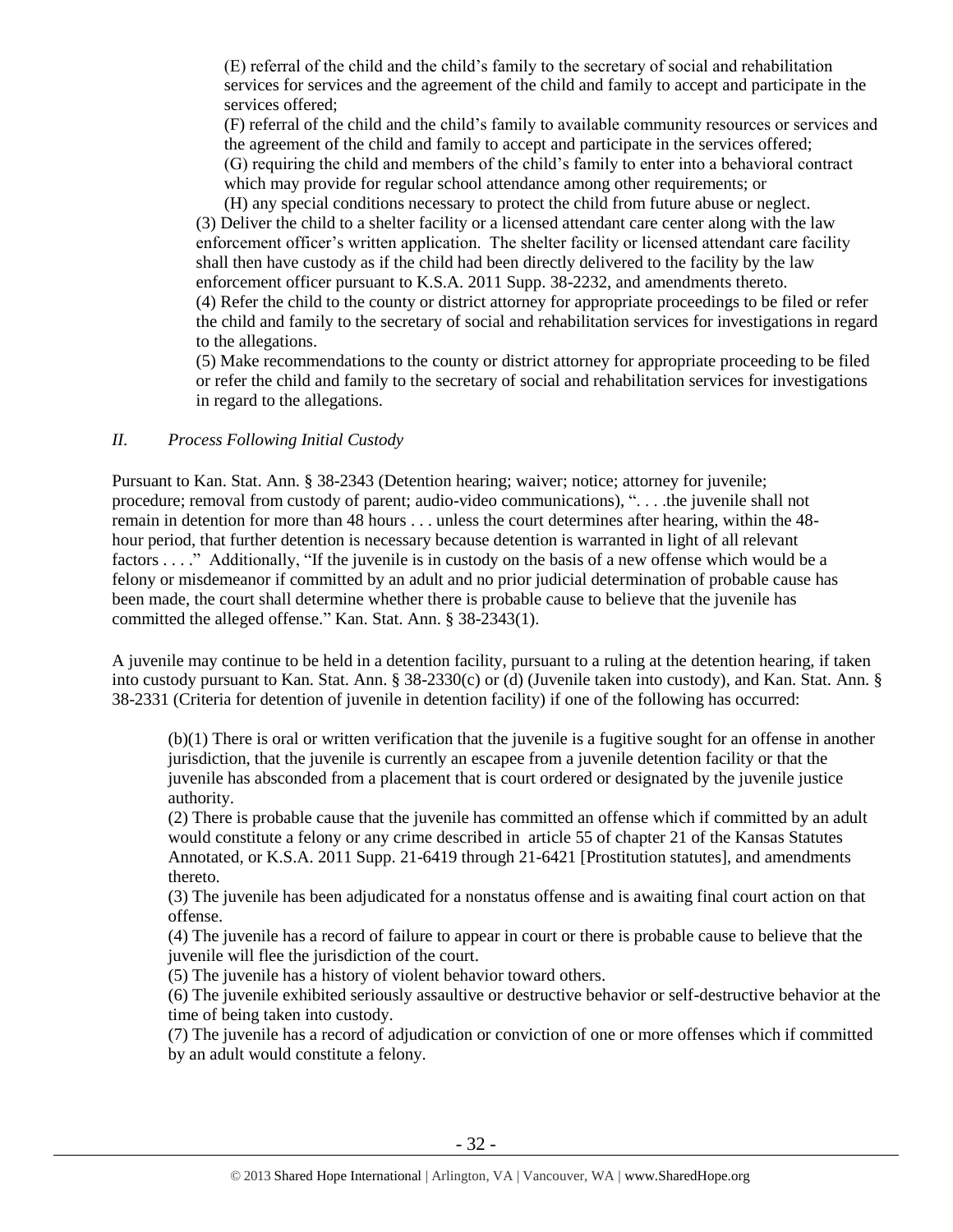(8) The juvenile is a juvenile offender who has been expelled from placement in a nonsecure facility as a result of the current alleged offense.

(9) The juvenile has been taken into custody by any court services officer, juvenile community corrections officer or other person authorized to supervise juveniles subject to this code pursuant to subsection (b) of K.S.A. 2011 Supp. 38-2330, and amendments thereto.

(10) The juvenile has violated probation or conditions of release.

(c) No person 18 years of age or more shall be placed in a juvenile detention center.

. . . .

# *III. Placement Process Pending Adjudication/Investigation*

Pursuant to Kan. Stat. Ann. § 38-2343 (Detention hearing; waiver; notice; attorney for juvenile; procedure; removal from custody of parent; audio-video communications), a child may be detained in a juvenile detention facility, "[i]f the court finds the juvenile is dangerous to self or others," or "the juvenile is not likely to appear for further proceedings." However, under Kan. Stat. Ann. § 38-2343(4), [i]n the absence of the necessary findings, the court shall order the juvenile released or placed in temporary custody."

# *IV. Adjudication or Referral to Alternate Process*

The adjudication procedures are specified in Kan. Stat. Ann. § 28-2356, which states

(a) If the court finds that the evidence fails to prove an offense charged or a lesser included offense as defined in subsection (b) of K.S.A. 2011 Supp. 21-5109, and amendments thereto, the court shall enter an order dismissing the charge.

(b) If the court finds that the juvenile committed the offense charged or a lesser included offense as defined in subsection (b) of K.S.A. 2011 Supp. 21-5109, and amendments thereto, the court shall adjudicate the juvenile to be a juvenile offender and may issue a sentence as authorized by this code. (c) If the court finds that the juvenile committed the acts constituting the offense charged or a lesser included offense as defined in subsection (b) of K.S.A. 2011 Supp. 21-5109, and amendments thereto, but is not responsible because of mental disease or defect, the juvenile shall not be adjudicated as a juvenile offender and shall be committed to the custody of the secretary of social and rehabilitation services and placed in a state hospital. The juvenile's continued commitment shall be subject to annual review in the manner provided by K.S.A. 22-3428a, and amendments thereto, for review of commitment of a defendant suffering from mental disease or defect, and the juvenile may be discharged or conditionally released pursuant to that section. The juvenile also may be discharged or conditionally released in the same manner and subject to the same procedures as provided by K.S.A. 22-3428, and amendments thereto, for discharge of or granting conditional release to a defendant found suffering from mental disease or defect. If the juvenile violates any conditions of an order of conditional release, the juvenile shall be subject to contempt proceedings and returned to custody as provided by K.S.A. 22- 3428b, and amendments thereto.

. . . .

*V. Outcomes*

Sentencing alternatives exist for victims of domestic minor sex trafficking that enter the system as juvenile offenders. Pursuant to Kan. Stat. Ann. § 38-2361 (Sentencing alternatives),

(a) Upon adjudication as a juvenile offender pursuant to K.S.A. 2012 Supp. 38-2356, and amendments thereto, modification of sentence pursuant to K.S.A. 2012 Supp. 38-2367, and amendments thereto, or violation of a condition of sentence pursuant to K.S.A. 2012 Supp. 38-2368, and amendments thereto, and subject to subsection (a) of K.S.A. 2011 Supp. 38-2365, and amendments thereto, the court may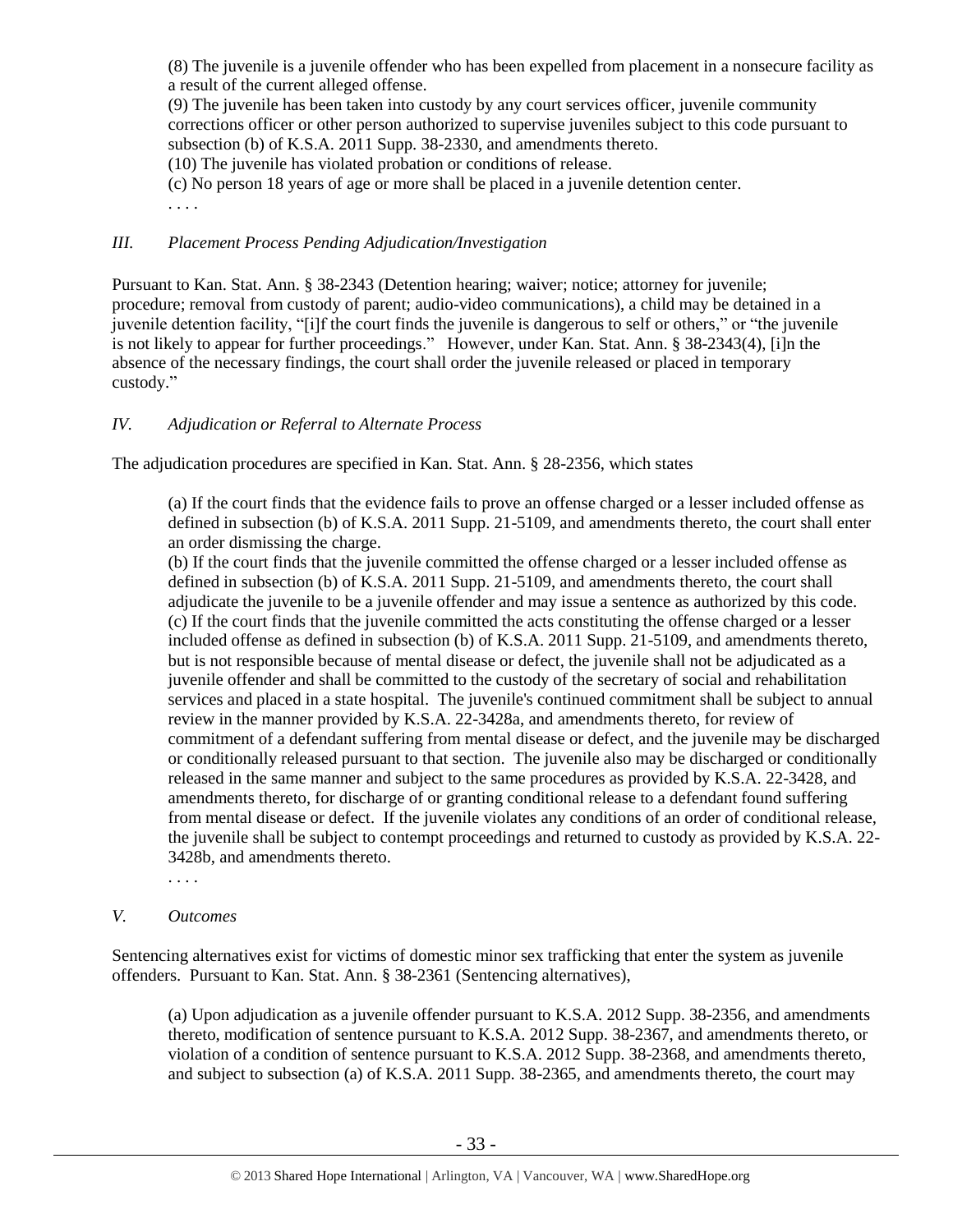impose one or more of the following sentencing alternatives. In the event that any sentencing alternative chosen constitutes an order authorizing or requiring removal of the juvenile from the juvenile's home and such findings either have not previously been made or the findings are not or may no longer be current, the court shall make determinations as required by K.S.A. 2012 Supp. 38-2334 and 38-2335, and amendments thereto.

(1) Place the juvenile on probation through court services or community corrections for a fixed period, subject to terms and conditions the court deems appropriate consistent with juvenile justice programs in the community.

(2) Order the juvenile to participate in a community based program available in such judicial district subject to the terms and conditions the court deems appropriate. This alternative shall not be ordered with the alternative in paragraph (12) and when ordered with the alternative in paragraph (10) shall constitute a recommendation. Requirements pertaining to child support may apply if custody is vested with other than a parent.

(3) Place the juvenile in the custody of a parent or other suitable person, subject to terms and conditions consistent with juvenile justice programs in the community. This alternative shall not be ordered with the alternative in paragraph (10) or (12). Requirements pertaining to child support may apply if custody is vested with other than a parent.

(4) Order the juvenile to attend counseling, educational, mediation or other sessions, or to undergo a drug evaluation pursuant to subsection (b).

. . . .

(9) Place the juvenile under a house arrest program administered by the court pursuant to K.S.A. 2012 Supp. 21-6609, and amendments thereto.

(10) Place the juvenile in the custody of the commissioner as provided in K.S.A. 2012 Supp. 38- 2365, and amendments thereto. This alternative shall not be ordered with the alternative in paragraph (3) or (12). Except for a mandatory drug and alcohol evaluation, when this alternative is ordered with alternatives in paragraphs (2), (4) and (9), such orders shall constitute a recommendation by the court. Requirements pertaining to child support shall apply under this alternative.

(11) Commit the juvenile to a sanctions house for a period no longer than 28 days subject to the provisions of subsection (f).

(12) Commit the juvenile directly to the custody of the commissioner for a period of confinement in a juvenile correctional facility and a period of aftercare pursuant to K.S.A. 2012 Supp. 38-2369, and amendments thereto. The provisions of K.S.A. 2012 Supp. 38-2365, and amendments thereto, shall not apply to juveniles committed pursuant to this provision. . . . This alternative may be ordered with the alternative in paragraph  $(7)$ ...

The discharge procedures for juveniles are set out in Kan. Stat. Ann. § 38-2376(a) (Same; discharge from commitment; notification), which states

When a juvenile offender has reached the age of 23 years, has been convicted as an adult while serving a term of incarceration at a juvenile correctional facility, or has completed the prescribed terms of incarceration at a juvenile correctional facility, together with any conditional release following the program, the juvenile shall be discharged by the commissioner from any further obligation under the commitment unless the juvenile was sentenced pursuant to an extended jurisdiction juvenile prosecution upon court order and the commissioner transfers the juvenile to the custody of the secretary of corrections. The discharge shall operate as a full and complete release from any obligations imposed on the juvenile offender arising from the offense for which the juvenile offender was committed.

*5.5 Commercial sexual exploitation is identified as a type of abuse and neglect within child protection statutes.*

Commercial sexual exploitation is identified as a type of abuse in Kansas's child protection statutes. Specifically, "sexual abuse" is defined as "any contact or interaction with a child in which the child is being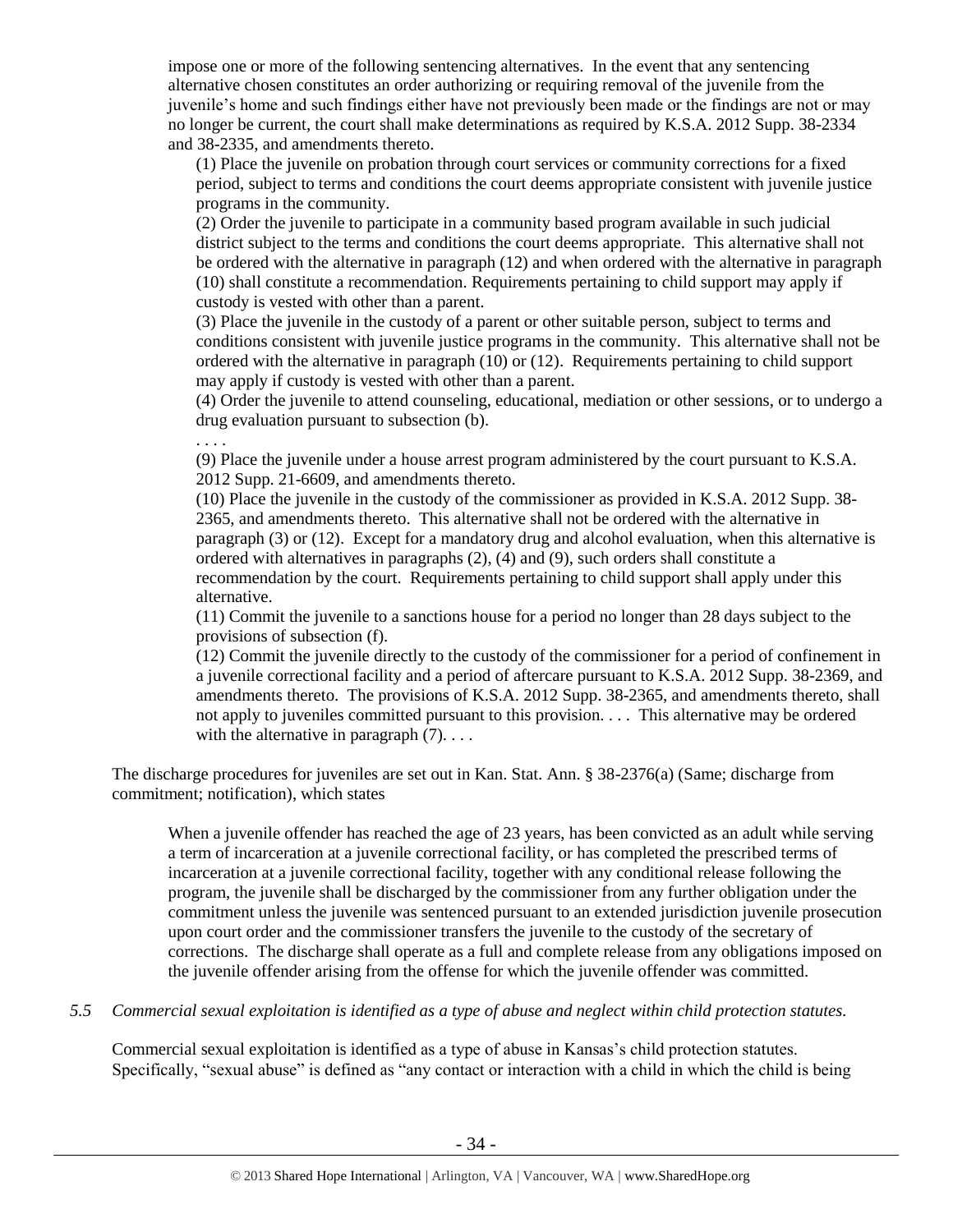used for the sexual stimulation of the perpetrator, the child or another person" and includes "allowing, permitting or encouraging a child to engage in the sale of sexual relations or commercial sexual exploitation of a child, or to be photographed, filmed or depicted in pornographic material." Kan. Stat. Ann.  $\S 38-2202\text{(dd)}^{64}$ (Definitions). Additionally, "'physical, mental or emotional abuse' means the infliction of physical, mental or emotional harm or the causing of a deterioration of a child and may include, but shall not be limited to, maltreatment or exploiting a child to the extent that the child's health or emotional well-being is endangered." Kan. Stat. Ann. § 38-2202(y).

However, a commercially sexually exploited minor will not be considered neglected. Pursuant to Kan. Stat. Ann.  $§$  38-2202(t) "neglect" is defined as

acts or omissions by a parent, guardian or person responsible for the care of a child resulting in harm to a child, or presenting a likelihood of harm, and the acts or omissions are not due solely to the lack of financial means of the child's parents or other custodian. Neglect may include, but shall not be limited to:

(1) Failure to provide the child with food, clothing or shelter necessary to sustain the life or health of the child;

(2) failure to provide adequate supervision of a child or to remove a child from a situation which requires judgment or actions beyond the child's level of maturity, physical condition or mental abilities and that results in bodily injury or a likelihood of harm to the child; or

(3) failure to use resources available to treat a diagnosed medical condition if such treatment will make a child substantially more comfortable, reduce pain and suffering, or correct or substantially diminish a crippling condition from worsening. . . .

- 5.5.1 Recommendation: Amend the definition of "sexual abuse" in Kan. Stat. Ann. § 38-2202(dd) to include sex trafficking of a minor under Kan. Stat. Ann. § 21-5426(b)(4) (Human trafficking).
- *5.6 The definition of "caregiver" (or similar term) in the child welfare statutes is broad enough to include a trafficker who has custody or control of a child in order to bring a trafficked child into protection of child protective services.*

Kansas law does not contain a definition that would cover traffickers in custody or in control of a child.

- 5.6.1 Recommendation: Add the definition of "person responsible for the care of a child" which includes a person in control and possession of a sexually exploited child to bring that child victim within the protection of Child Protective Services (CPS) to Kan. Stat. Ann. § 38-2202 (Definitions).
- *5.7 Crime victims' compensation is specifically available to a child victim of sex trafficking or commercial sexual exploitation of children (CSEC) without regard to ineligibility factors.*

A trafficked child may qualify for compensation under Kansas's crime victims compensation program. Within this program, a "victim" is defined as "a person who suffers personal injury or death as a result of: (1) Criminally injurious conduct; (2) the good faith effort of any person to prevent criminally injurious conduct; or (3) the good faith effort of any person to apprehend a person suspected of engaging in criminally injurious conduct." Kan. Stat. Ann. § 74-7301(m) (Definitions). Pursuant to Kan. Stat. Ann. § 74-7301(e),

"Criminally injurious conduct" means conduct that:

<sup>64</sup> *See supra* note [57.](#page-25-0)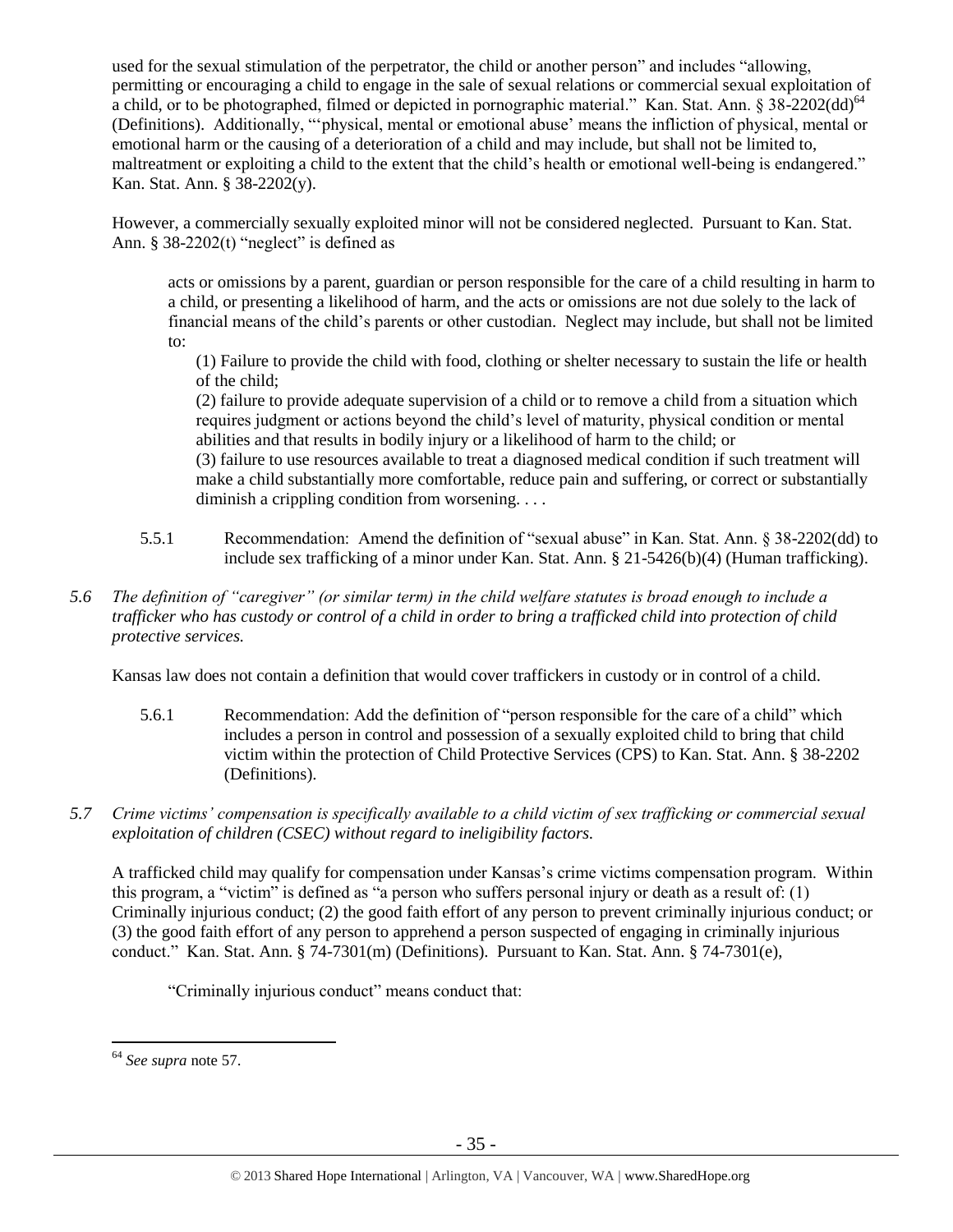- (1) (A) Occurs or is attempted in this state or occurs to a person whose domicile is in Kansas who is the victim of a violent crime which occurs in another state, possession, or territory of the United States of America may make an application for compensation if:
	- (i) The crimes would be compensable had it occurred in the state of Kansas; and

(ii) the places the crimes occurred are states, possessions or territories of the United States of America not having eligible crime victim compensation programs;

(B) poses a substantial threat or personal injury or death; and

(C) either is punishable by fine, imprisonment or death or would be so punishable but for the fact that the person engaging in the conduct lacked capacity to commit the crime under the laws of this state; or

. . . .

 $\overline{a}$ 

Pursuant to Kan. Stat. Ann. § 74-7305(b) (Claims for compensation), in order to receive compensation a victim must file a claim with the crime victims compensation board "within two years of the reporting of the incident to law enforcement officials if the victim was less than 16 years of age and the injury or death is the result of any of . . ." certain listed crimes, including Kan. Stat. Ann. § 21-5506(a) (Indecent liberties with a child), § 21- 5506(b) (Aggravated indecent liberties with a child), § 21-5508(a) (Indecent solicitation of a child), § 21- 5508(b) (Aggravated indecent solicitation of a child), and § 21-5510 (Sexual exploitation of a child).

Because the extended period for filing a claim only applies to specific crimes where the victim is under 16, minors aged 16 and 17 and victims of non-listed offenses have only two years from the occurrence of the crime to apply for victims compensation. If the victim must testify in a "sexually violent predator commitment," a claim for compensation for mental health counseling may be filed up to two years after the testimony is given.<sup>65</sup> Kan. Stat. Ann. § 74-7305(b).

A victim may become ineligible for compensation if the crime victims compensation board determines that the victim suffered damages due to "contributory misconduct" or "the victim was likely engaging in, or attempting to engage in, unlawful activity at the time of the crime upon which the claim for compensation is based . . ." although, victims of domestic abuse or sexual assault may not have their awards reduced due to this latter provision. Kan. Stat. Ann. § 74-7305(c)(2)–(3). Additionally, under subsection (e), "Compensation may not be awarded unless the criminally injurious conduct resulting in injury or death was reported to a law enforcement officer within 72 hours after its occurrence or the board finds there was good cause for the failure to report within that time." Finally, under subsection (g), "Except in [Kan. Stat. Ann.  $\S$  21-5604(a) (Incest) or (b) (Aggravated incest)]**,** or cases of sex offenses established in [including Kan. Stat. Ann. § 21-5503 (Rape), § 21-5506(a) (Indecent liberties with a child), § 21-5506(b) (Aggravated indecent liberties with a child), § 21- 5508(a) (Indecent solicitation of a child), § 21-5508(b) (Aggravated indecent solicitation of a child), § 21-5509 (Electronic solicitation), § 21-5510 (Sexual exploitation of a child), § 21-6419 (Selling sexual relations), § 21- 6420 (Promoting the sale of sexual relations) compensation may not be awarded if the economic loss is less than \$ 100."

5.7.1 Recommendation: Amend Kan. Stat. Ann. § 74-7305 to specifically exempt all minor victims of Kan. Stat. Ann. § 21-5426(b)(4) (Human trafficking) and Kansas House Bill 2034 § 4 (Commercial sexual exploitation of a child) from the ineligibility factors for victim compensation.

<sup>&</sup>lt;sup>65</sup> A "sexually violent predator" is "any person who has been convicted of or charged with a sexually violent offense and who suffers from a mental abnormality or personality disorder which makes the person likely to engage in repeat acts of sexual violence." Kan. Stat. Ann. § 59-29a02(a).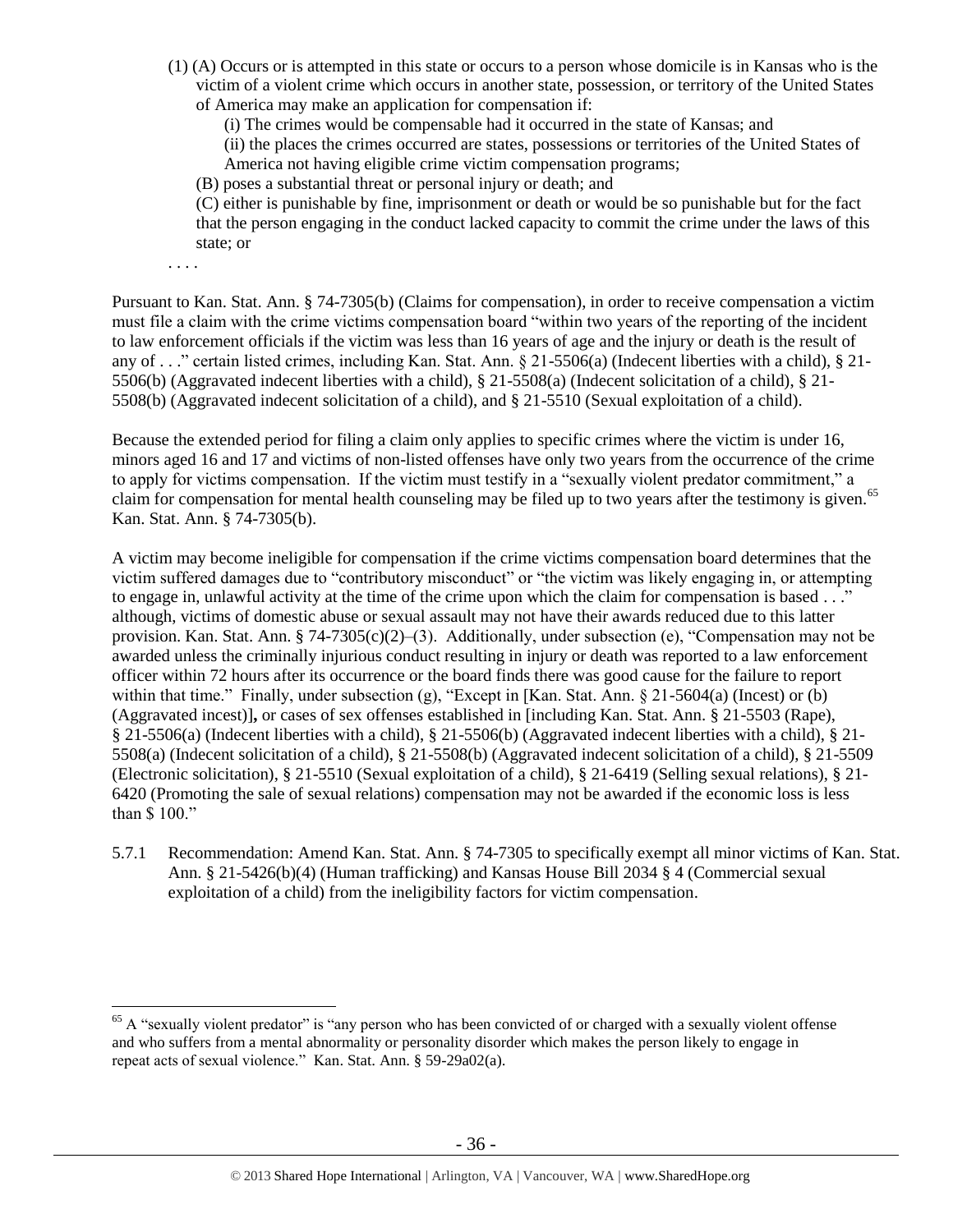# *5.8 Victim-friendly procedures and protections are provided in the trial process for minors under 18.*

Evidence of the victims' previous sexual conduct is generally inadmissible in prosecutions for certain offenses, unless the prosecutor decides to introduce it, including Kan. Stat. Ann. § 21-5426(b) (Aggravated human trafficking), § 21-5506(a) (Indecent liberties with a child), § 21-5506(b) (Aggravated indecent liberties with a child), § 21-5508(a) (Indecent solicitation of a child), § 21-5508(b) (Aggravated indecent solicitation of a child), § 21-5509 (Electronic solicitation), and § 21-5510 (Sexual exploitation of a child). Kan. Stat. Ann. § 21- 5502(a) (Evidence of complaining witness' previous sexual conduct in prosecutions for sex offenses; motions; notice). If the defense wishes the evidence to be introduced, the defense must make a motion and the judge, after reviewing the evidence in camera, will determine its relevance and admissibility. Kan. Stat. Ann. § 21- 5502(b).

Pursuant to Kan. Stat. Ann. § 22-3434(a) (Videotape of testimony of child victim admissible in certain cases) children under 13 are allowed to testify via closed circuit television or by recorded testimony if the court so orders, upon motion by the attorney for any party. However, under Kan. Stat. Ann. § 22-3434(b), "The state must establish by clear and convincing evidence that to require the child who is the alleged victim to testify in open court will so traumatize the child as to prevent the child from reasonably communicating to the jury or render the child unavailable to testify." Furthermore, "The court shall make such an individualized finding before the state is permitted to proceed under this section." Kan. Stat. Ann. § 22-3434(b). During out-of-court testimony, the only individuals that may be present include "attorneys for the defendant, the state and the child, any person whose presence would contribute to the welfare and well-being of the child and persons necessary to operate the recording or closed-circuit equipment." Kan. Stat. Ann. § 22-3434(c)(1).

Similarly, for cases brought under the Revised Kansas Code for Care of Children in Kan. Stat. Ann. § 38- 2249(c) (Rules of evidence),

(c) In any proceeding in which a child less than 13 years of age is alleged to have been physically, mentally or emotionally abused or neglected or sexually abused, a recording of an oral statement of the child, or of any witness less than 13 years of age, made before the proceeding began, is admissible in evidence if:

(1) The court determines that the time, content and circumstances of the statement provide sufficient indicia of reliability;

(2) no attorney for any party or interested party is present when the statement is made;

(3) the recording is both visual and aural and is recorded on film, videotape or by other electronic means;

(4) the recording equipment is capable of making an accurate recording, the operator of the equipment is competent and the recording is accurate and has not been altered;

(5) the statement is not made in response to questioning calculated to lead the child to make a particular statement or is clearly shown to be the child's statement and not made solely as a result of a leading or suggestive question;

(6) every voice on the recording is identified;

(7) the person conducting the interview of the child in the recording is present at the proceeding and is available to testify or be cross-examined by any party or interested party; and

(8) each party or interested party to the proceeding is afforded an opportunity to view the recording before it is offered into evidence.

Law enforcement officers and government officials are prohibited from requiring or requesting a polygraph examination or similar truth telling test for anyone who is a victim of certain sex offenses, including Kan. Stat. Ann. § 21-5503 (Rape), § 21-5506(a) (Indecent liberties with a child), § 21-5506(b) (Aggravated indecent liberties with a child), § 21-5508(a) (Indecent solicitation of a child), § 21-5508(b) (Aggravated indecent solicitation of a child), § 21-5509 (Electronic solicitation), § 21-5510 (Sexual exploitation of a child), § 21-6420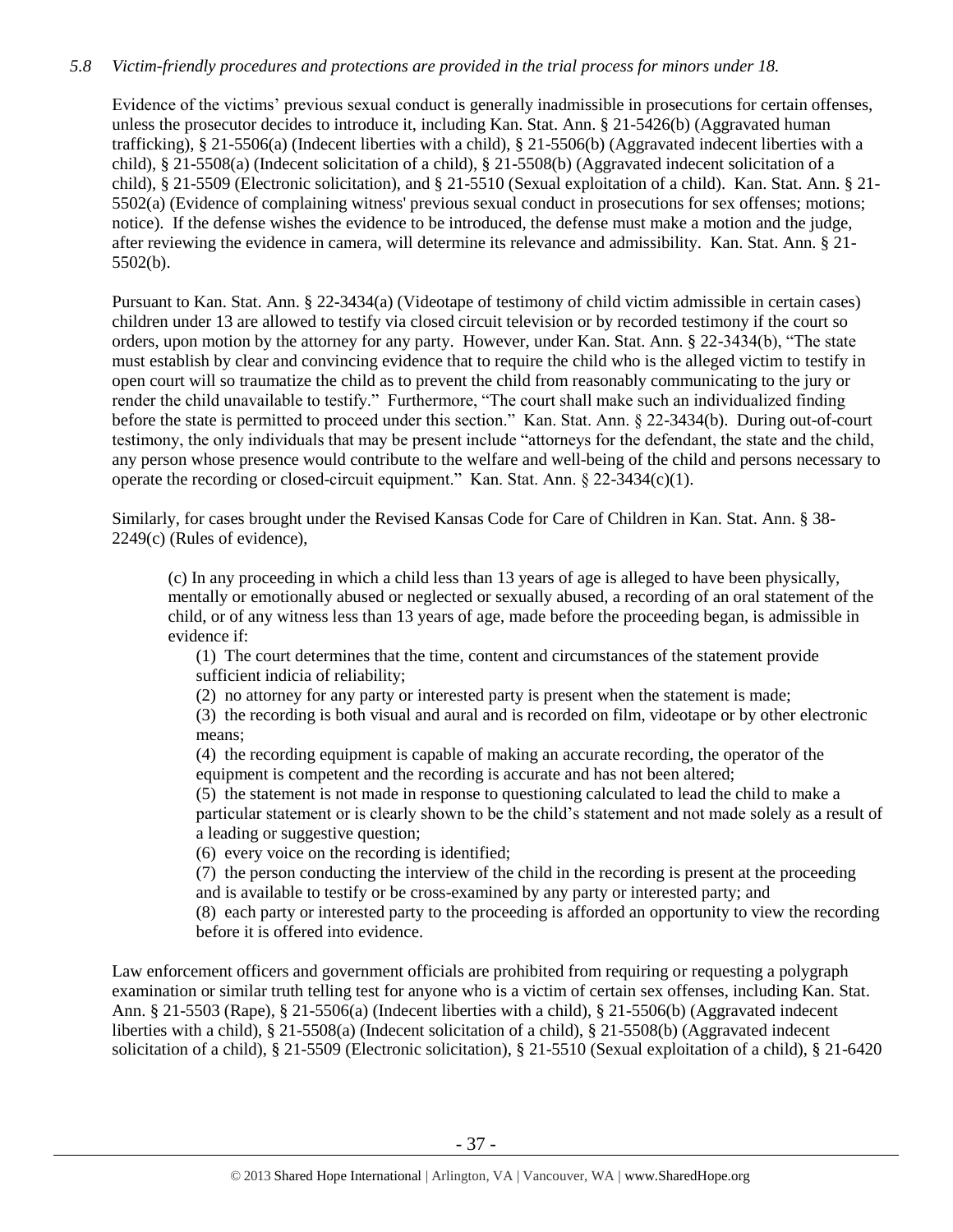(Promoting the sale of sexual relations), and § 21-6421 (Buying sexual relations), as a condition for proceeding with an investigation or for prosecuting a suspect. Kan. Stat. Ann. § 22-4614.

*5.9 Expungement or sealing of juvenile delinquency records resulting from arrests or adjudications for prostitution-related offenses committed as a result of, or in the course of, the commercial sexual exploitation of a minor is available within a reasonable time after turning 18.*

Under Kan. Stat. Ann. §21-6614<sup>66</sup> (Expungement of certain convictions, arrest records and diversion agreements), any person convicted of prostitution or selling sexual services, may petition for the crime to be expunged from that person's record "if one or more years have elapsed since the person: [a] satisfied the sentence imposed; or [b] was discharged from probation, a community correctional services program, parole, post-release supervision, conditional release or a suspended sentence; and [c] such person can prove they were acting under coercion caused by the act of another." Kan. Stat. Ann. § 21-6614(a)(1).

Expungement is also available to domestic minor sex trafficking victims under the Juvenile Justice Code, which states, "Except as provided in subsection (b) [expungement not permitted for certain offenses] and (c) [expungement not permitted for those required to register as sex offenders], any records or files specified in this code concerning a juvenile may be expunged upon application to a judge of the court of the county in which the records or files are maintained." Kan. Stat. Ann. § 38-2312(a) (Expungement of records; docket fee).<sup>67</sup> An application must be made for expungement. Kan. Stat. Ann. § 38-2312 (a). Pursuant to Kan. Stat. Ann. § 38-  $2312(e)(1)$ ,

After hearing, the court shall order the expungement of the records and files if the court finds that:

(A)(i) The juvenile has reached 23 years of age or that two years have elapsed since the final discharge; or (ii) one year has elapsed since the final discharge for an adjudication concerning acts committed by a juvenile which, if committed by an adult, would constitute a violation of K.S.A. 21–6419 (Selling sexual relations), and amendments thereto.

*5.10 Victim restitution and civil remedies for victims of domestic minor sex trafficking or commercial sexual exploitation of children (CSEC) are authorized by law.* 

Restitution is available to victims of crime in Kansas. Kan. Stat. Ann. § 22-3424 (Judgment and sentence). If, after a criminal trial, a verdict or finding of guilty occurs, "upon request of the victim or the victim's family and before imposing sentence, the court shall hold a hearing to establish restitution." Kan. Stat. Ann. § 22-3424(d).

Some domestic minor sex trafficking victims may be able to bring a civil claim based on childhood sexual abuse. "Childhood sexual abuse" is defined as "any act committed against the person which act occurred when the person was under the age of 18 years and which act would have been a violation of" certain listed statutes, including Kan. Stat. Ann. § 21-5506 (Indecent liberties with a child), § 21-5506(b) (Aggravated indecent liberties with a child), § 21-5508(a) (Indecent solicitation of a child), § 21-5508(b) (Aggravated indecent solicitation of a child), or § 21-5510 (Sexual exploitation of a child). Kan. Stat. Ann. § 60-523(b)(2).

<sup>&</sup>lt;sup>66</sup> The text of Kan Stat. Ann. § 21-6614 included here and elsewhere in this report includes amendments made by the passage of House Bill 2034 during the 2013 Reg. Sess. of the 85th Kansas Legislature. (KS 2013) (effective July 1, 2013).

 $67$  The text of Kan Stat. Ann. § 38-2312 included here and elsewhere in this report includes amendments made by the passage of House Bill 2034 during the 2013 Reg. Sess. of the 85th Kansas Legislature. (KS 2013) (effective July 1, 2013).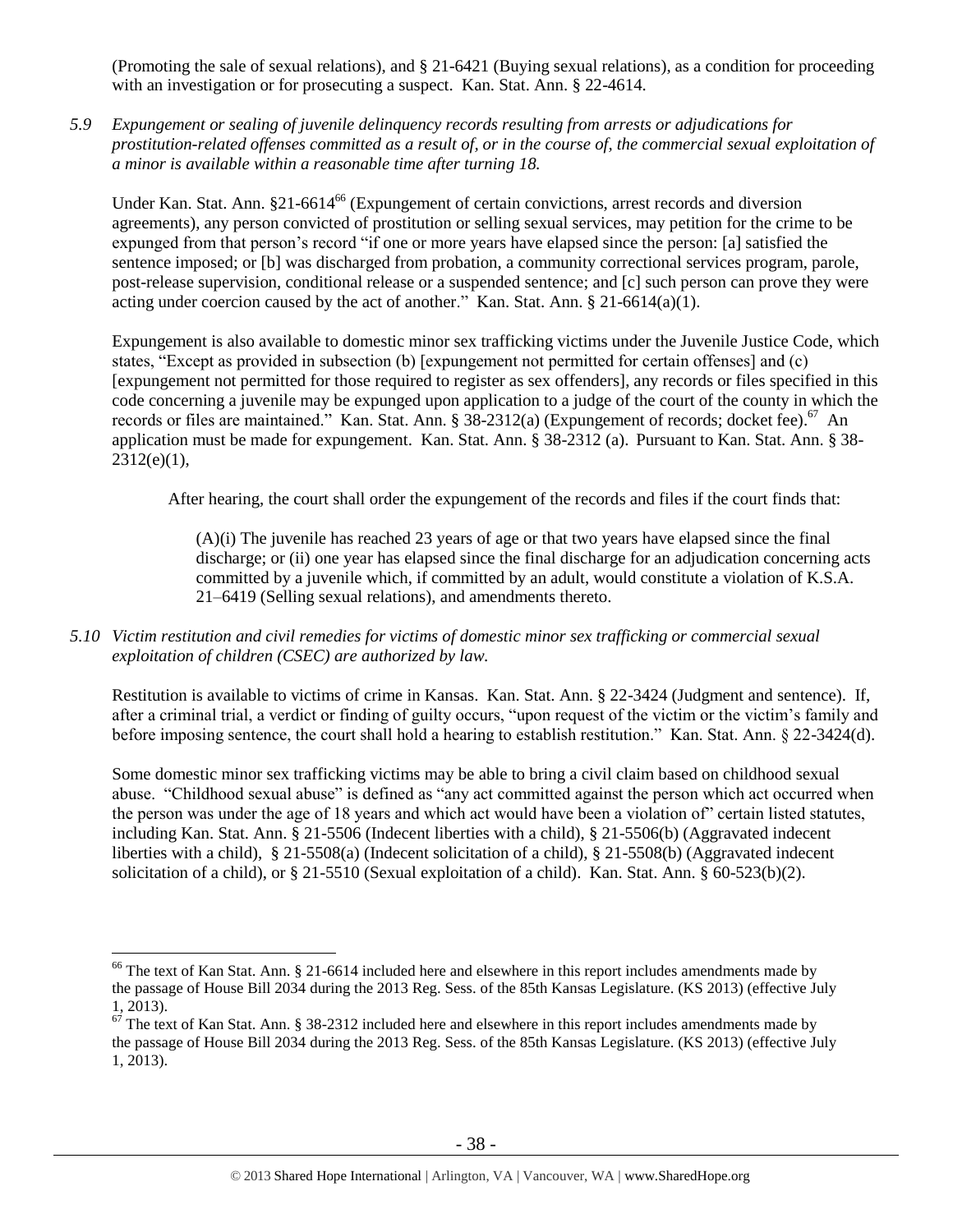Victims of child pornography may seek civil remedies from a buyer, if the buyer is convicted of any offense listed under Chapter 21, Article 35 (Sex offenses), including indecent liberties with a child, aggravated indecent liberties with a child, indecent solicitation of a child, and aggravated indecent solicitation of a child, "and any portion of such offense was used in the production of child pornography" and the victim suffered "personal or psychological injury as a result of the . . . possession of such child pornography . . . ." Kan. Stat. Ann. § 60- 5001(a).

Victims of Kan. Stat. Ann. § 21-5506 (Indecent liberties with a child), § 21-5508(a) (Indecent solicitation of a child), § 21-5508(b) (Aggravated indecent solicitation of a child), or § 21-5510 (Sexual exploitation of a child) may seek civil remedies from offenders pursuant to Kan. Stat. Ann. § 60-523(b)(2).

*5.11 Statutes of limitations for civil and criminal actions for child sex trafficking or commercial sexual exploitation of children (CSEC) offenses are eliminated or lengthened sufficiently to allow prosecutors and victims a realistic opportunity to pursue criminal action and legal remedies.*

For most crimes, prosecutions must generally occur within 5 years after the commission of the crime. Kan. Stat. Ann. § 21-5107(d).

Additionally, pursuant to Kan. Stat. Ann. § 21-5107((e)(6)(Time limitations for commencement of prosecutions), the period of time in which a prosecution must begin does not include a period where

(6) whether the fact of the crime is concealed by the active act or conduct of the accused, there is substantially competent evidence to believe two or more of the following factors are present:

(A) The victim was a child under 15 years of age at the time of the crime;

(B) the victim was of such age or intelligence that the victim was unable to determine that the acts constituted a crime;

(C) the victim was prevented by a parent or other legal authority from making known to law enforcement authorities the fact of the crime whether or not the parent or other legal authority is the accused; and

(D) there is substantially competent expert testimony indicating the victim psychologically repressed such witness' memory of the fact of the crime, and in the expert's professional opinion the recall of such memory is accurate and free of undue manipulation, and substantial corroborating evidence can be produced in support of the allegations contained in the complaint or information but in no event may a prosecution be commenced as provided in subsection  $(e)(6)$  later than the date the victim turns 28 years of age. Corroborating evidence may include, but is not limited to, evidence the defendant committed similar acts against other persons or evidence of contemporaneous physical manifestations of the crime.

For civil actions, "Except as provided in K.S.A. 60-523, if any person entitled to bring an action, other than for the recovery of real property or a penalty or a forfeiture, at the time the cause of action accrued or at any time during the period the statute of limitations is running, is less than 18 years of age, . . . such person shall be entitled to bring such action within one year after the person's disability is removed, except that no such action shall be commenced by or on behalf of any person under the disability more than eight years after the time of the act giving rise to the cause of action." Kan. Stat. Ann.  $\S 60-515(a)$ . Therefore, a domestic minor sex trafficking victim may bring a claim until the victim reaches the age of 19 as long as it is within 8 years of the incident of trafficking. For victims of childhood sexual abuse, however, an action for damages may be commenced either within 3 years of the victim's 18th birthday or ". . . more than three years from the date the person discovers or reasonably should have discovered that the injury or illness was caused by childhood sexual abuse, whichever occurs later." Kan. Stat. Ann. § 60- 523(a).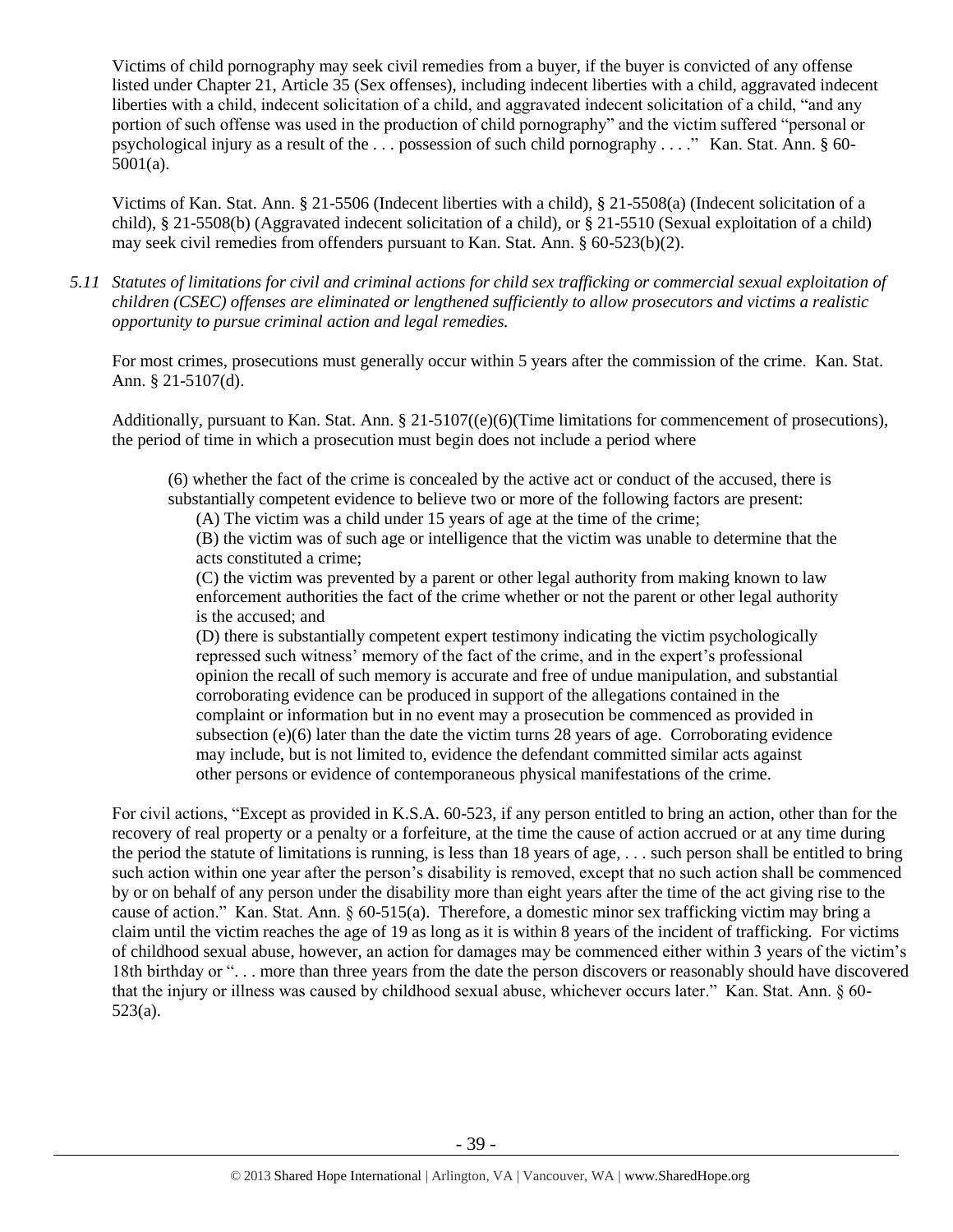#### **FRAMEWORK ISSUE 6: CRIMINAL JUSTICE TOOLS FOR INVESTIGATION AND PROSECUTIONS**

#### *Legal Components:*

- *6.1 Training on human trafficking and domestic minor sex trafficking for law enforcement is statutorily mandated or authorized.*
- *6.2 Single party consent to audio-taping is permitted in law enforcement investigations.*
- *6.3 Wiretapping is an available tool to investigate domestic minor sex trafficking.*
- *6.4 Using a law enforcement posing as a minor to investigate buying or selling of commercial sex acts is not a defense to soliciting, purchasing, or selling sex with a minor.*
- *6.5 Using the Internet to investigate buyers and traffickers is a permissible investigative technique.*
- *6.6 Law enforcement and child welfare agencies are mandated to promptly report missing and recovered children. \_\_\_\_\_\_\_\_\_\_\_\_\_\_\_\_\_\_\_\_\_\_\_\_\_\_\_\_\_\_\_\_\_\_\_\_\_\_\_\_\_\_\_\_\_\_\_\_\_\_\_\_\_\_\_\_\_\_\_\_\_\_\_\_\_\_\_\_\_\_\_\_\_\_\_\_\_\_\_\_\_\_\_\_\_\_\_\_\_\_\_\_\_\_*

# *Legal Analysis:*

*6.1 Training on human trafficking and domestic minor sex trafficking for law enforcement is statutorily mandated or authorized.*

Kansas law specifies that a law enforcement officer must attend 40 hours of continuing training annually. Kan. Stat. Ann. § 74-5607a(b) (Certification for full-time and part-time law enforcement officers; annual training; provisional certificate). Pursuant to Kansas House Bill 2034 §1,<sup>68</sup> the Attorney General is authorized to "coordinate training regarding human trafficking for law enforcement agencies throughout Kansas."

*6.2 Single party consent to audiotaping is permitted in law enforcement investigations.*

Kansas does allow single party consent to audiotaping. A breach of privacy occurs when an individual "without the consent of the sender or receiver" intercepts the contents of a message sent via "telephone, telegraph, letter or other means of private communication." Kan. Stat. Ann. § 21-6101(a)(1) (Breach of privacy).

*6.3 Wiretapping is an available tool to investigate domestic minor sex trafficking.* 

Kansas does not specifically allow the use of wiretapping for domestic minor sex trafficking investigations. Kan. Stat. Ann. § 22-2515(a) (Same; order; application; crimes for which order may be issued; disclosure and use of contents of wire, oral or electronic communications; effect on privileged communications). However, certain domestic minor sex trafficking investigations could utilize wiretapping, assuming the other requirements are met, "when such interception may provide evidence of the commission" specified offense, including "[a]ny crime directly and immediately affecting the safety of a human life which is a felony," kidnapping, racketeering, and "any conspiracy to commit any of the foregoing offenses." Kan. Stat. Ann. § 22-2515(a)(1), (3), (6), (20).

6.3.1 Recommendation: Amend Kan. Stat. Ann. § 22-2515(a) (Same; order; application; crimes for which order may be issued) to expressly allow wiretapping for cases under Kan. Stat. Ann. § 21-5426 (Human trafficking), Kan. Stat. Ann. § 21-6420 (Promoting prostitution), or Kan. Stat. Ann. § 22-5510 (Sexual exploitation of a child).

<sup>68</sup> *See supra* note [4.](#page-1-0)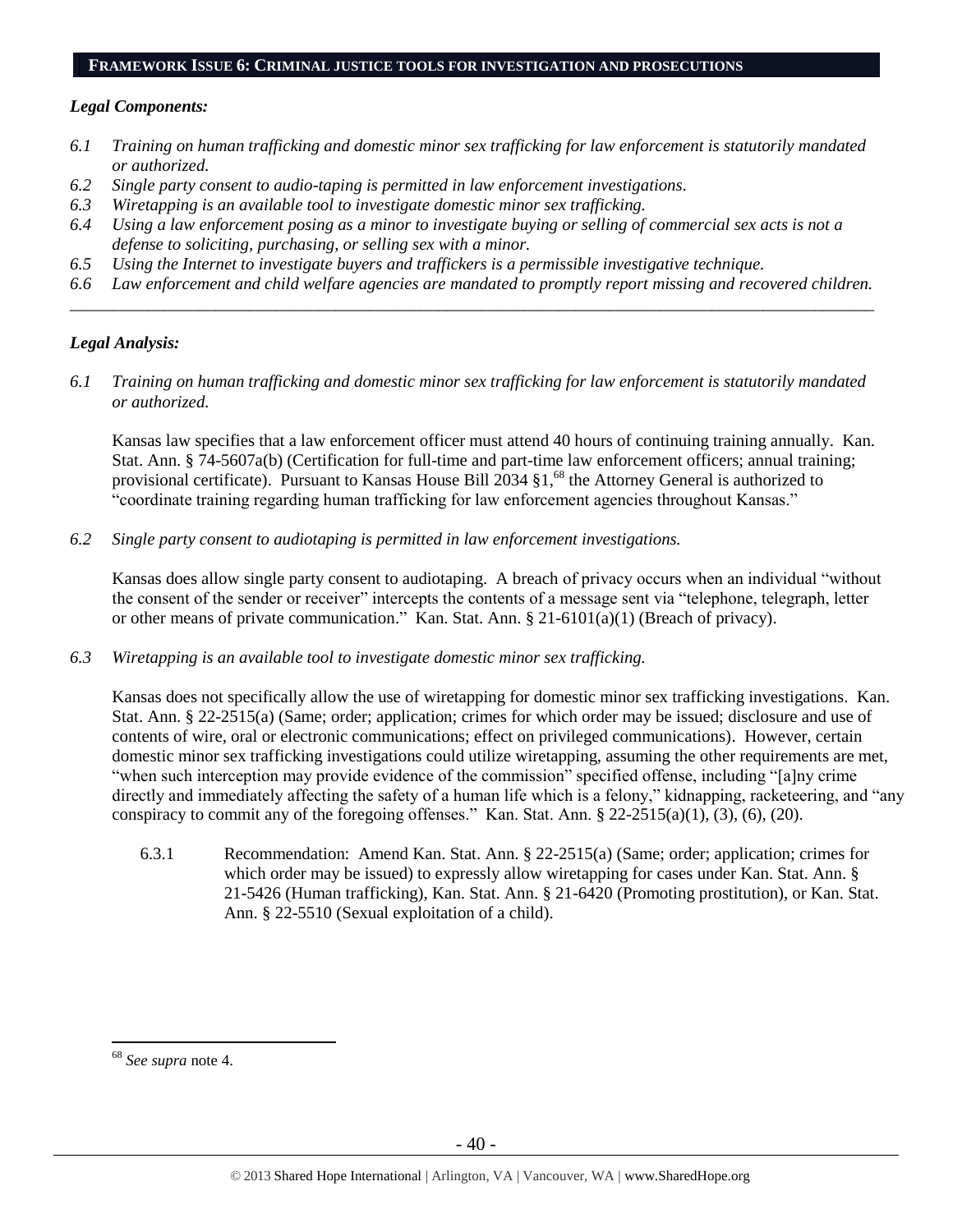*6.4 Using a law enforcement posing as a minor to investigate buying or selling of commercial sex acts is not a defense to soliciting, purchasing, or selling sex with a minor.*

While there is no law in place that explicitly permits the use of a decoy by law enforcement for the purpose of investigating prostitution or sex trafficking cases, decoys appear to be permitted under Kan. Stat. Ann. § 21- 5509 (Electronic solicitation) through the use of the term "believes to be a child." Additionally, the CSEC offense under Kan. Stat. Ann. § 21-5510(a)(1) (Sexual exploitation of a child) applies to "a person whom the offender believes to be a child under 18 years of age."

However, Kan. Stat. Ann. § 21-5208 (Entrapment) states,

A person is not guilty of a crime if such person's criminal conduct was induced or solicited by a public officer or such officer's agent for the purposes of obtaining evidence to prosecute such person, unless:

(a) The public officer or such officer's agent merely afforded an opportunity or facility for committing the crime in furtherance of a criminal purpose originated by such person or a coconspirator; or

(b) The crime was of a type which is likely to occur and recur in the course of such person's business, and the public officer or such officer's agent in doing the inducing or soliciting did not mislead such person into believing such person's conduct to be lawful.

Therefore, if the decoy "merely afforded an opportunity or facility for committing the crime," it is possible that a police officer could utilize a decoy in domestic minor sex trafficking cases. Kan. Stat. Ann. § 21-5208(a).

6.4.1 Recommendation: Enact a law explicitly permitting the use of a decoy to investigate domestic minor sex trafficking related crimes.

## *6.5 Using the Internet to investigate buyers and traffickers is a permissible investigative technique.*

Kan. Stat. Ann. § 21-5509 (Electronic solicitation) provides a means for law enforcement to use the Internet to investigate buyers of commercial sex with minors. Under Kan. Stat. Ann. § 21-5509(a), "enticing or soliciting a person, whom the offender believes to be a child to commit an unlawful sexual act" through electronic means is a crime. Kan. Stat. Ann. § 21-5509(a). Because of the use of the language "believes to be a child," the provision appears to allow for prosecution in cases where an officer posed as a minor online and no real child was involved.

*6.6 Law enforcement and child welfare agencies are mandated to promptly report missing and recovered children.*

Pursuant to Kan. Stat. Ann. § 75-712b(a) (Same; missing and unidentified person system), "[t]he Kansas bureau of investigation shall establish a missing and unidentified person system which shall be a central repository of information received by law enforcement agencies and coroners in this state relating to persons who have been reported missing or are unidentified." Under subsection (b), law enforcement agencies shall report all information received relating to missing persons or face a possible civil penalty not to exceed \$500. Kan. Stat. Ann. § 75-712b(b), (g). Pursuant to Kan. Stat. Ann. § 75-712c(a) (Same; reports of missing persons; duties of law enforcement agencies), law enforcement officers shall immediately enter reports of missing persons "into the missing person system of the national crime information center and the missing and unidentified person system of the Kansas bureau of investigation." Additionally, "[a]ny person or entity which has legal guardianship of a person or legal custody of a person, or both, pursuant to the Kansas code for care of children . . . shall notify a law enforcement agency immediately, and in no case later than two hours, if such person is unaccounted for or if such person's location is unknown." Kan. Stat. Ann. § 75-712f(a). Under subsection (b), "[a] person or entity required to notify a law enforcement agency pursuant to this section shall notify the law